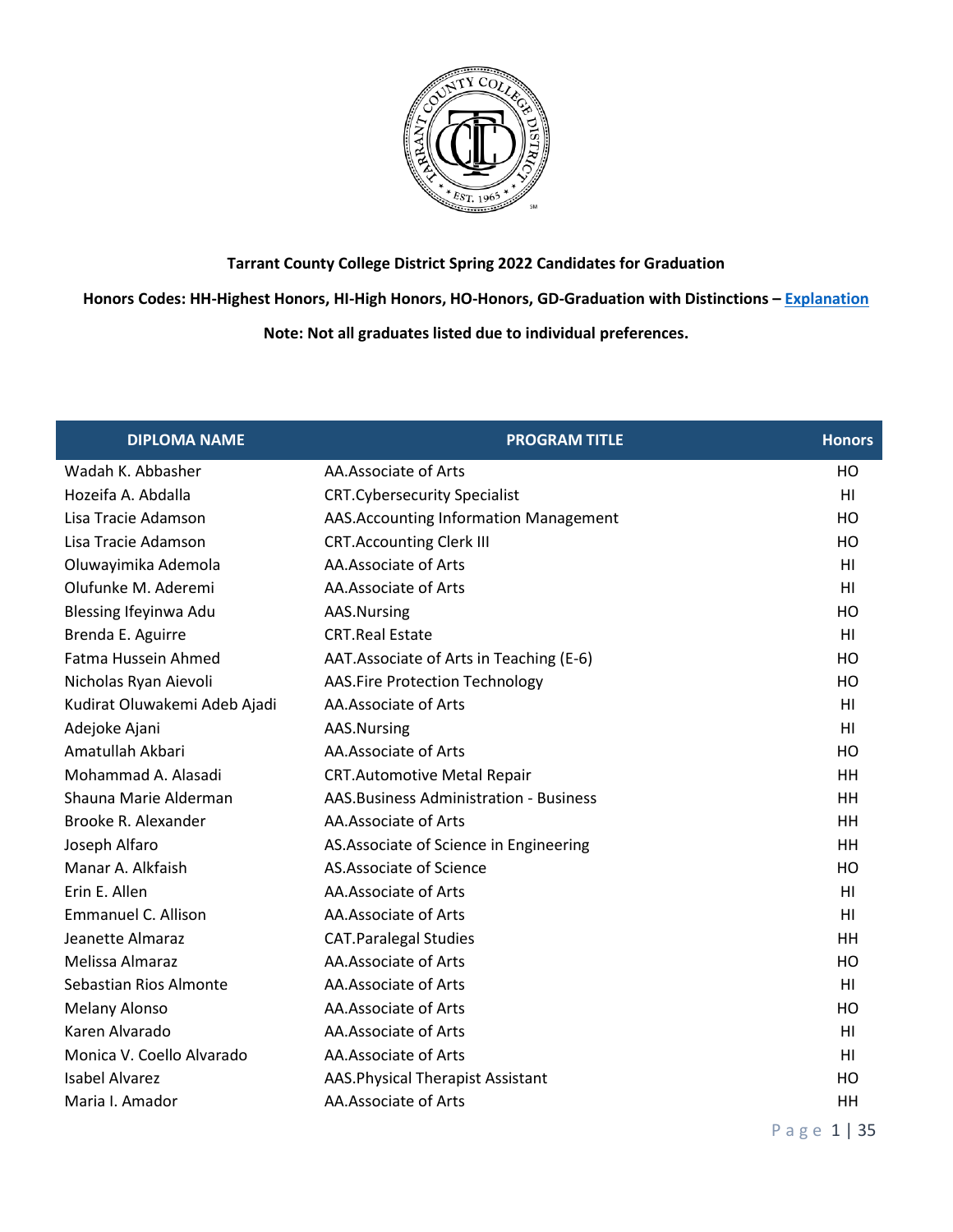

**Honors Codes: HH-Highest Honors, HI-High Honors, HO-Honors, GD-Graduation with Distinctions – [Explanation](https://www.tccd.edu/academics/graduation/graduates/graduation-honors/)**

| <b>DIPLOMA NAME</b>         | <b>PROGRAM TITLE</b>                      | <b>Honors</b>  |
|-----------------------------|-------------------------------------------|----------------|
| Beatriz Erica Amezquita     | AAS.Nursing                               | HO             |
| Sarah Jane Anders           | <b>CRT.Management II</b>                  | HO             |
| Sarah Jane Anders           | CRT.Management I                          | HO             |
| Sarah Jane Anders           | AAS. Business Administration - Management | HO             |
| Andrew K. Anderson          | AA.Associate of Arts in Music             | HO             |
| Melanie K. Anderson         | AAT. Associate of Arts in Teaching (E-6)  | HO             |
| Richard C. Andrea           | AA.Associate of Arts                      | HO             |
| Anthony R. Angulo           | AA.Associate of Arts                      | HO             |
| Amy Leigh Ansley            | AA.Associate of Arts                      | HO             |
| Libano Zaatar Antor         | <b>CRT.Transportation Management</b>      | H <sub>l</sub> |
| Brenda Arely Van Antwerp    | <b>AAS.Paralegal Studies</b>              | HI             |
| Brianna M. Arcilla          | AAS. Health Information Technology        | HO             |
| Livier Arellano             | AA.Associate of Arts                      | H <sub>1</sub> |
| Aiden R. Arenas             | AA.Associate of Arts                      | HO             |
| Maricela Lopez Arevalo      | <b>CRT.Real Estate</b>                    | HO             |
| Olivia Armstrong            | AAS.Dental Hygiene                        | H <sub>1</sub> |
| Holly Leanne Ashby          | AA.Associate of Arts                      | HO             |
| Mary Ashton                 | AA.Associate of Arts                      | HH             |
| Adaw Atak M. Atak           | AA.Associate of Arts                      | HO             |
| Taylor J. Aubrey            | AAS.Information Technology-Programming    | HO             |
| Taylor J. Aubrey            | <b>CRT.Information Technology Support</b> | HO             |
| <b>Emmalie Grace Auston</b> | AA.Associate of Arts                      | HO             |
| Melinda Del Carmen Ayala    | AA.Associate of Arts                      | H <sub>O</sub> |
| Solange Ayinkamiye          | AA.Associate of Arts                      | HO             |
| Amy Lauren Babler           | AA.Associate of Arts                      | H <sub>l</sub> |
| Adeyinka Otunba-Badmus      | AA.Associate of Arts                      | HI             |
| Ashia C. Bah                | AA.Associate of Arts                      | HO             |
| Alexandra Lizeth Bahena     | AA.Associate of Arts in Business          | HO             |
| <b>Justin Bailey</b>        | AA.Associate of Arts                      | HI             |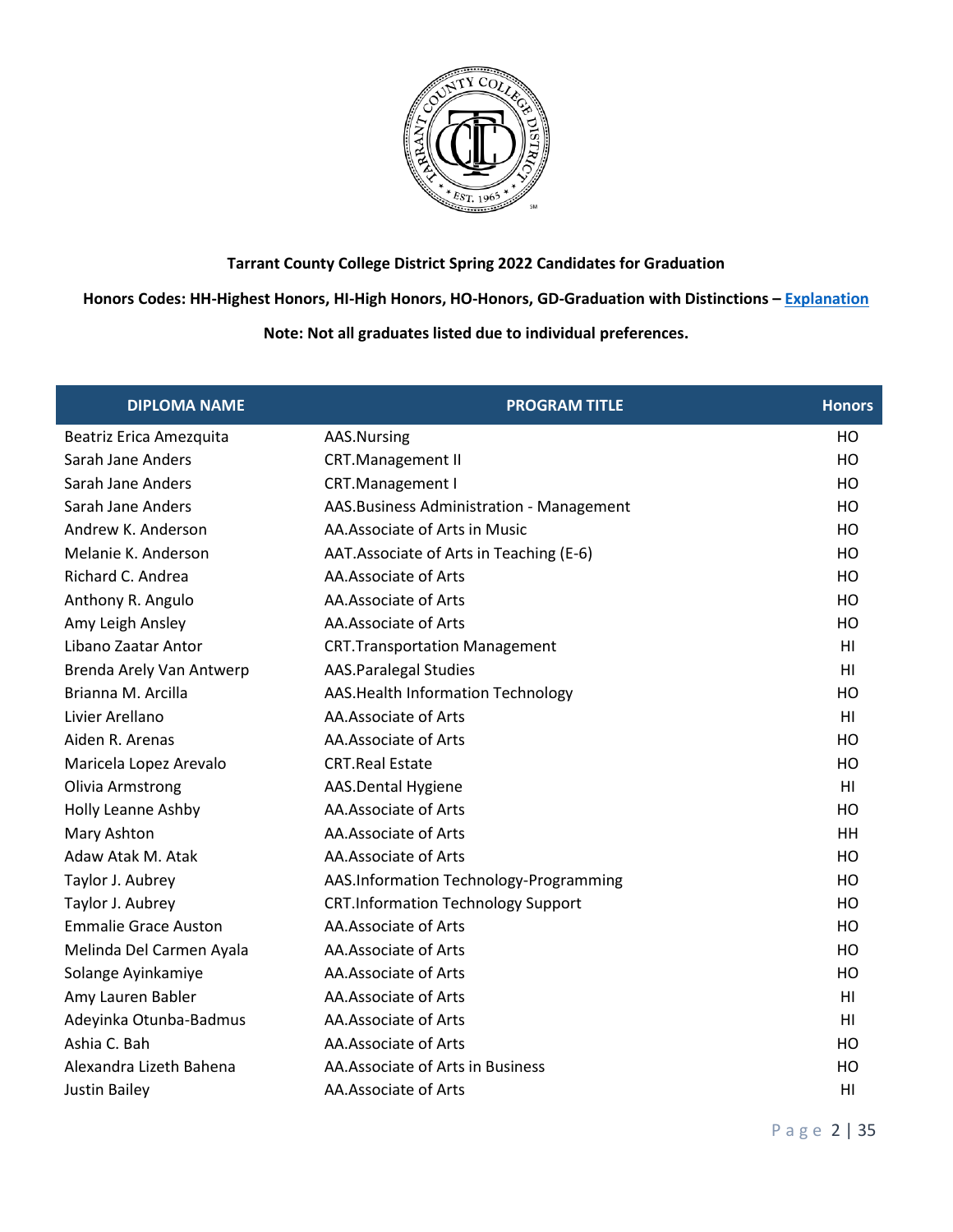

**Honors Codes: HH-Highest Honors, HI-High Honors, HO-Honors, GD-Graduation with Distinctions – [Explanation](https://www.tccd.edu/academics/graduation/graduates/graduation-honors/)**

| <b>DIPLOMA NAME</b>            | <b>PROGRAM TITLE</b>                     | <b>Honors</b>  |
|--------------------------------|------------------------------------------|----------------|
| Kira Baker                     | AS.Associate of Science                  | HO             |
| Wendy Balbuena                 | AA.Associate of Arts                     | HI             |
| Alexander Barajas              | AA. Associate of Arts in Business        | HO             |
| Daisy Barbosa                  | AA.Associate of Arts                     | HI             |
| Lilian Flores Barboza          | AAS.Nursing                              | HO             |
| <b>Stephanie Marion Barker</b> | AA.Associate of Arts                     | HH             |
| <b>Edwin Barrera</b>           | AA.Associate of Arts                     | H1             |
| Zachary T. Barz                | CRT. Welding - Advanced                  | H <sub>1</sub> |
| Amy Lynn Beal                  | AA.Associate of Arts                     | HO             |
| Braylen B. Beard               | AA.Associate of Arts                     | HH             |
| Nami Olivia Narelle Beard      | AA.Associate of Arts                     | HO             |
| Leah J. Beaver                 | AAS.Sign Language Interpreting           | HI             |
| Christian E. Begley            | AA.Associate of Arts                     | HO             |
| Gina Lynn Bell                 | AAS.Nursing                              | H <sub>1</sub> |
| Waliyah D. Bello               | AA.Associate of Arts                     | HI             |
| Rhonda Beltran                 | AAS. Accounting Information Management   | HO             |
| Ivonne Rico Benitez            | AA.Associate of Arts                     | HI             |
| Dylan M. Bennett               | AAS.Information Technology-Cybersecurity | HO             |
| Dylan M. Bennett               | <b>CRT.Ethical Hacking</b>               | HO             |
| Elizabeth Rose Bennett         | AA.Associate of Arts                     | H1             |
| Sadia Bilal                    | <b>CAT.Paralegal Studies</b>             | HO             |
| Peyton N. Birdsong             | AA.Associate of Arts                     | HO             |
| Alycia M. Black                | AAS. Physical Therapist Assistant        | HI             |
| Katherine E. Blake             | AA.Associate of Arts                     | HO             |
| Sydnee Blamer                  | AAS.Dental Hygiene                       | HI             |
| Christina T. Bliss             | AS.Associate of Science                  | HI             |
| Paige Janel Bloodworth         | AAS. Business Administration - Business  | HI             |
| Paige Janel Bloodworth         | <b>CRT.Business II</b>                   | HI             |
| Paige Janel Bloodworth         | <b>CRT.Business I</b>                    | HI             |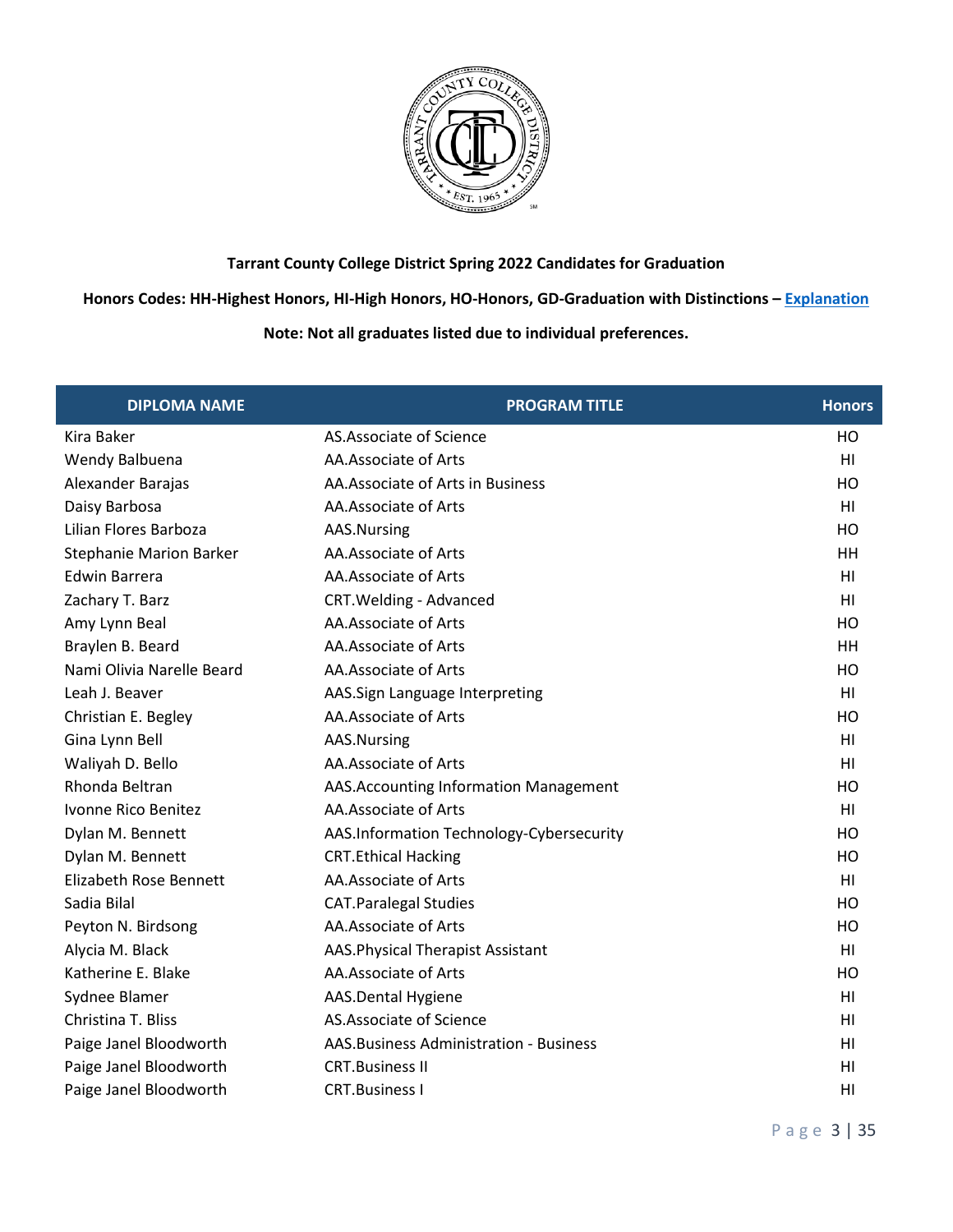

**Honors Codes: HH-Highest Honors, HI-High Honors, HO-Honors, GD-Graduation with Distinctions – [Explanation](https://www.tccd.edu/academics/graduation/graduates/graduation-honors/)**

| <b>DIPLOMA NAME</b>     | <b>PROGRAM TITLE</b>                       | <b>Honors</b>  |
|-------------------------|--------------------------------------------|----------------|
| Morgan Kay Bomgardner   | AAS.Nursing                                | HO             |
| Ashley Bourgeois        | <b>CRT.Transportation Management</b>       | HO             |
| Ashley Bourgeois        | AAS. Logistics and Supply Chain Management | HO             |
| Karlee A. Bourne        | AAS.Radiologic Technology                  | <b>HH</b>      |
| Jessica M. Bowling      | AA.Associate of Arts                       | HO             |
| Krystal L. Brand        | AAS. Office Technology Professional        | HO             |
| Lucas S. Bratton        | AS.Associate of Science                    | H <sub>l</sub> |
| Darci C. Bridges        | AA.Associate of Arts                       | H <sub>l</sub> |
| Bailee A. Brooks        | AA.Associate of Arts                       | <b>HH</b>      |
| Kennedy L. Brooks       | AA.Associate of Arts                       | HO             |
| <b>Bethany Brown</b>    | AA.Associate of Arts                       | HO             |
| Heaven Sa-Da Brown      | AA.Associate of Arts                       | HO             |
| Melissa A. Brown        | AA.Associate of Arts                       | HO             |
| Norilou Brown           | AA.Associate of Arts                       | H <sub>l</sub> |
| Patricia Garza Brownell | AAS.Nuclear Medicine Technology            | H <sub>l</sub> |
| Cory D. Buchanan        | AA.Associate of Arts                       | HO             |
| Destiny K. Buchanan     | AA.Associate of Arts                       | HO             |
| Arwen R. Buckner        | AA.Associate of Arts                       | HO             |
| Kelsey P. Buda          | AA.Associate of Arts                       | HO             |
| James Buckley Buhler    | AA.Associate of Arts                       | H1             |
| Jayden Bui              | AA.Associate of Arts                       | HI             |
| Nhan Bui                | AA.Associate of Arts                       | HI             |
| Nhan Bui                | AS.Associate of Science                    | HI             |
| Sumner A. Bulgarelli    | CRT.Sign Language Communicator             | H1             |
| Sumner A. Bulgarelli    | AAS.Sign Language Interpreting             | H <sub>l</sub> |
| Nathan W. Burch         | AAS.Professional Pilot                     | HO             |
| Nathan W. Burch         | <b>CRT.Commercial Pilot</b>                | HO             |
| John R. Butler          | <b>CRT.Programming II</b>                  | HO             |
| John R. Butler          | AAS.Information Technology-Programming     | HO             |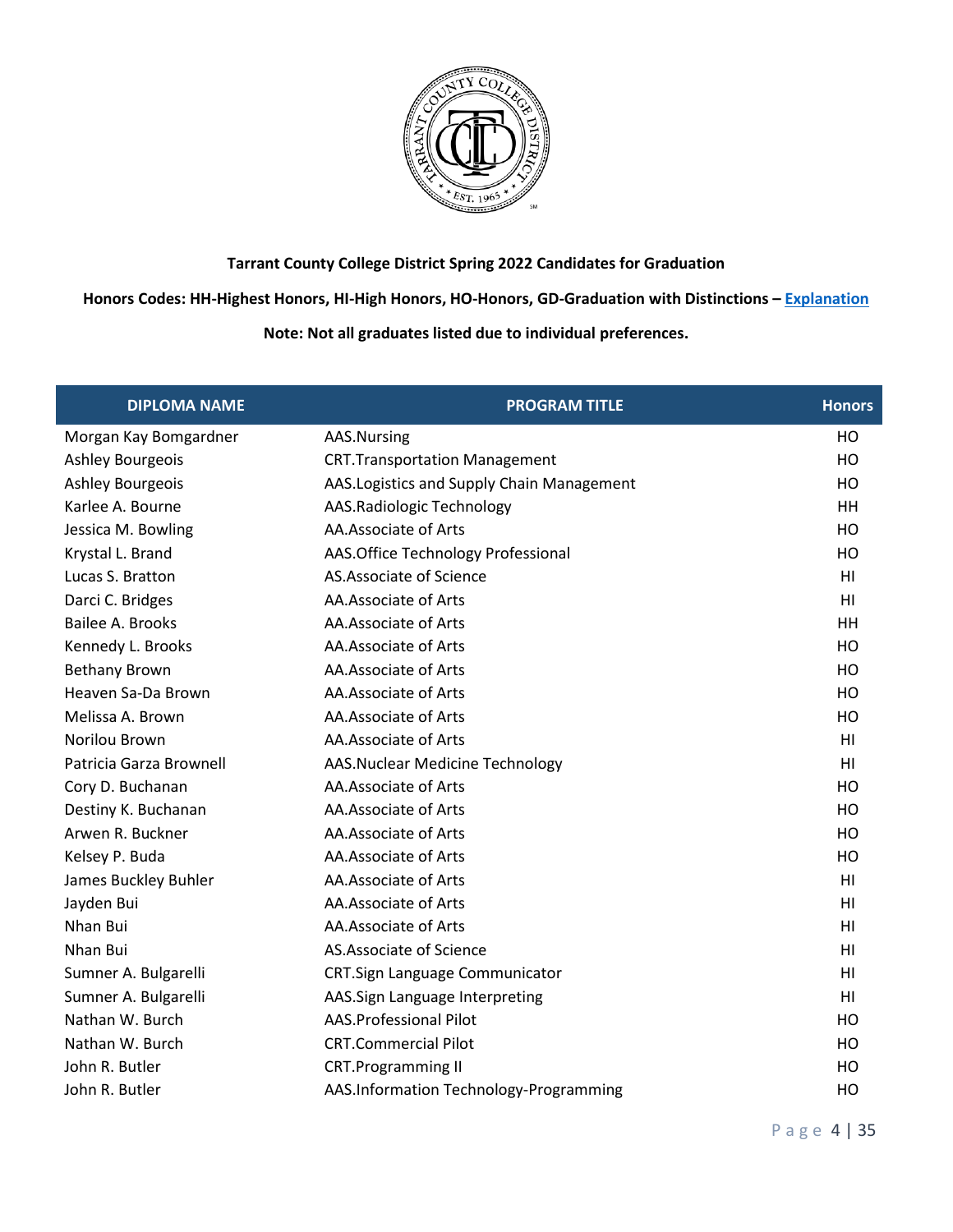

**Honors Codes: HH-Highest Honors, HI-High Honors, HO-Honors, GD-Graduation with Distinctions – [Explanation](https://www.tccd.edu/academics/graduation/graduates/graduation-honors/)**

| <b>DIPLOMA NAME</b>       | <b>PROGRAM TITLE</b>                                | <b>Honors</b>  |
|---------------------------|-----------------------------------------------------|----------------|
| Leslie Caballero          | AA.Associate of Arts                                | HO             |
| Daniel Cabral             | AA. Associate of Arts in Visual Arts                | H <sub>l</sub> |
| Shelby G. Caldwell        | AAT. Associate of Arts in Teaching (E-6)            | H1             |
| Kaylah M. Callaway        | AA.Associate of Arts                                | HH             |
| Miguel Angel Camarillo    | AAS.CADD Technology - Manufacturing Technology      | HO             |
| Nicholas L. Carter        | AA.Associate of Arts in Business                    | HI             |
| Malcolm T. Case           | AA.Associate of Arts                                | H1             |
| Arely Ortiz Castaneda     | AAS.Dental Hygiene                                  | HO             |
| Laura Noemi Castaneda     | <b>CRT.Basic American Sign Language Acquisition</b> | HO             |
| Laura Noemi Castaneda     | CRT.Sign Language Communicator                      | HO             |
| Laura Noemi Castaneda     | AAS.Sign Language Interpreting                      | HO             |
| Emily L. Castillo         | AA.Associate of Arts                                | HI             |
| Ruben A. Castillo         | AS.Associate of Science                             | HO             |
| Minerva E. Castro         | AA.Associate of Arts                                | HI             |
| Rafael F. Castro          | AA.Associate of Arts                                | HO             |
| Morgan Elizabeth Cavender | AA.Associate of Arts                                | HO             |
| Faith N. Chavers          | AA.Associate of Arts                                | HH             |
| Sarah J. Chavez           | AAS.Information Technology-Cybersecurity            | HO             |
| <b>Dollie Chevalier</b>   | CRT. Meeting & Evt Planning/Convention & Grp Mgmt   | H1             |
| Kevin M. Chew             | <b>CRT.Ground Technician</b>                        | HO             |
| Kevin M. Chew             | <b>CRT.Line Technician</b>                          | HO             |
| Aryanna Noel Chiaia       | AA.Associate of Arts                                | HO             |
| Saif Ali Chikalwala       | AA.Associate of Arts                                | H <sub>l</sub> |
| Jiwon Choi                | AA.Associate of Arts                                | HI             |
| Swati Chowdhury           | <b>CRT.Cybersecurity Specialist</b>                 | HI             |
| Christopher L. Churchman  | AA.Associate of Arts in Business                    | HI             |
| Alessandra Cisneros       | AAT.Associate of Arts in Teaching (E-6)             | HO             |
| Laurie Renee Clark        | AAS.Nursing                                         | HO             |
| Michelle Clausell         | AAS.Child Development                               | H1             |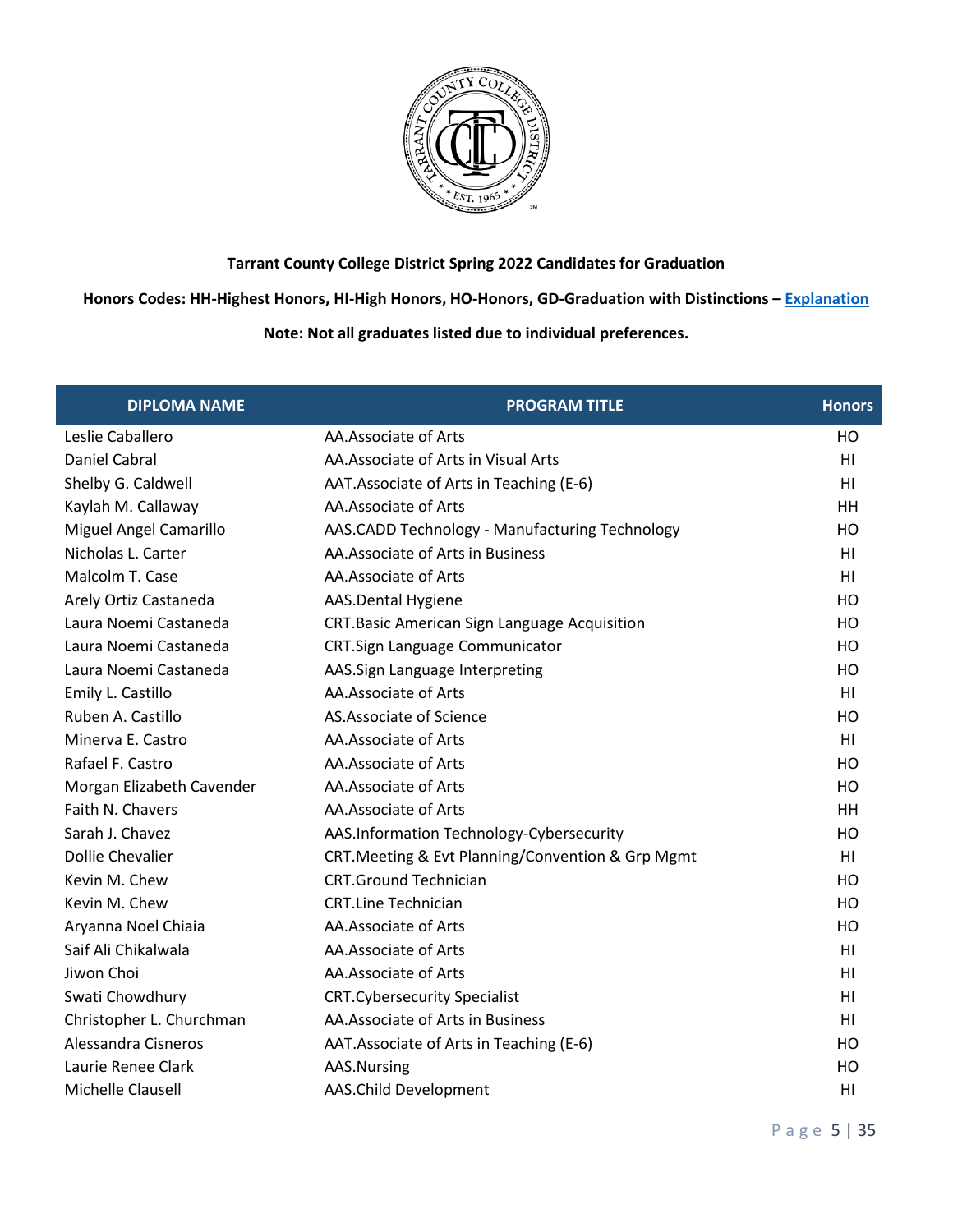

**Honors Codes: HH-Highest Honors, HI-High Honors, HO-Honors, GD-Graduation with Distinctions – [Explanation](https://www.tccd.edu/academics/graduation/graduates/graduation-honors/)**

| <b>DIPLOMA NAME</b>          | <b>PROGRAM TITLE</b>                                         | <b>Honors</b>  |
|------------------------------|--------------------------------------------------------------|----------------|
| Deundra Lynn Clayton         | AA.Associate of Arts                                         | HO             |
| Janie R. Clement             | AA.Associate of Arts                                         | HH             |
| Elizabeth N. Cleveland       | AA.Associate of Arts                                         | HI             |
| Liam M. Clevenger            | AA.Associate of Arts                                         | HO             |
| Ryan P. Clugston             | AA.Associate of Arts                                         | HO             |
| Luke P. Clutterbuck          | AA.Associate of Arts                                         | HI             |
| Jose E. Coello               | AA.Associate of Arts                                         | HH             |
| Robyn B. Scott-Coit          | <b>CRT.Construction Inspection Technician</b>                | HI             |
| Dominique Alexandria Colbert | AA.Associate of Arts                                         | HO             |
| Amanda Jeanette Cole         | AAS.Graphic Communication                                    | HO             |
| Amanda Jeanette Cole         | AA.Associate of Arts                                         | HO             |
| Carey L. Cole                | AAS.Diagnostic Medical Sonography                            | HI             |
| Merry E. Cole                | AA.Associate of Arts                                         | HO             |
| Jacob S. Combs               | <b>CRT.Paramedic Program</b>                                 | HH             |
| Verawaty N. Condit           | AA.Associate of Arts                                         | H <sub>l</sub> |
| Frank W. Conlon              | <b>CRT.Central Sterile Processing</b>                        | HH             |
| Ivan Lira Contreras          | AAS.Residential HVAC/R Technician                            | HO             |
| Joshua M. Contreras          | <b>AAS.Professional Pilot</b>                                | H <sub>l</sub> |
| Maegan M. Cooper             | AA.Associate of Arts                                         | HI             |
| Kevin L. Copley              | <b>CRT.Aviation Maintenance Technology Powerplant</b>        | H <sub>l</sub> |
| <b>Tonia Marie Coulston</b>  | <b>CRT.Accounting Clerk II</b>                               | HO             |
| <b>Tonia Marie Coulston</b>  | <b>CRT.Accounting Clerk I</b>                                | HO             |
| Madison C. Coulter           | CRT. Toyota Service Technician                               | H <sub>l</sub> |
| Madison C. Coulter           | AAS. Automotive Service Technology-Toyota Technician Edu Net | H1             |
| Alexxa Kerin Counasse        | AAS.Information Technology-Cybersecurity                     | H <sub>l</sub> |
| Alexxa Kerin Counasse        | <b>CRT.Cybersecurity Specialist</b>                          | HI             |
| Alexxa Kerin Counasse        | <b>CRT.Ethical Hacking</b>                                   | H <sub>l</sub> |
| Emily M. Cox                 | AA.Associate of Arts                                         | HO             |
| Krystle Charlene Coye        | AAS.Dental Hygiene                                           | HO             |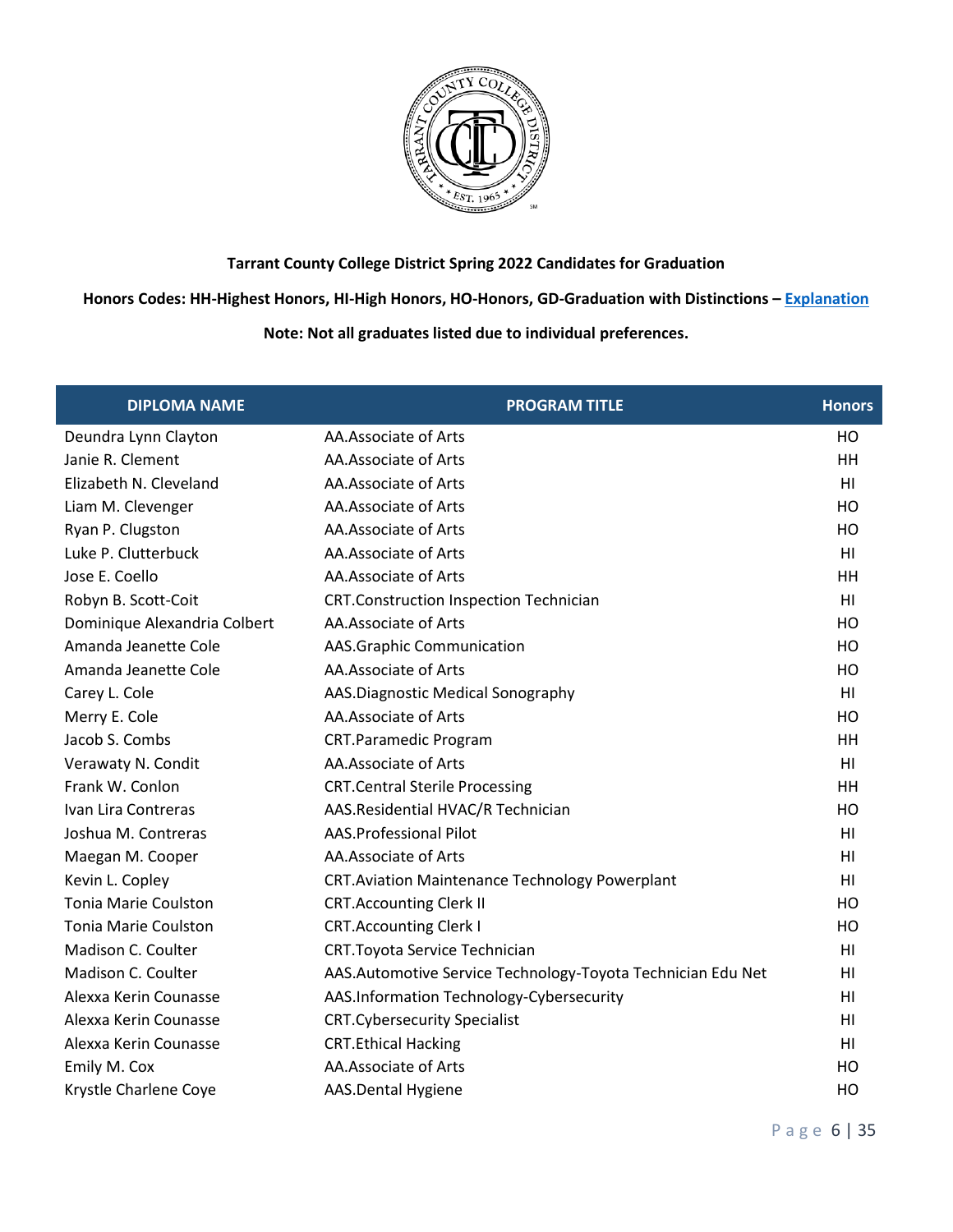

**Honors Codes: HH-Highest Honors, HI-High Honors, HO-Honors, GD-Graduation with Distinctions – [Explanation](https://www.tccd.edu/academics/graduation/graduates/graduation-honors/)**

| <b>DIPLOMA NAME</b>           | <b>PROGRAM TITLE</b>                                    | <b>Honors</b>  |
|-------------------------------|---------------------------------------------------------|----------------|
| Myles S. Crockem              | AA.Associate of Arts                                    | HO             |
| Nicholas Alexander Pono Cruse | AA.Associate of Arts                                    | HO             |
| Matthew T. Cruz               | AAS. Aviation Maintenance Technology Powerplant         | H <sub>1</sub> |
| Matthew T. Cruz               | <b>CRT. Aviation Maintenance Technology Powerplant</b>  | HI             |
| Matthew T. Cruz               | <b>CRT.Aviation Maintenance Technology Airframe</b>     | H1             |
| Matthew T. Cruz               | AAS. Aviation Maintenance Technology Airframe           | HI             |
| Michele Cruz                  | AA.Associate of Arts                                    | HO             |
| Trisha Mae Dela Cueva         | AA.Associate of Arts                                    | H <sub>1</sub> |
| Joshua Curry                  | AA.Associate of Arts                                    | HH             |
| Sara Ann Dahlberg             | AAS.Mental Health-Substance Abuse Counseling            | HH             |
| Ryan Dake                     | <b>CRT.Architectural Paraprofessional</b>               | HO             |
| Anthony W. Danenza            | AA.Associate of Arts                                    | HO             |
| Anthony W Danenza             | AS.Associate of Science                                 | HO             |
| Diep T. Dang                  | AA.Associate of Arts in Business                        | HO             |
| Le An Dang                    | AAS.Information Technology-Cybersecurity                | HO             |
| Le An Dang                    | AAS.Information Technology-Web Applications Programming | HO             |
| Roshauna Daniels              | AA.Associate of Arts                                    | HO             |
| Jonathan R. Danner            | <b>CRT.Computer Graphics</b>                            | HH             |
| Shirley Tiwaa Darkwa          | AAS.Nursing                                             | HO             |
| <b>Matthew Paul Darr</b>      | <b>CRT.Commercial Pilot</b>                             | HH             |
| <b>Matthew Paul Darr</b>      | <b>AAS.Professional Pilot</b>                           | HH             |
| Rocio Dart                    | AA.Associate of Arts                                    | HH             |
| Shauna R. Daugherty           | AA.Associate of Arts                                    | HO             |
| Iris Yolanda Davila           | AA.Associate of Arts                                    | HO             |
| Carissa Davis                 | <b>CRT.Medical Assistant</b>                            | HO             |
| Cortyera D. Davis             | <b>CRT.Preschool Child Care Provider</b>                | HI             |
| Cortyera D. Davis             | <b>CRT.After School Provider</b>                        | H <sub>1</sub> |
| Samantha J. Deal              | AA.Associate of Arts                                    | HO             |
| Allison S. Dean               | AAS.Radiologic Technology                               | HI             |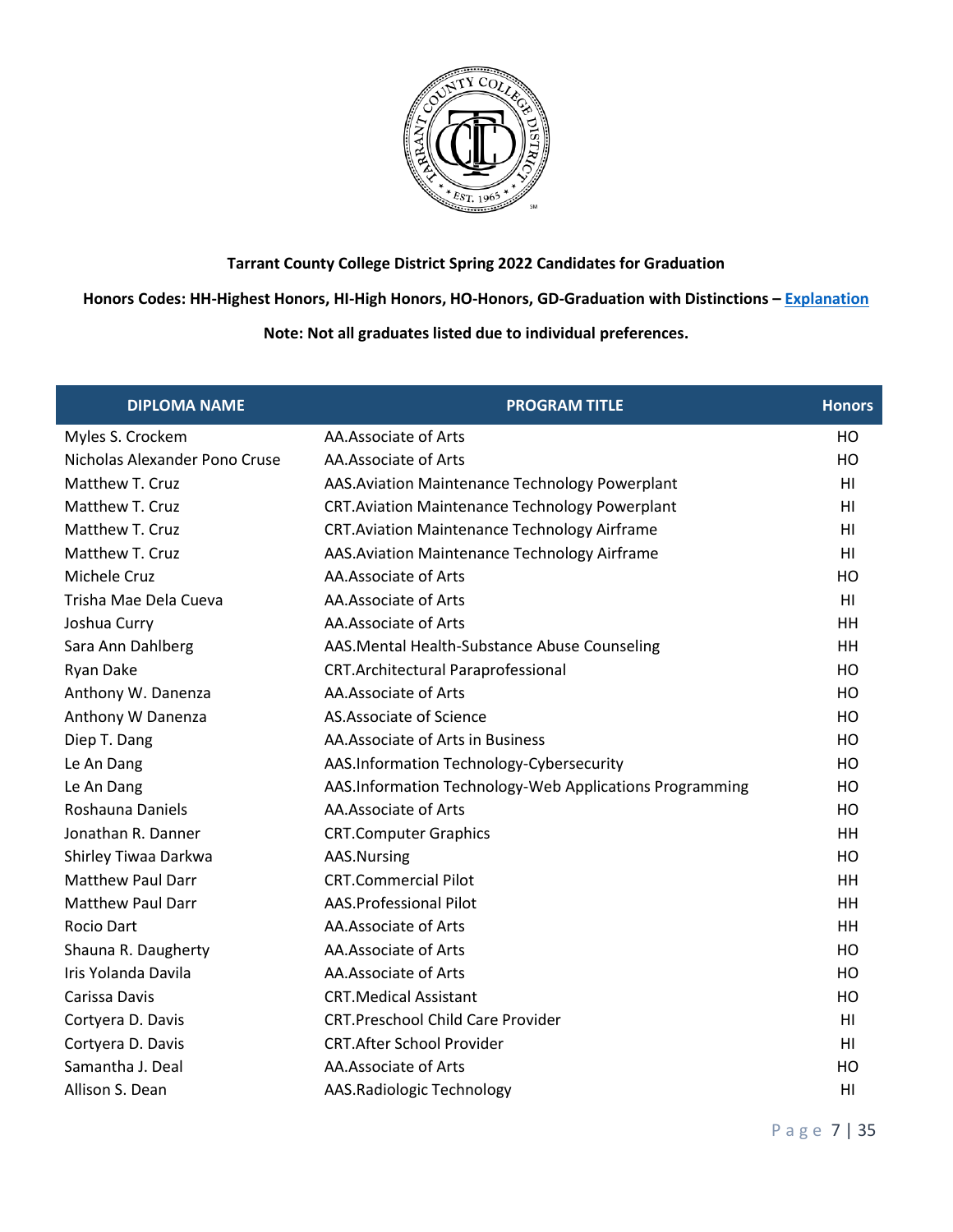

**Honors Codes: HH-Highest Honors, HI-High Honors, HO-Honors, GD-Graduation with Distinctions – [Explanation](https://www.tccd.edu/academics/graduation/graduates/graduation-honors/)**

| <b>DIPLOMA NAME</b>        | <b>PROGRAM TITLE</b>                              | <b>Honors</b>  |
|----------------------------|---------------------------------------------------|----------------|
| Jasmine G. Dean            | AA.Associate of Arts                              | HO             |
| Melissa M. Decker          | AAS.Dental Hygiene                                | HO             |
| Marc Anthony B. Delgado    | AA.Associate of Arts                              | H <sub>1</sub> |
| Melanie Joanne Delgado     | AA.Associate of Arts                              | HO             |
| Diana Diaz                 | AA.Associate of Arts                              | HH             |
| Hue Dinh                   | AA.Associate of Arts in Business                  | HI             |
| Symone M. Dixon            | CRT. Meeting & Evt Planning/Convention & Grp Mgmt | HH             |
| Anly Do                    | AA.Associate of Arts                              | HI             |
| Linh K. Doan               | AAS.Nursing                                       | HO             |
| Luu Doan                   | AAS.Graphic Communication                         | H <sub>1</sub> |
| Mark S. Dobbins            | <b>CRT.Programming II</b>                         | HH             |
| Mark S. Dobbins            | AAS.Information Technology-Programming            | HH             |
| <b>Christian Dominguez</b> | AA.Associate of Arts                              | HO             |
| Stephania Dominguez        | AA.Associate of Arts                              | H1             |
| Valeria G. Dominguez       | AA.Associate of Arts                              | HO             |
| Tatiana Galina Douditski   | AA.Associate of Arts                              | HH             |
| Meagan D. Draper           | <b>CRT.Real Estate</b>                            | HO             |
| Franklin A. Drigo          | <b>CRT.Substance Abuse Counseling</b>             | H1             |
| Kelby B. Dupriest          | AA.Associate of Arts                              | HO             |
| Jasmine Duran              | AA.Associate of Arts                              | HO             |
| KJ Henry Dyer              | AA.Associate of Arts                              | H <sub>1</sub> |
| <b>Tammy Easterling</b>    | CRT.Sign Language Communicator                    | HH             |
| Chioma Mary Ejiaga         | AAS.Nursing                                       | H1             |
| Amber L. Elam              | AAS.Radiologic Technology                         | HO             |
| Remaz M. Elgaili           | <b>AAS.Respiratory Care</b>                       | HO             |
| <b>Melissa Elliott</b>     | AAS.Mental Health-Substance Abuse Counseling      | H <sub>1</sub> |
| Abigail M. Ellis           | AAS.Entrepreneurship & Small Business Management  | HO             |
| Katherine Mabel Ephraim    | AA.Associate of Arts                              | HO             |
| Priya Ervin                | AA.Associate of Arts                              | HO             |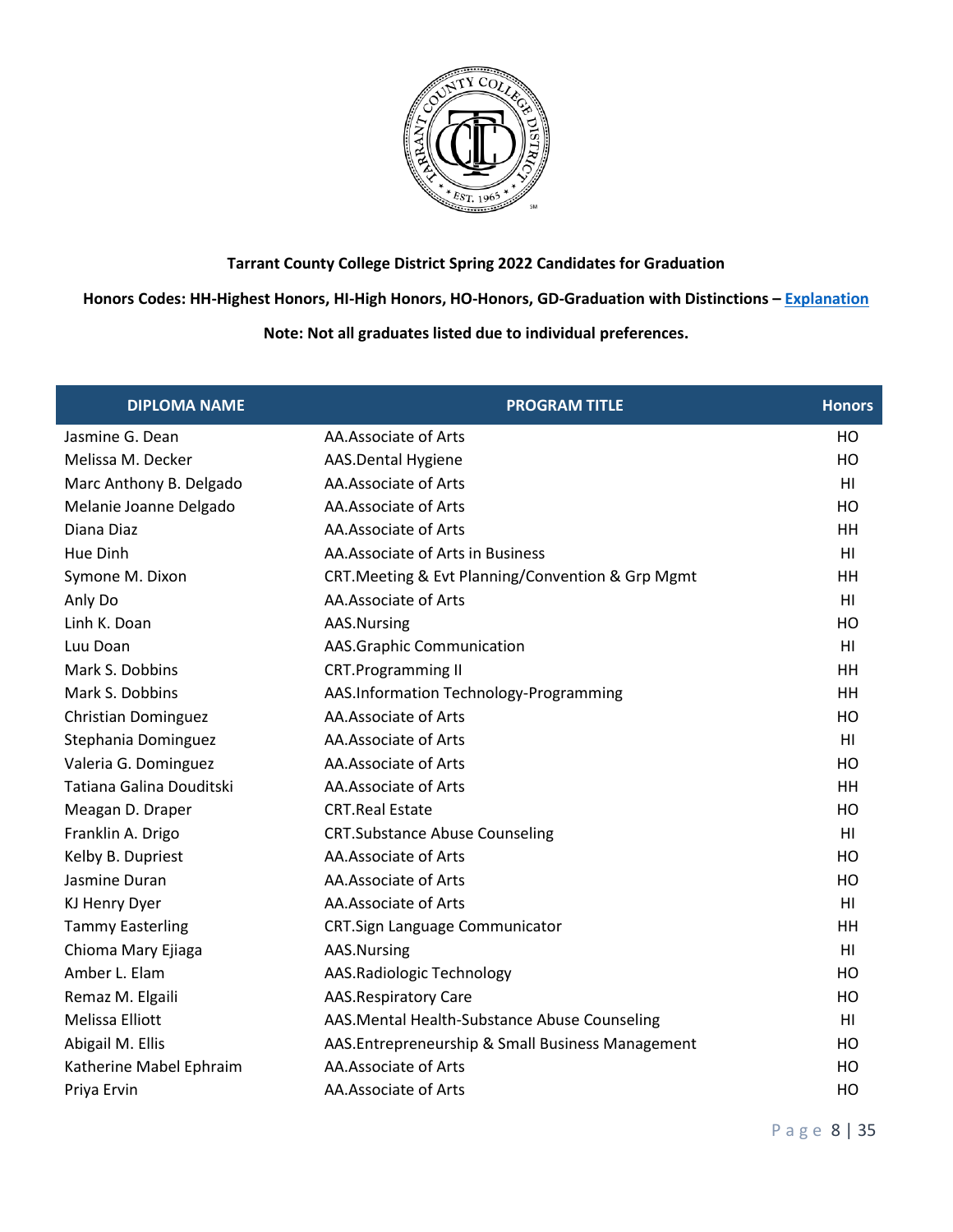

**Honors Codes: HH-Highest Honors, HI-High Honors, HO-Honors, GD-Graduation with Distinctions – [Explanation](https://www.tccd.edu/academics/graduation/graduates/graduation-honors/)**

| <b>DIPLOMA NAME</b>          | <b>PROGRAM TITLE</b>                            | <b>Honors</b>  |
|------------------------------|-------------------------------------------------|----------------|
| Alek L. Escalante            | <b>CRT.Information Technology Support</b>       | HO             |
| Andrew I. Esparza            | AA.Associate of Arts                            | HH             |
| Jennifer Esparza             | AA.Associate of Arts                            | HH             |
| Katheryn N. Espinoza         | AS. Associate of Science                        | HO             |
| Priyanka Estambale           | AAS. Accounting Information Management          | <b>HH</b>      |
| <b>Kristin Celine Estes</b>  | AA.Associate of Arts                            | HI             |
| <b>Barbara Carson Eubank</b> | CRT. Human Resources Specialist I               | HI             |
| Jessica D. Ezzell            | AAS.Dental Hygiene                              | H <sub>l</sub> |
| Janice Feltus                | <b>CRT. Nutrition Specialist I</b>              | H <sub>l</sub> |
| Meillene N. Ferrer           | AA. Associate of Arts in Visual Arts            | HO             |
| Taryn M. Fleming             | AA. Associate of Arts in Kinesiology            | HO             |
| Kaytee Flint                 | <b>CRT.Cybersecurity Specialist</b>             | HH             |
| Ines J. Flor                 | <b>CRT.Accounting Clerk II</b>                  | HO             |
| Ines J. Flor                 | <b>CRT.Accounting Clerk III</b>                 | HO             |
| Angelita Aurora Flores       | AAS. Aviation Maintenance Technology Powerplant | H <sub>l</sub> |
| Celia M. Flores              | AA.Associate of Arts                            | HO             |
| <b>Cindy Corea Flores</b>    | AA.Associate of Arts                            | H <sub>l</sub> |
| Dalila Z. Flores             | AA.Associate of Arts                            | HO             |
| Esmeralda Flores             | AA.Associate of Arts                            | HO             |
| Jocelyn V. Flores            | AA.Associate of Arts                            | H <sub>l</sub> |
| Luis Gabriel Flores          | AA.Associate of Arts                            | HO             |
| Hannah S. Foltz              | AA.Associate of Arts                            | H <sub>l</sub> |
| Christopher J. Ford          | AS.Associate of Science                         | HO             |
| Whitney J'Nae Ford           | <b>CRT.Social Work</b>                          | HO             |
| Brendan A. Foreman           | <b>CRT.Culinary Arts I</b>                      | H <sub>l</sub> |
| Savannah Marie Foster        | <b>AAS.Paralegal Studies</b>                    | HO             |
| Keiani Czakia Fouse          | AA.Associate of Arts                            | HO             |
| Lauren G. Frazier            | AA.Associate of Arts                            | HO             |
| Lauren G. Frazier            | AA. Associate of Arts in Business               | HO             |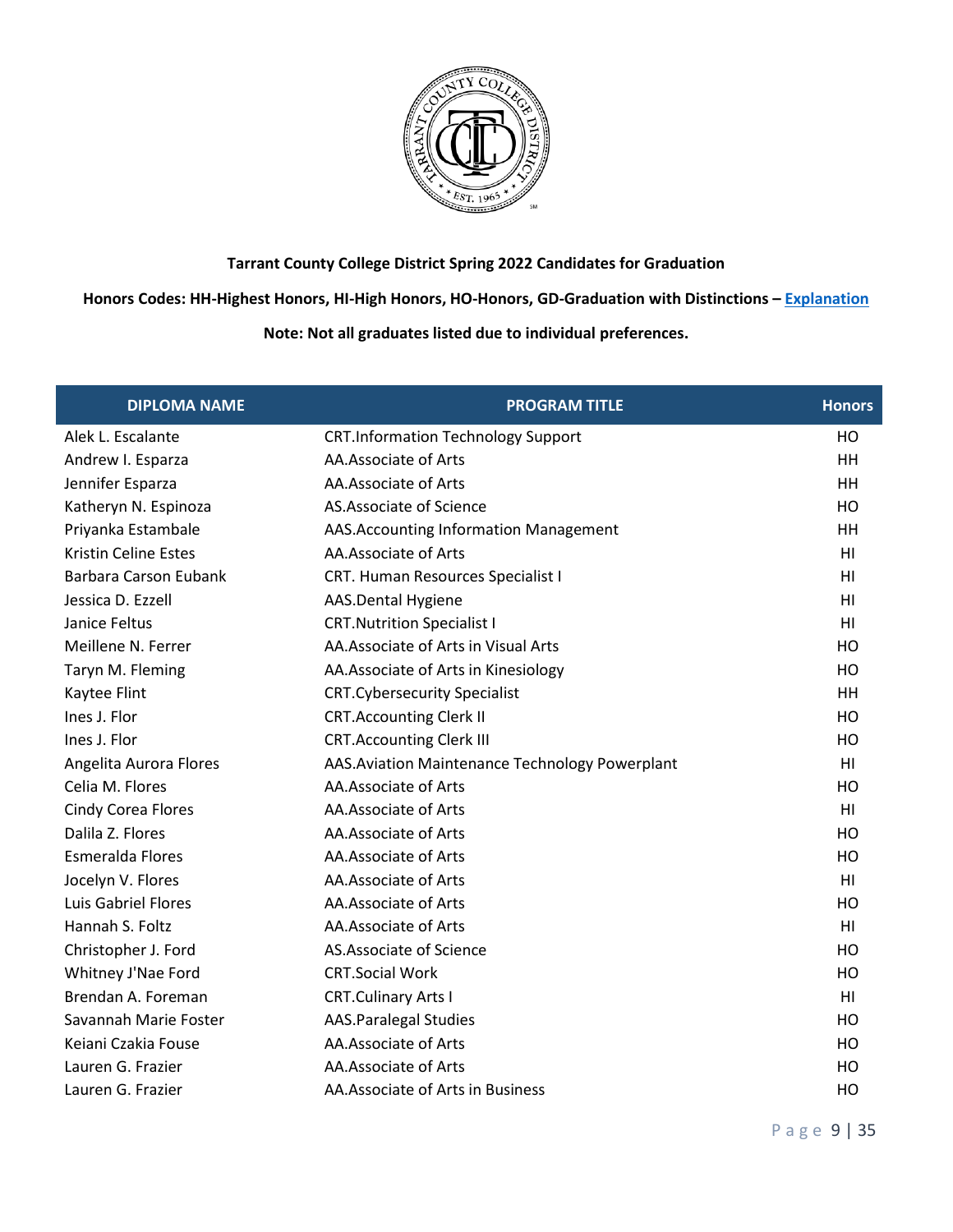

**Honors Codes: HH-Highest Honors, HI-High Honors, HO-Honors, GD-Graduation with Distinctions – [Explanation](https://www.tccd.edu/academics/graduation/graduates/graduation-honors/)**

| <b>DIPLOMA NAME</b>         | <b>PROGRAM TITLE</b>                                        | <b>Honors</b>  |
|-----------------------------|-------------------------------------------------------------|----------------|
| Kayla L. Fritz              | AAS.Dietetic Technician                                     | HO             |
| Kayla A. Fruean             | AA.Associate of Arts                                        | H <sub>l</sub> |
| Delanie M. Fuller           | AA.Associate of Arts                                        | HO             |
| Courtney Gagliano           | AA.Associate of Arts                                        | H <sub>l</sub> |
| Katherine Gallardo          | AA.Associate of Arts                                        | <b>HH</b>      |
| Katherine Gallardo          | AS.Associate of Science                                     | <b>HH</b>      |
| Autumn J. Gallegos          | <b>CRT.Geographic Information Systems</b>                   | <b>HH</b>      |
| Randy Steven Gamez          | <b>CRT.Multimedia Production</b>                            | HO             |
| Randy Steven Gamez          | AAS.Radio, Television and Film                              | HO             |
| Randy Steven Gamez          | <b>CRT.Sound Recording Technology</b>                       | HO             |
| Emily A. Gaona              | AA.Associate of Arts                                        | HO             |
| Ethan J. Gaona              | AA.Associate of Arts                                        | HO             |
| Angy D. Garcia              | AA.Associate of Arts                                        | HO             |
| <b>Brian Luis Garcia</b>    | AA.Associate of Arts                                        | HI             |
| Ignacio I. Garcia           | AAS. Business Administration - Business                     | HO             |
| Jhonatan Ojeda Garcia       | AS.Associate of Science                                     | <b>HH</b>      |
| Karen Garcia                | AS.Associate of Science                                     | HO             |
| Zandra Garibay              | AA.Associate of Arts                                        | H1             |
| Amber Lynn Gentry           | AAS.Nursing                                                 | HO             |
| Sarah Elizabeth Gibbons     | AAS.Sign Language Interpreting                              | H1             |
| <b>Riley Nicole Gilbert</b> | CRT.Sign Language Communicator                              | H <sub>l</sub> |
| <b>Maxine Gilhespy</b>      | AAS.Information Technology-Game/Simulation/Animation Design | H <sub>l</sub> |
| Maxine Gilhespy             | <b>CRT.Game and Simulation Programming I</b>                | H <sub>l</sub> |
| Maxine Gilhespy             | <b>CRT.Game and Simulation Programming II</b>               | HI             |
| Stephanie M. Giliotti       | <b>CRT.Commercial Pilot</b>                                 | H <sub>l</sub> |
| Amber R. Gill               | <b>CRT. Web and Internet Services II</b>                    | HH             |
| Casaundra R. Gilliland      | AA.Associate of Arts                                        | H1             |
| Isabella Gomez              | AA.Associate of Arts                                        | HO             |
| Janette Gomez               | AA.Associate of Arts                                        | HO             |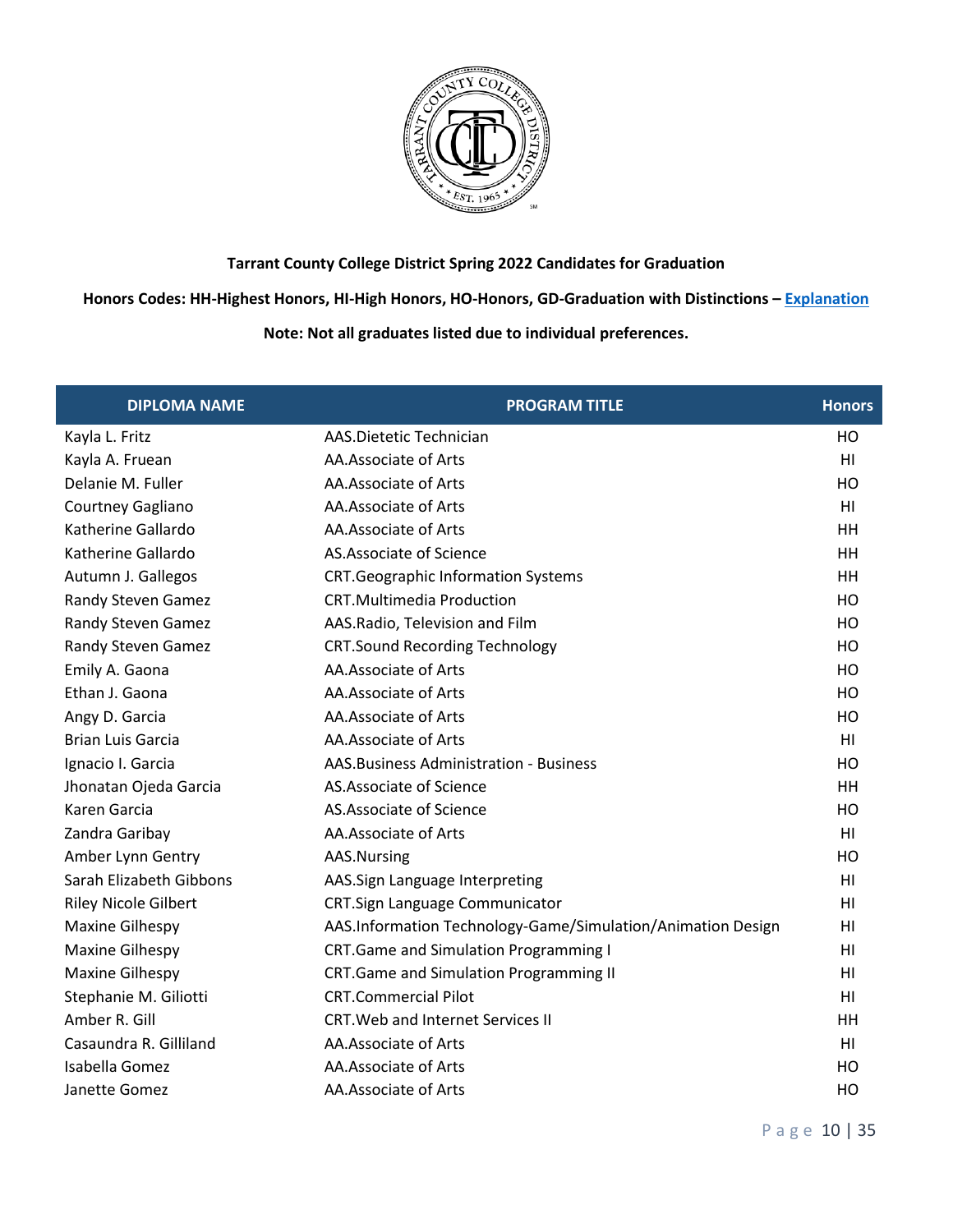

**Honors Codes: HH-Highest Honors, HI-High Honors, HO-Honors, GD-Graduation with Distinctions – [Explanation](https://www.tccd.edu/academics/graduation/graduates/graduation-honors/)**

| <b>DIPLOMA NAME</b>          | <b>PROGRAM TITLE</b>                     | <b>Honors</b>  |
|------------------------------|------------------------------------------|----------------|
| <b>Christian Gonzalez</b>    | AA.Associate of Arts                     | HI             |
| David Luis Gonzalez          | AAS.Nursing                              | HO             |
| David Antonio Gonzalez       | AAS.Information Technology-Cybersecurity | HO             |
| David Antonio Gonzalez       | <b>CRT.Ethical Hacking</b>               | HO             |
| Eden Gonzalez                | AA.Associate of Arts                     | HO             |
| Geneva Marie Gonzalez        | AA.Associate of Arts                     | HO             |
| James Chacon Gonzalez        | AA.Associate of Arts                     | HO             |
| Jeanett Gonzalez             | AA.Associate of Arts                     | HO             |
| Johnny Gonzalez              | AS. Associate of Science in Engineering  | HO             |
| Domonique Michelle Gray      | AA.Associate of Arts                     | H <sub>1</sub> |
| Jada I. Gray                 | AAS.Graphic Communication                | HO             |
| Katelyn B. Grays             | AA.Associate of Arts                     | H <sub>1</sub> |
| Jeni M. Green                | AA.Associate of Arts                     | HO             |
| Christian A. Greene          | <b>CRT. Welding - Basic</b>              | HO             |
| Warren X. Greene             | AAS.Radiologic Technology                | HO             |
| Kaitlyn D. Greenwood         | AA.Associate of Arts                     | HO             |
| Maxwell H. Grena             | CRT. Welding - Basic                     | HO             |
| Maxwell H. Grena             | AA.Associate of Arts                     | HO             |
| Karena N. Griffith           | AAS.Child Development                    | HO             |
| Maria G. Griffith            | AAS.Human Resources Management           | HI             |
| Adriano A. Grim              | AA.Associate of Arts                     | HI             |
| Jack D. Groves               | <b>CRT.Emergency Medical Technician</b>  | HO             |
| Miranda C. Guerrero          | AA.Associate of Arts                     | H <sub>1</sub> |
| Nicholaus J. Guerrero        | AA.Associate of Arts                     | HI             |
| Jessica Guillen              | AS.Associate of Science                  | HI             |
| Telenoti S. Gullett          | AA.Associate of Arts                     | HO             |
| Sikchhya Gurung              | AA.Associate of Arts                     | HO             |
| <b>Alex Martin Gutierrez</b> | AA.Associate of Arts                     | HI             |
| Christopher M. Guy           | AAS. Welding Technology                  | HO             |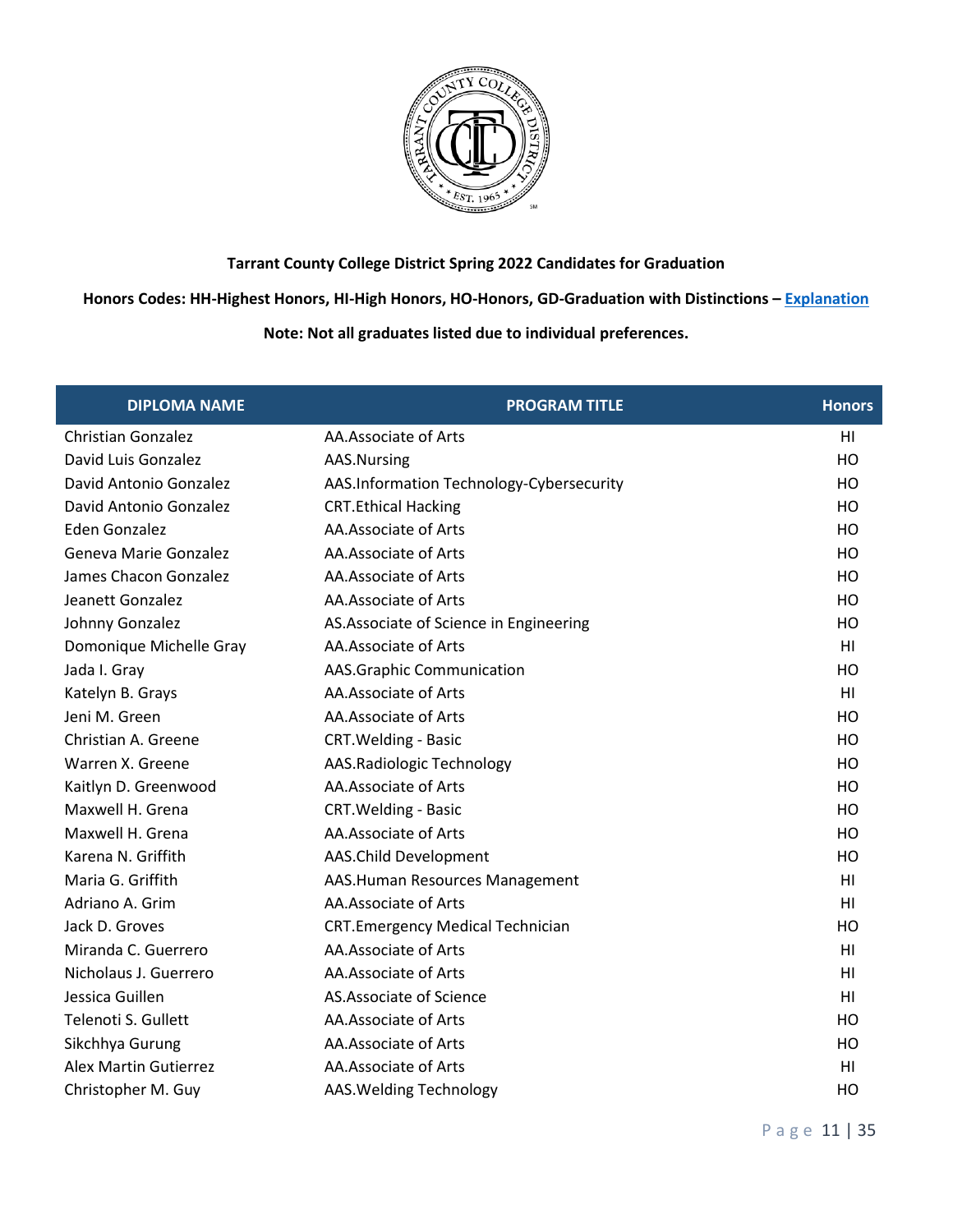

**Honors Codes: HH-Highest Honors, HI-High Honors, HO-Honors, GD-Graduation with Distinctions – [Explanation](https://www.tccd.edu/academics/graduation/graduates/graduation-honors/)**

| <b>DIPLOMA NAME</b>         | <b>PROGRAM TITLE</b>                         | <b>Honors</b>  |
|-----------------------------|----------------------------------------------|----------------|
| Courtney Ania Guy           | AAS.Nursing                                  | HO             |
| Shelbie N. Guy              | AA.Associate of Arts                         | HO             |
| Adrianette M. Alicea Guzman | AA.Associate of Arts                         | HI             |
| Julio Cesar Guzman          | AA.Associate of Arts                         | H1             |
| <b>Marcus Demond Hall</b>   | <b>CRT.HVAC Residential Technician II</b>    | HI             |
| Chrysten R. Hames           | AAS.Dental Hygiene                           | HO             |
| Katherine Marie Hamilton    | AA.Associate of Arts                         | HH             |
| Maram Hammoudeh             | AAT. Associate of Arts in Teaching (E-6)     | HI             |
| Breanna Harmon              | AA.Associate of Arts                         | HI             |
| Rachel Marie Harmon         | AAS.Nursing                                  | HO             |
| Carmen V. Harn              | AA.Associate of Arts                         | H <sub>1</sub> |
| Bryan I. De Haro            | AA.Associate of Arts in Music                | HH             |
| Shantra Harper              | AA.Associate of Arts                         | HO             |
| LaNice Patrice Harrington   | <b>AAS.Culinary Arts</b>                     | HO             |
| Denise D. Harris            | AA.Associate of Arts                         | HI             |
| Ethan E. Harris             | AA.Associate of Arts                         | HI             |
| <b>Josiah Harris</b>        | AS.Associate of Science                      | HI             |
| Gabrielle Lee Harrison      | <b>CRT.Substance Abuse Counseling</b>        | HO             |
| Gabrielle Lee Harrison      | AAS.Mental Health-Substance Abuse Counseling | HO             |
| Jessica Harrold             | AA. Associate of Arts in Business            | HI             |
| Sean T. Harwood             | AA.Associate of Arts                         | HI             |
| Selam Hayiso Hatiya         | AA.Associate of Arts in Business             | HI             |
| Amanda G. Hawkins           | AA.Associate of Arts                         | HH             |
| Janesia Hawkins             | CRT.Long Term Care Administration            | HO             |
| Amanda Blake Haynes         | AA. Associate of Arts in Business            | HH             |
| Skanda Hebbale              | AS.Associate of Science                      | HH             |
| Stuart A. Helm              | AAS.Information Technology-Cybersecurity     | HO             |
| Angel Vorshae Hendley       | AAS. Mental Health and Human Services        | HI             |
| Angel Vorshae Hendley       | <b>CRT.Social Work</b>                       | HI             |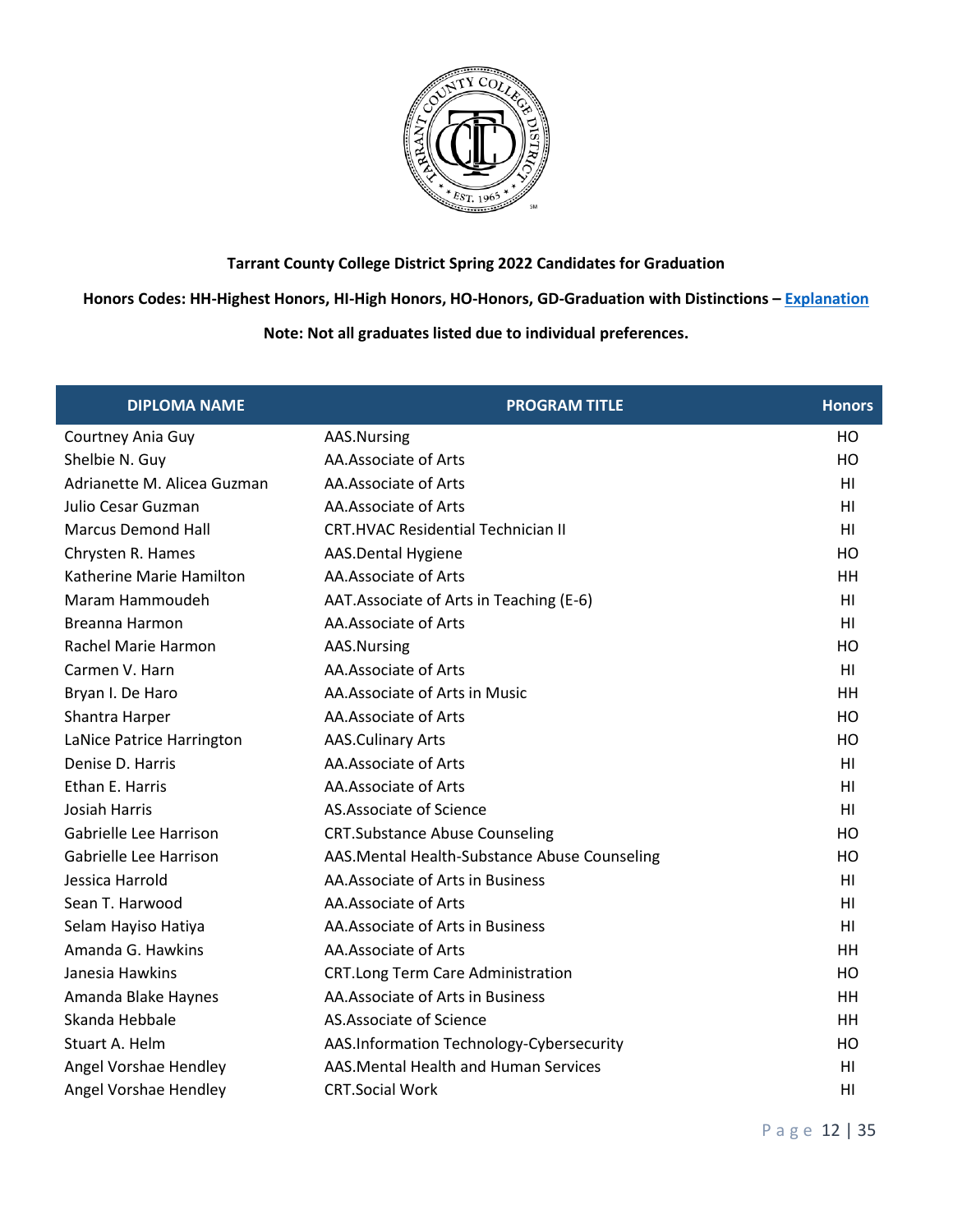

### **Honors Codes: HH-Highest Honors, HI-High Honors, HO-Honors, GD-Graduation with Distinctions – [Explanation](https://www.tccd.edu/academics/graduation/graduates/graduation-honors/)**

| <b>DIPLOMA NAME</b>             | <b>PROGRAM TITLE</b>                                 | <b>Honors</b>  |
|---------------------------------|------------------------------------------------------|----------------|
| Christina Delane Hendricks      | AAT.Associate of Arts in Teaching (E-6)              | HI             |
| Colby Henry                     | <b>CRT. Welding - Basic</b>                          | HO             |
| Alexis R. Hernandez             | AA.Associate of Arts                                 | HO             |
| Brianda Paulina Rocha Hernandez | AA.Associate of Arts                                 | HH.            |
| David Hernandez                 | AAS.Nursing                                          | HO             |
| Erika Hernandez                 | <b>CRT.Medical Assistant</b>                         | HO             |
| Hiram A. Hernandez              | AA.Associate of Arts                                 | HO             |
| Jasmine Hernandez               | AAT. Associate of Arts in Teaching (E-6)             | HO             |
| Jennifer L. Hernandez           | AA.Associate of Arts                                 | HO             |
| Natali Hernandez                | AA.Associate of Arts                                 | H <sub>l</sub> |
| Nathaly K. Hernandez            | AA.Associate of Arts                                 | HO             |
| Sydney R. Hester                | AA.Associate of Arts                                 | HO             |
| Jordan Higginbotham             | AAS.Radio, Television and Film                       | H <sub>l</sub> |
| Anayah Cherise Hines            | AA.Associate of Arts                                 | HH             |
| Mohammed H. Hlail               | AAS.Information Technology-Cybersecurity             | HH             |
| Vinh Ho                         | AAS. Aviation Maintenance Technology Airframe        | H <sub>l</sub> |
| Vinh Ho                         | <b>CRT. Aviation Maintenance Technology Airframe</b> | H <sub>l</sub> |
| Ashlea O. Hobson                | AA.Associate of Arts                                 | HH             |
| Keri Hodges                     | AA.Associate of Arts                                 | HH             |
| Isabella Kiakahi Hoffmann       | AA.Associate of Arts                                 | HO             |
| Catherine S. Hohulin            | AA.Associate of Arts                                 | HI             |
| Ryan Alexander Holland          | AA.Associate of Arts                                 | HO             |
| Nicole Elyse Horn               | AAS.Sign Language Interpreting                       | HH             |
| Kristen Faith Hornback          | AS.Associate of Science                              | HI             |
| Wan Y. Hu                       | AAS.Information Technology-Cybersecurity             | H <sub>l</sub> |
| Vanya Vicente Huaman            | AAS.Information Technology-Programming               | H <sub>l</sub> |
| Edwardo Francisco Huerta        | AS.Associate of Science                              | HO             |
| Ariana N. Hughes                | AA.Associate of Arts                                 | HO             |
| Shannon Kathleen Humenesky      | <b>CAT.Paralegal Studies</b>                         | HH             |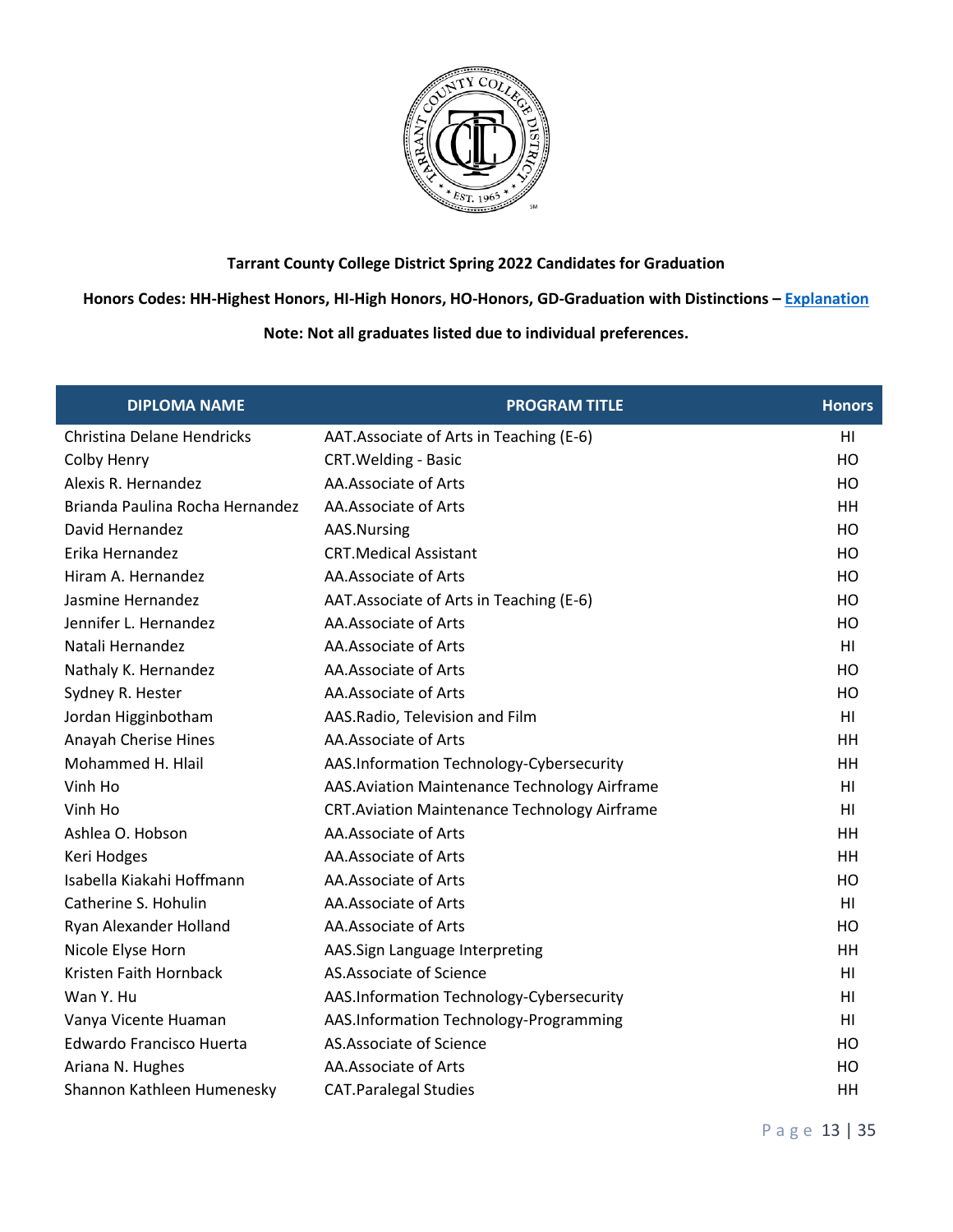

**Honors Codes: HH-Highest Honors, HI-High Honors, HO-Honors, GD-Graduation with Distinctions – [Explanation](https://www.tccd.edu/academics/graduation/graduates/graduation-honors/)**

| <b>DIPLOMA NAME</b>             | <b>PROGRAM TITLE</b>                             | <b>Honors</b>  |
|---------------------------------|--------------------------------------------------|----------------|
| Youngmi Hyun                    | <b>AAS. Physical Therapist Assistant</b>         | H <sub>l</sub> |
| Divine Kiese B. Iboubi          | AA.Associate of Arts                             | HH             |
| Anthony A. Cole, II             | AA.Associate of Arts                             | HH             |
| Frank Leon Wynn, III            | <b>CRT.Transportation Management</b>             | <b>HH</b>      |
| John P. Skiba, III              | AA.Associate of Arts                             | H <sub>O</sub> |
| John Marvin Hitchcock, III      | AAS.Automotive Service Technology                | HO             |
| Nanthida M. Inthalangsy         | AS.Associate of Science                          | HO             |
| Delphin Iradukunda              | AA.Associate of Arts                             | HO             |
| Karak A. Ireland                | AA.Associate of Arts                             | HI             |
| Grace L. Irumva                 | AA.Associate of Arts                             | HO             |
| Ayah Mahmoud Isa                | AAS.Radiologic Technology                        | H <sub>l</sub> |
| Anthony A. Jacinto              | AA.Associate of Arts                             | HO             |
| Charmaine James                 | <b>CRT.Programming II</b>                        | HO             |
| Charmaine James                 | <b>CRT. Web Applications Programming II</b>      | HO             |
| Patricia J James                | AA.Associate of Arts                             | HO             |
| Sarah E. Januszewski            | AA.Associate of Arts                             | HO             |
| Orlando E. Jaramillo            | AA.Associate of Arts                             | HO             |
| Leksi Laine Jarnagin            | AA.Associate of Arts                             | HO             |
| Leksi Laine Jarnagin            | AAS.Nursing                                      | HO             |
| Kelsey Leigh Jarvis             | AA.Associate of Arts                             | HO             |
| Rebecca Jayne Jaussi            | AAS.Entrepreneurship & Small Business Management | HO             |
| Kolawole Timothy Jeje           | AAS.Information Technology-Network Support       | <b>HH</b>      |
| Kolawole Timothy Jeje           | <b>CRT.Cisco Support</b>                         | <b>HH</b>      |
| Afnan Jijakli                   | AA.Associate of Arts                             | HO             |
| Angeles M. Jimenez              | AA.Associate of Arts                             | HI             |
| Caren E. Colorado Jimenez       | AA.Associate of Arts                             | HH             |
| Grace R. Jimenez                | AAS.Diagnostic Medical Sonography                | HO             |
| Taquonton Cortez Johnson        | AAS.Graphic Communication                        | H <sub>l</sub> |
| <b>Taquonton Cortez Johnson</b> | <b>CRT.Computer Graphics</b>                     | HI             |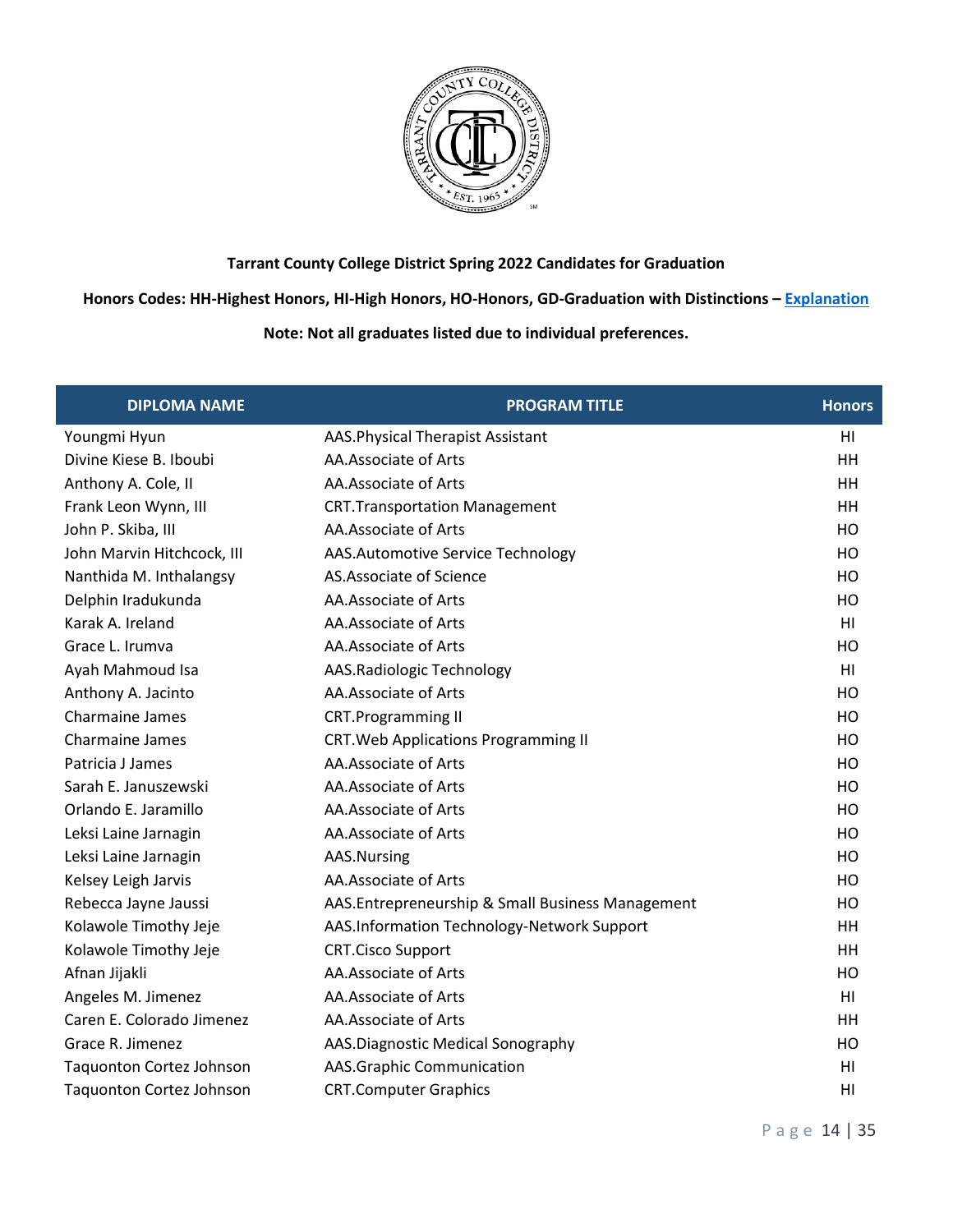

**Honors Codes: HH-Highest Honors, HI-High Honors, HO-Honors, GD-Graduation with Distinctions – [Explanation](https://www.tccd.edu/academics/graduation/graduates/graduation-honors/)**

| <b>DIPLOMA NAME</b>               | <b>PROGRAM TITLE</b>                       | <b>Honors</b>  |
|-----------------------------------|--------------------------------------------|----------------|
| Tayler Riane Johnson              | AA.Associate of Arts                       | HO             |
| Andrea M. Jones                   | AA.Associate of Arts                       | HO             |
| Devin W. Jones                    | AA.Associate of Arts                       | HH             |
| Jacob Ryan Jones                  | AS. Associate of Science in Engineering    | HO             |
| Jazlyn Brinae Ashley Potier-Jones | AA.Associate of Arts                       | HO             |
| Mark A. Joneson                   | AA.Associate of Arts                       | HH             |
| Jesse K. Jordan                   | AAS.CADD-Building/Civil Technology         | H1             |
| Ratiba S. Joulani                 | <b>CRT.Child Care Administration</b>       | HH             |
| Ratiba S. Joulani                 | AAS.Child Development                      | HH             |
| Ratiba S. Joulani                 | <b>CRT.After School Provider</b>           | HH             |
| Antonio Morales, Jr               | AS.Associate of Science                    | HO             |
| David Larry Nation, Jr            | <b>AAS.Professional Pilot</b>              | HH             |
| Fidel J. Rivas, Jr                | AA.Associate of Arts                       | H <sub>l</sub> |
| Jerome Joseph Davis, Jr           | AA.Associate of Arts                       | H <sub>O</sub> |
| Jesus A. Blanco, Jr               | <b>AAS.Criminal Justice</b>                | HO             |
| Joseph D. Ortiz, Jr               | AAS.Radiologic Technology                  | HI             |
| Kenneth A. Carlisle, Jr           | <b>CRT.Substance Abuse Counseling</b>      | HO             |
| Nicholas Mashall Moore, Jr        | AA.Associate of Arts                       | H <sub>O</sub> |
| Orlando Javier Cerda, Jr          | AA.Associate of Arts in Business           | HO             |
| Laura San Juan                    | AA.Associate of Arts                       | HO             |
| Lucille Marie Juano               | AA.Associate of Arts                       | HO             |
| Mary D. Justice                   | AAS. Business Administration - Business    | HI             |
| Ephraim Bialuanga Kadima          | AAS.Information Technology-Cybersecurity   | HO             |
| Ephraim Bialuanga Kadima          | AAS.Information Technology-Network Support | HO             |
| Ephraim Bialuanga Kadima          | <b>CRT.Ethical Hacking</b>                 | HO             |
| Barbara Kadow                     | <b>CAT.Paralegal Studies</b>               | HO             |
| Paul Kaiser                       | <b>CRT.Programming I</b>                   | HO             |
| Zahraa A. Kamil                   | AA.Associate of Arts                       | HO             |
| Jay D. Kang                       | <b>CRT.Real Estate</b>                     | HO             |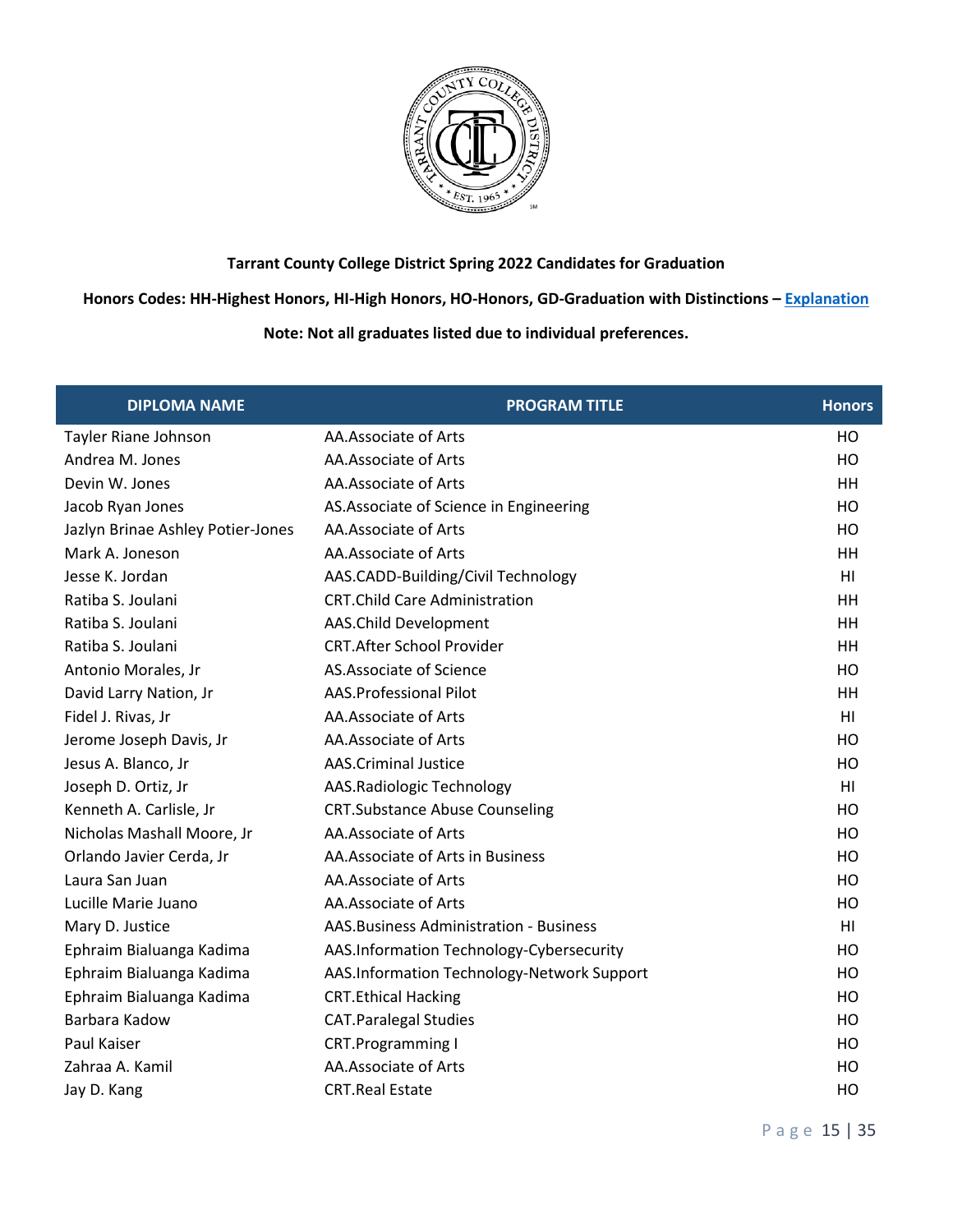

#### **Honors Codes: HH-Highest Honors, HI-High Honors, HO-Honors, GD-Graduation with Distinctions – [Explanation](https://www.tccd.edu/academics/graduation/graduates/graduation-honors/)**

| <b>DIPLOMA NAME</b>          | <b>PROGRAM TITLE</b>                                    | <b>Honors</b>  |
|------------------------------|---------------------------------------------------------|----------------|
| <b>Bill T. Kaniki</b>        | AAS.Information Technology-Web Applications Programming | HO             |
| Kaitlyn Lena Kelly           | AA.Associate of Arts                                    | HI             |
| Mickayla J. Kempf            | AA.Associate of Arts in Business                        | HO             |
| Robert Stokes Kennedy        | <b>CRT.Programming I</b>                                | HH             |
| <b>Robert Stokes Kennedy</b> | AAS.Information Technology-Programming                  | HH             |
| Robert Stokes Kennedy        | <b>CRT.Programming II</b>                               | HH             |
| Andrea K. Keosikhao          | AA.Associate of Arts                                    | HH             |
| Claire Marie Key             | AA.Associate of Arts                                    | HO             |
| Amani Khalil                 | AA.Associate of Arts                                    | HH             |
| Samridhi Khatiwada           | AA.Associate of Arts                                    | HO             |
| Evelyn Kihunde               | AA.Associate of Arts                                    | HO             |
| Pyeonghwa Kim                | AA.Associate of Arts                                    | HI             |
| Brina R. Kimes               | AA.Associate of Arts                                    | HO             |
| Kedrick D. King              | AAS.Automotive Collision Repair                         | HO             |
| Kedrick D. King              | <b>CRT.Automotive Metal Repair</b>                      | HO             |
| Kedrick D. King              | <b>CRT.Engine Analysis Technician</b>                   | HO             |
| Kedrick D. King              | <b>CRT.Automotive Refinishing</b>                       | HO             |
| Crystal M. Kinmon            | AA.Associate of Arts                                    | HO             |
| Kimberly A. Kinunen          | AA.Associate of Arts                                    | HI             |
| Ashlea M Kirbie              | AAS.Radiologic Technology                               | HO             |
| Rachel J. Kiwovele           | AAS.Child Development                                   | H <sub>l</sub> |
| Spencer Megan Klisch         | AA.Associate of Arts                                    | H <sub>l</sub> |
| Brittany A. Knapp            | AA.Associate of Arts                                    | HO             |
| Chad D. Koontz               | AA.Associate of Arts                                    | HO             |
| Alexis Camille Krakue        | AA.Associate of Arts                                    | HO             |
| lan A. Kramer                | <b>CRT.Aviation Maintenance Technology Airframe</b>     | HI             |
| lan A. Kramer                | <b>CRT.Aviation Maintenance Technology Powerplant</b>   | H1             |
| Robert R. Kreckman           | AAS. Electronics Technology - Computer Hardware         | HO             |
| Patrick N. Kumwami           | AA. Associate of Arts in Business                       | HH             |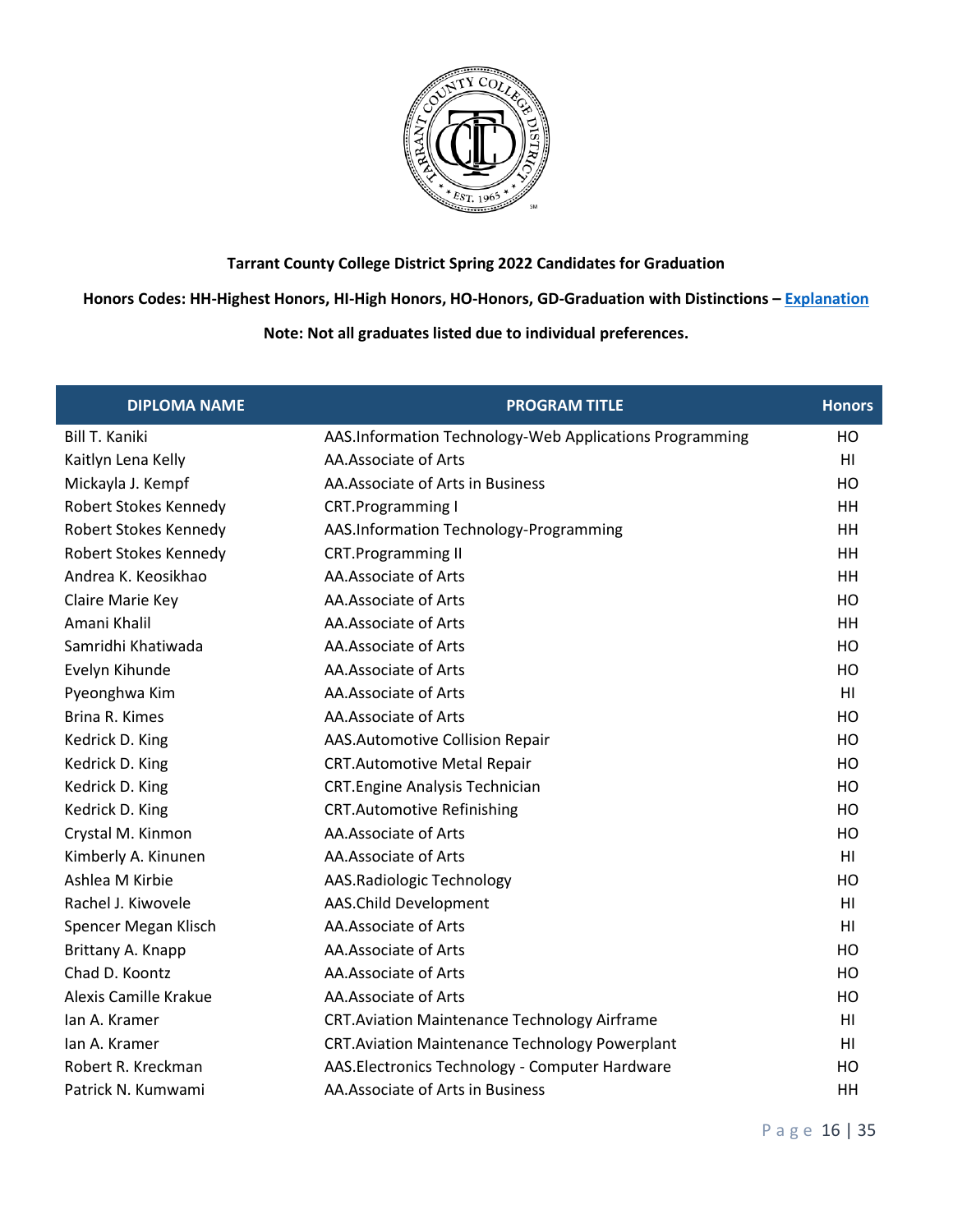

**Honors Codes: HH-Highest Honors, HI-High Honors, HO-Honors, GD-Graduation with Distinctions – [Explanation](https://www.tccd.edu/academics/graduation/graduates/graduation-honors/)**

| <b>DIPLOMA NAME</b>         | <b>PROGRAM TITLE</b>                         | <b>Honors</b>  |
|-----------------------------|----------------------------------------------|----------------|
| <b>Edward Michael Kusta</b> | AAS.Radio, Television and Film               | HO             |
| Suyeon Kwon                 | AA.Associate of Arts                         | HH             |
| Barbara Ann LaBeau          | AAS.Child Development                        | HO             |
| Barbara Ann LaBeau          | <b>CRT.Child Care Administration</b>         | HO             |
| Barbara Ann LaBeau          | <b>CRT.Preschool Child Care Provider</b>     | HO             |
| Kamilah Shani Jones-LaFavor | AAS.Mental Health-Substance Abuse Counseling | HO             |
| Kamilah Shani Jones-LaFavor | <b>CRT.Substance Abuse Counseling</b>        | HO             |
| Austin R. Lamb              | <b>CRT.CNC Machinist Technology</b>          | HO             |
| Dulce Alma Gomez Langston   | AA.Associate of Arts                         | HI             |
| Macey C. Langston           | <b>AAS.Nuclear Medicine Technology</b>       | H <sub>O</sub> |
| Arleth Melesio-Lara         | AA.Associate of Arts                         | HO             |
| Annissa M. Larnard          | AAS.Nursing                                  | HO             |
| Hope Larner                 | AAS.Human Resources Management               | HH             |
| Larry P. Larson             | AAS.CADD-Building/Civil Technology           | H <sub>l</sub> |
| Larry P. Larson             | <b>CRT.Civil Technology</b>                  | HI             |
| Ashley Lawhorn              | AA. Associate of Arts in Business            | HO             |
| Hunter R. Lawliss           | <b>CRT.Basic Firefighter Certification</b>   | HH             |
| Greyson R. Layden           | AA.Associate of Arts                         | HO             |
| Huy G. Le                   | AA.Associate of Arts                         | HO             |
| Samuel Leon                 | <b>CRT.Automotive Metal Repair</b>           | H <sub>l</sub> |
| Tatiana A. Leonard          | <b>CRT. Warehouse Management</b>             | HH             |
| Luke Camden Levy            | AA.Associate of Arts                         | HO             |
| Donovan Lister              | <b>CRT.Ethical Hacking</b>                   | H <sub>O</sub> |
| Donovan Lister              | <b>CRT.Information Technology Support</b>    | HO             |
| Donovan Lister              | <b>CRT.Cybersecurity Specialist</b>          | HO             |
| Katharine A. Long           | AAS.Information Technology-Programming       | HH             |
| Jerzon Lopez                | AAS.Nursing                                  | HO             |
| Madison Loredo              | AA.Associate of Arts                         | HI             |
| Nayeli Loredo               | AA.Associate of Arts                         | HH             |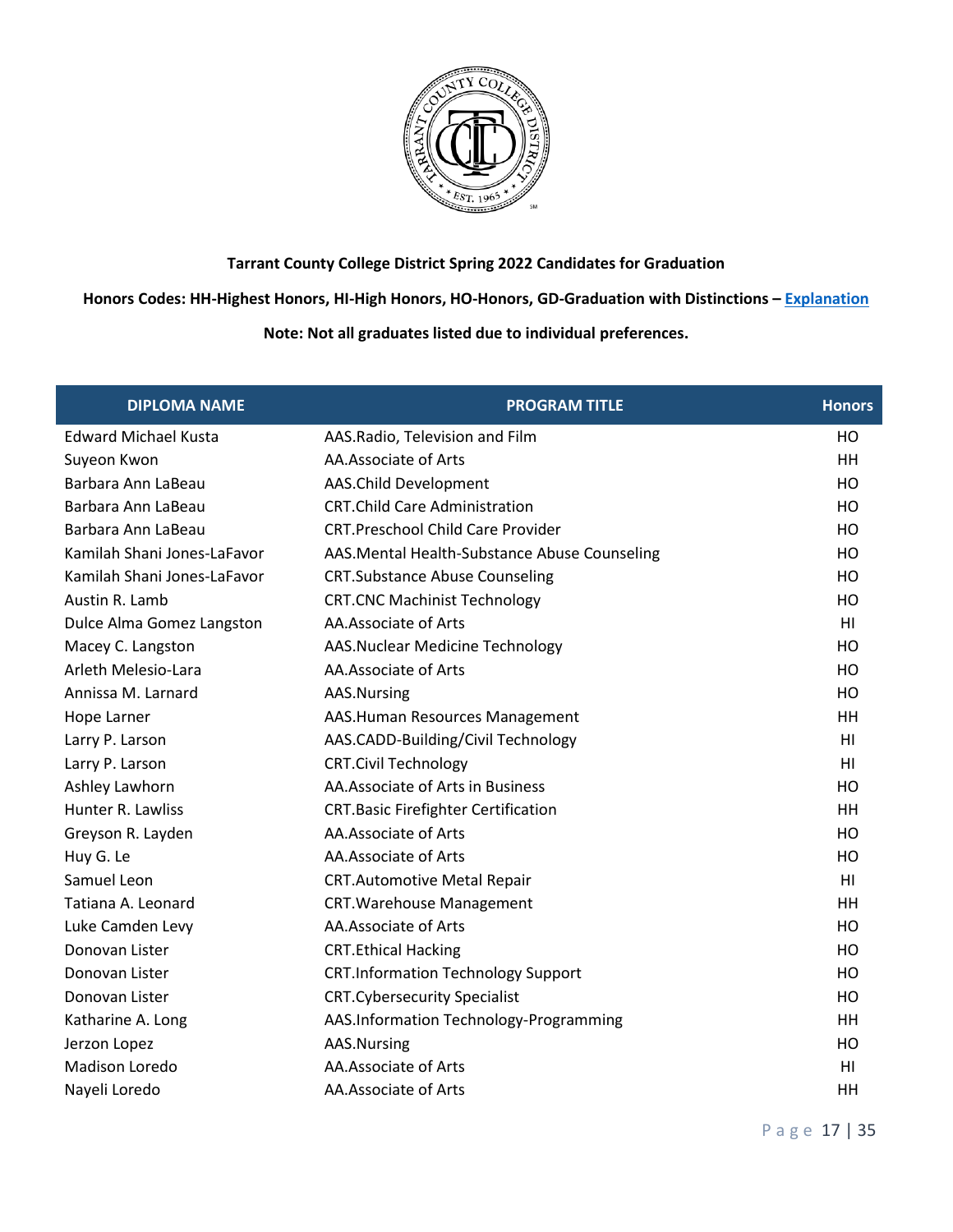

**Honors Codes: HH-Highest Honors, HI-High Honors, HO-Honors, GD-Graduation with Distinctions – [Explanation](https://www.tccd.edu/academics/graduation/graduates/graduation-honors/)**

| <b>DIPLOMA NAME</b>             | <b>PROGRAM TITLE</b>                                     | <b>Honors</b>  |
|---------------------------------|----------------------------------------------------------|----------------|
| Kate L. Lorkowski               | AA.Associate of Arts                                     | HI             |
| James A. Loshbaugh              | AS. Associate of Science in Chemistry                    | HO             |
| Ngoc Bao Tram Lu                | AA.Associate of Arts                                     | H <sub>l</sub> |
| Victor M. Lucero                | AA.Associate of Arts                                     | HO             |
| Rebekah Jean Luper              | AAS. Business Administration - Management                | H <sub>l</sub> |
| Bryanna P. Lytle                | AAS.Dental Hygiene                                       | HO             |
| Saffron D. Maasz                | AA.Associate of Arts                                     | HO             |
| Karyl Marie MacGregor           | AA.Associate of Arts                                     | HO             |
| Katherine A. Macpherson         | AA.Associate of Arts                                     | HO             |
| Samantha Madrid                 | AA.Associate of Arts                                     | HO             |
| Marriam A. Magbagbeola          | AA.Associate of Arts                                     | HO             |
| Aanos Mahmood                   | AA.Associate of Arts                                     | H <sub>l</sub> |
| Eleysanis D. Maldonado          | AAS. Mental Health and Human Services                    | HO             |
| Felicia Gayle Mallett           | AAT.Associate of Arts in Teaching (8-12 EC-12 Not Sp Ed) | H <sub>l</sub> |
| Andrea Lizeth Lara Mancilla     | AA.Associate of Arts                                     | HI             |
| Kathryn Marie Mann              | AA.Associate of Arts                                     | HO             |
| <b>India Monic Manuel</b>       | AA.Associate of Arts                                     | HO             |
| Oralia Marron                   | AA.Associate of Arts                                     | HO             |
| KayLee T. Martin                | AA.Associate of Arts                                     | H <sub>l</sub> |
| Andrew C. Martinez              | AA.Associate of Arts                                     | HO             |
| Katharine Estella Martinez      | AAS. Accounting Information Management                   | HH             |
| Miranda S. Martinez             | AA.Associate of Arts                                     | HI             |
| Penelope A. Martinez            | AAS. Health Information Technology                       | HI             |
| <b>Socorro Emaline Martinez</b> | AA.Associate of Arts                                     | HO             |
| <b>Susan Martinez</b>           | AA.Associate of Arts                                     | H <sub>l</sub> |
| Miles K. Masker                 | AA.Associate of Arts                                     | HI             |
| Kira A. Masure                  | AA.Associate of Arts                                     | HI             |
| Aidan L. Mata                   | AA.Associate of Arts                                     | HO             |
| Karen Mata                      | AA.Associate of Arts                                     | HO             |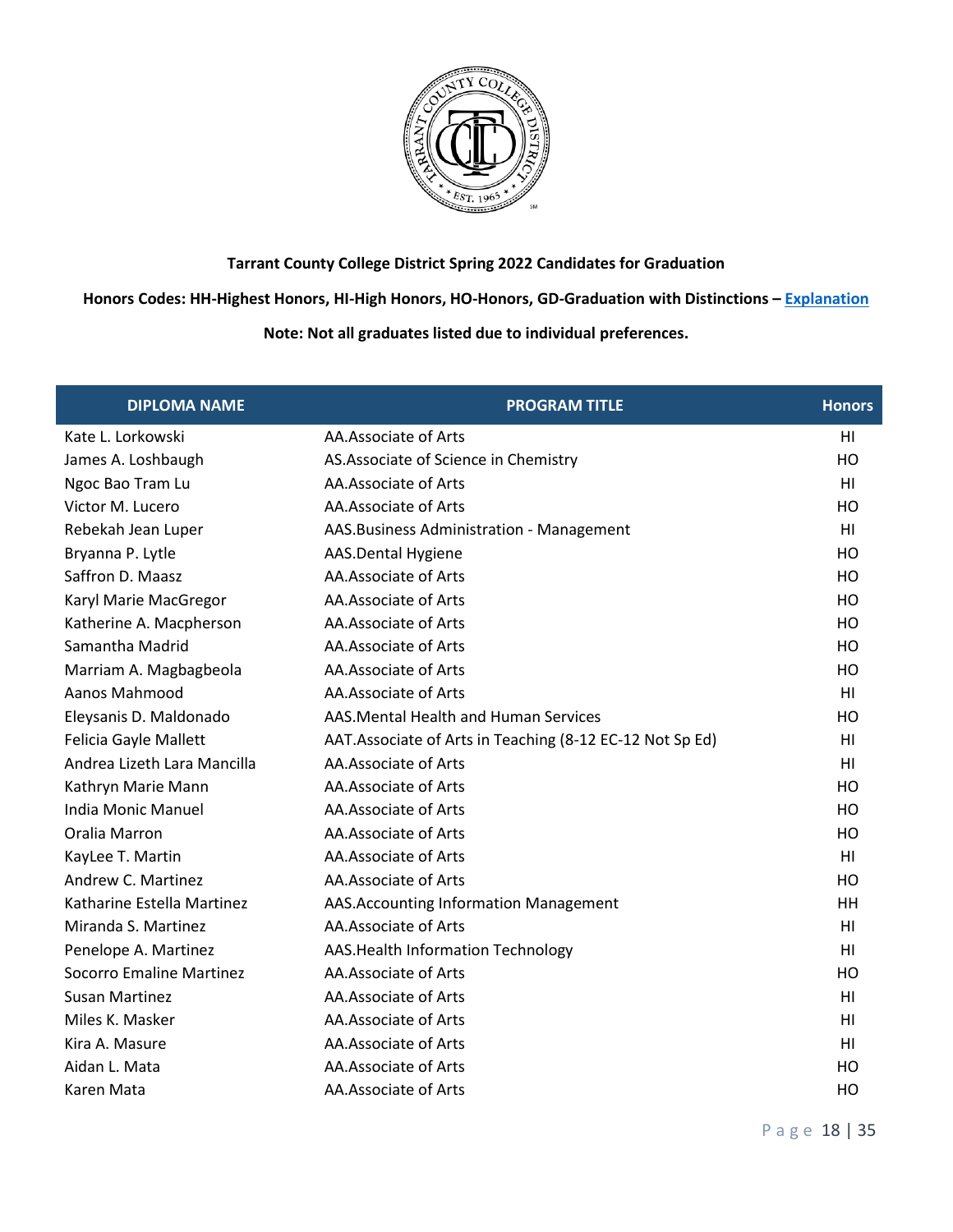

**Honors Codes: HH-Highest Honors, HI-High Honors, HO-Honors, GD-Graduation with Distinctions – [Explanation](https://www.tccd.edu/academics/graduation/graduates/graduation-honors/)**

| <b>DIPLOMA NAME</b>          | <b>PROGRAM TITLE</b>                          | <b>Honors</b>  |
|------------------------------|-----------------------------------------------|----------------|
| Valene R. Mata               | AA.Associate of Arts                          | HO             |
| Ashley E. Matasavage         | AAS.Nursing                                   | HO             |
| <b>Bianca DeLeon Mathis</b>  | AAS.Nuclear Medicine Technology               | HO             |
| Joaquin E. Matias            | <b>CRT.Commercial Pilot</b>                   | HO             |
| Janine Matthews              | <b>CRT.Foodservice Operations</b>             | H <sub>l</sub> |
| Lakota L. Maxwell            | AA.Associate of Arts                          | HI             |
| Yasmine A. McCall            | AA.Associate of Arts                          | HH             |
| Amy M. McCarley              | AA.Associate of Arts                          | HO             |
| Adriana Leon McCarty         | <b>AAS.Respiratory Care</b>                   | HI             |
| Christina McCowan            | AA.Associate of Arts                          | HO             |
| Phoenix N. Iroha-McCoy       | AAS.Nursing                                   | HO             |
| Cindi L. McCreary            | <b>CRT.Preschool Child Care Provider</b>      | HH             |
| Kristi L. McCurdy            | AA. Associate of Arts in Business             | HO             |
| Jeffery Jordan Patrick McGee | <b>CRT.Construction Management Technology</b> | HH             |
| Jeffery Jordan Patrick McGee | AAS.Construction Management Technology        | HH             |
| James Aaron McGinn           | <b>CRT.Civil Technology</b>                   | HO             |
| James Aaron McGinn           | AAS.CADD-Building/Civil Technology            | HO             |
| Shelby B. McKenzie           | AA.Associate of Arts                          | HI             |
| Elena A. McLeod              | <b>CRT.Information Technology Support</b>     | HH             |
| Landon Cole McMahon          | AA.Associate of Arts                          | HO             |
| Trae A. McMath               | AA.Associate of Arts                          | HO             |
| Taylor J. McMullen           | AA.Associate of Arts                          | HO             |
| Zelise Simone McNeal         | AA.Associate of Arts                          | HO             |
| Rodney D. McNeil             | AA.Associate of Arts                          | HO             |
| Alyssa Leigh McPherson       | AA.Associate of Arts in Business              | H <sub>l</sub> |
| Erika Medina                 | AA.Associate of Arts                          | HI             |
| Zachary Keith Medina         | <b>CRT.Information Technology Support</b>     | HO             |
| Jerrod T. Melendez           | AAS. Physical Therapist Assistant             | HI             |
| Blanca J. Menchaca           | <b>AAS.Surgical Technology</b>                | HO             |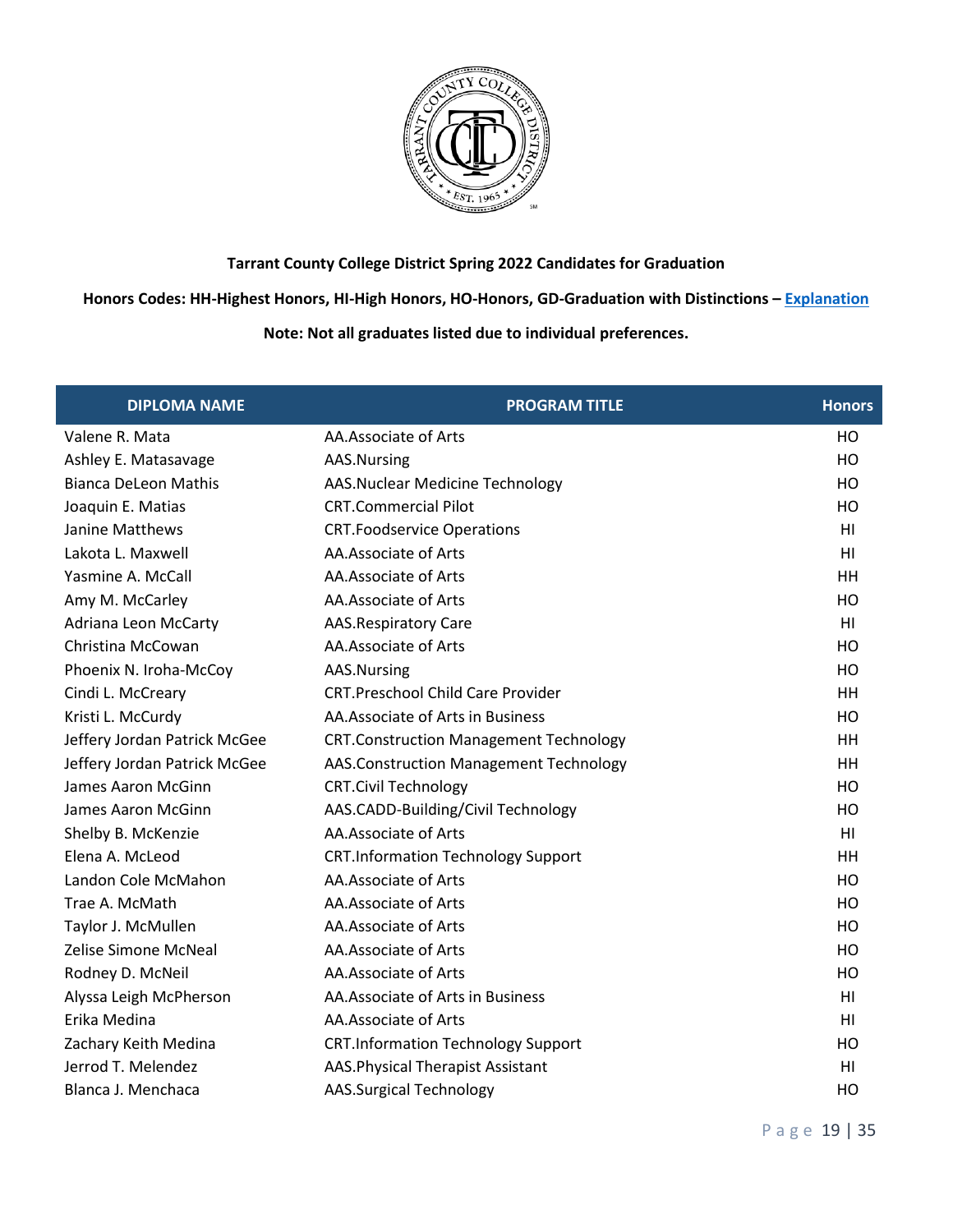

**Honors Codes: HH-Highest Honors, HI-High Honors, HO-Honors, GD-Graduation with Distinctions – [Explanation](https://www.tccd.edu/academics/graduation/graduates/graduation-honors/)**

| <b>DIPLOMA NAME</b>             | <b>PROGRAM TITLE</b>                    | <b>Honors</b>  |
|---------------------------------|-----------------------------------------|----------------|
| <b>Adrian Mendez</b>            | AA.Associate of Arts                    | HO             |
| Lizette Mendez                  | AA.Associate of Arts                    | HO             |
| Lizbeth M. Torres Mendoza       | AA.Associate of Arts                    | HO             |
| Melissa Yesenia Mendoza         | <b>AAS.Surgical Technology</b>          | HO             |
| Paola J. Mendoza                | AA.Associate of Arts                    | HO             |
| Brooklyn S. Messersmith         | AS.Associate of Science                 | HO             |
| <b>Marisol Rico Meza</b>        | <b>CRT. Warehouse Management</b>        | H <sub>l</sub> |
| Marisol Rico Meza               | <b>CRT.Transportation Management</b>    | HI             |
| Molly Milbradt                  | AAS.Library Technician                  | H <sub>l</sub> |
| Jeremiah P. Miller              | AA.Associate of Arts                    | HO             |
| Rachael L. Miller               | AAS.Nursing                             | HI             |
| Zachary Sumner Miller           | AAS. Business Administration - Business | HI             |
| Khiem D. Nguyen-Minh            | AA.Associate of Arts                    | HO             |
| Alizay N. Mohamed               | AA.Associate of Arts                    | HO             |
| Radwa Mohamed                   | AA.Associate of Arts                    | HH             |
| Abdirashid H. Mohamud           | <b>CRT.Cybersecurity Specialist</b>     | HH             |
| <b>Brianda Molar</b>            | AA.Associate of Arts                    | HI             |
| Lori Amber Molina               | AA.Associate of Arts                    | HH             |
| Marisa Leigh Molina             | AA.Associate of Arts in Business        | HO             |
| Camryn Bene-King Molnar         | AAS. Mental Health and Human Services   | HO             |
| Camryn Bene-King Molnar         | <b>CRT.Social Work</b>                  | HO             |
| Daniel Monreal                  | AS.Associate of Science                 | H1             |
| Raul B. Montes                  | AA.Associate of Arts                    | HO             |
| Benjamin R. Montgomery          | AA.Associate of Arts                    | HH             |
| Steven Kyle Montgomery          | AA. Associate of Arts in Business       | HI             |
| Keely York-Mora                 | AA.Associate of Arts                    | HO             |
| Leslie Marie Morales            | AA. Associate of Arts in Business       | H <sub>l</sub> |
| Maria Guadalupe Ramirez Morales | AA.Associate of Arts                    | HO             |
| Isabella S. Moreira             | AA.Associate of Arts                    | HO             |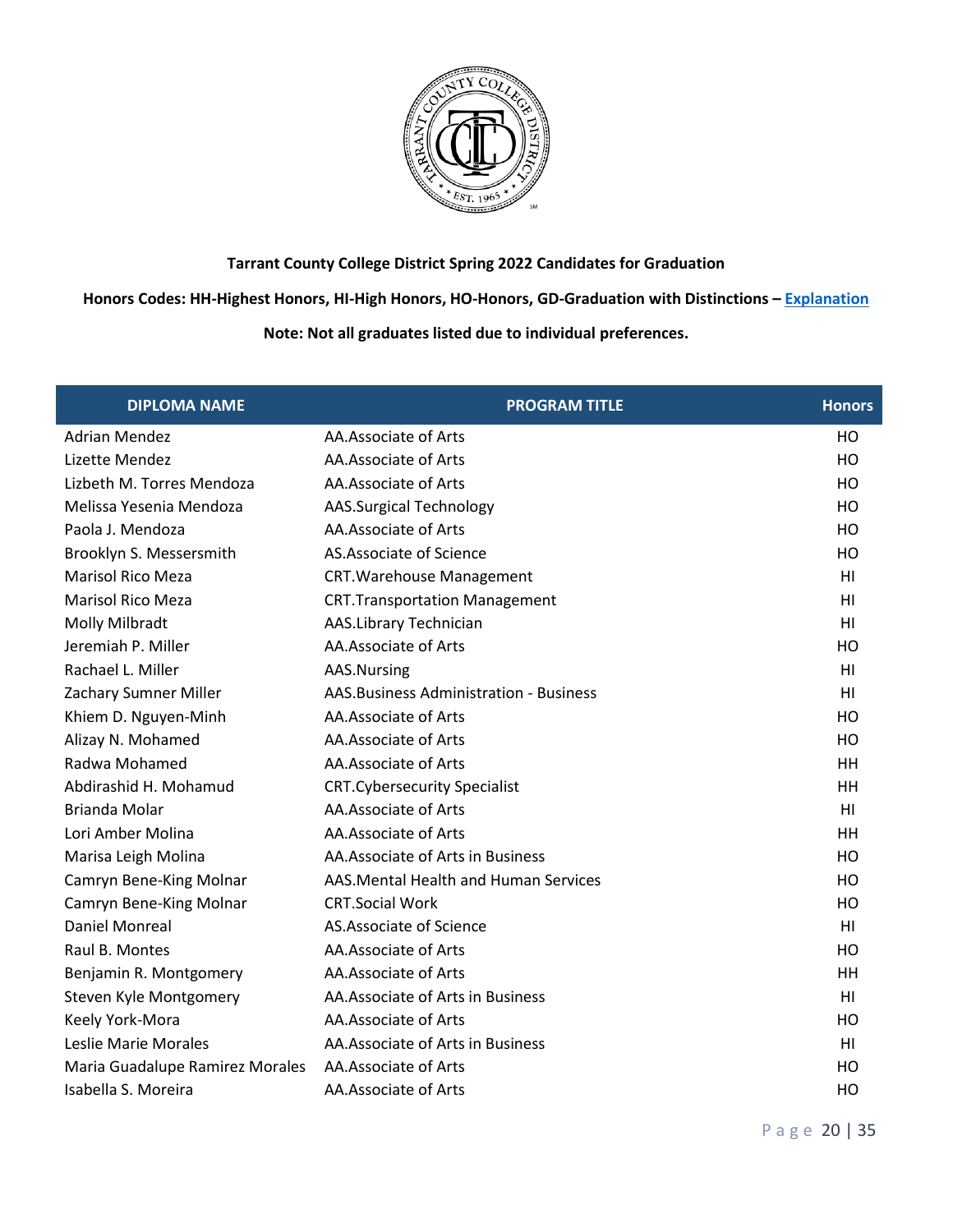

**Honors Codes: HH-Highest Honors, HI-High Honors, HO-Honors, GD-Graduation with Distinctions – [Explanation](https://www.tccd.edu/academics/graduation/graduates/graduation-honors/)**

| <b>DIPLOMA NAME</b>        | <b>PROGRAM TITLE</b>                       | <b>Honors</b>  |
|----------------------------|--------------------------------------------|----------------|
| Jose D. Flores Moreno      | AA.Associate of Arts                       | HO             |
| David J. Morgan            | <b>CRT.HVAC Residential Technician I</b>   | HH             |
| <b>Abigail Joy Morris</b>  | <b>CRT.Computer Graphics</b>               | HO             |
| <b>Abigail Joy Morris</b>  | <b>AAS.Graphic Communication</b>           | HO             |
| <b>Mary Janiece Morris</b> | <b>AAS.Surgical Technology</b>             | H <sub>l</sub> |
| Rebecca Dawn Morris        | AA.Associate of Arts                       | <b>HH</b>      |
| Roger Jo Morris            | AA.Associate of Arts                       | HO             |
| Brendan G. Morrow          | AA.Associate of Arts                       | H <sub>l</sub> |
| <b>Elizabeth Morse</b>     | AA.Associate of Arts                       | HH             |
| Kira M. Moschella          | AA.Associate of Arts                       | HI             |
| Deandra Mosley             | CRT. Human Resources Specialist I          | H <sub>l</sub> |
| Megan Marianna Mosman      | AA.Associate of Arts                       | HO             |
| Emma Leigh Ruth Mowery     | AA.Associate of Arts                       | HH             |
| Diana K. Moyo              | <b>CRT.Dietary Manager</b>                 | H <sub>l</sub> |
| <b>Adannelly Munoz</b>     | AA.Associate of Arts                       | HI             |
| Alexis A. Munoz            | AA.Associate of Arts                       | HI             |
| Emma Rose Munoz            | AA.Associate of Arts                       | H1             |
| Jareid M. Munoz            | AA.Associate of Arts                       | H <sub>l</sub> |
| Joselyn Munoz              | AA.Associate of Arts                       | HO             |
| Yorli Ceili Munoz          | AA.Associate of Arts                       | H1             |
| Liam C. Munson             | <b>AAS.Surgical Technology</b>             | HO             |
| Peyton Kennis Murphy       | AA.Associate of Arts                       | <b>HH</b>      |
| Darien L. Murray           | AA.Associate of Arts                       | HO             |
| Patrick J. Murray          | AA.Associate of Arts                       | HI             |
| Kristian M. Muteba         | AAS.Information Technology-Network Support | HO             |
| Kafui A. Nadjombe          | AAS.Nursing                                | HO             |
| Dhriti T. Naik             | AA.Associate of Arts                       | HO             |
| Areej S. Najeeb            | AA.Associate of Arts                       | HO             |
| Angel D. Navarro           | AA.Associate of Arts                       | HO             |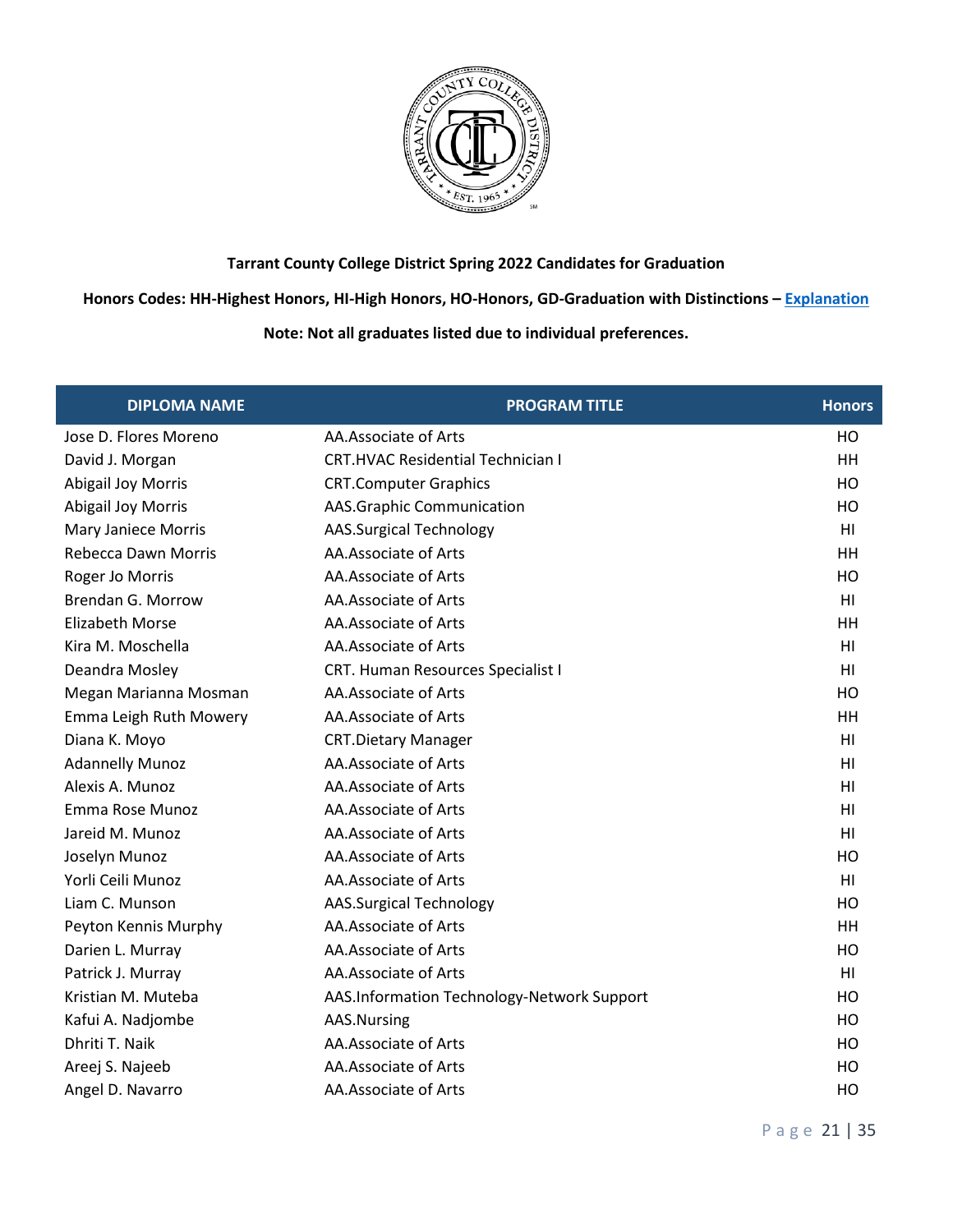

**Honors Codes: HH-Highest Honors, HI-High Honors, HO-Honors, GD-Graduation with Distinctions – [Explanation](https://www.tccd.edu/academics/graduation/graduates/graduation-honors/)**

| <b>DIPLOMA NAME</b>         | <b>PROGRAM TITLE</b>                                        | <b>Honors</b>  |
|-----------------------------|-------------------------------------------------------------|----------------|
| Nathan A. Navarro           | AA.Associate of Arts                                        | HH             |
| Terrence O. Neely           | <b>CRT.Aviation Maintenance Technology Airframe</b>         | HO             |
| Terrence O. Neely           | <b>CRT. Aviation Maintenance Technology Powerplant</b>      | HO             |
| Soumya Neerukonda           | AAS.Dental Hygiene                                          | H <sub>l</sub> |
| Armando A. Garcia Negron    | AA. Associate of Arts in Kinesiology                        | HO             |
| Sydney Gay Nesky            | AAS.Dental Hygiene                                          | H <sub>l</sub> |
| Amanda L. Newman            | AA.Associate of Arts                                        | HO             |
| Ashley Breann Newman        | <b>CRT.Medical Assistant</b>                                | HI             |
| Emma M. Newman              | AA.Associate of Arts                                        | HO             |
| <b>Gregory Newman</b>       | AAS.Information Technology-Programming                      | HI             |
| Shana M. Newman             | AA.Associate of Arts                                        | HO             |
| Hong H. Ngo                 | AAS.Graphic Communication                                   | HI             |
| Alice Tran Nguyen           | AA.Associate of Arts                                        | HO             |
| Amy Nguyen                  | AS.Associate of Science                                     | HO             |
| Charmaine Nguyen            | AA.Associate of Arts                                        | HO             |
| Kevin M. Nguyen             | AA.Associate of Arts                                        | HH             |
| Michelle Nguyen             | AA.Associate of Arts                                        | H1             |
| Nga D. Nguyen               | AA.Associate of Arts                                        | H <sub>l</sub> |
| Nghia Nguyen                | AA.Associate of Arts                                        | HO             |
| Ngoc T. Nguyen              | AAS.Information Technology-Cybersecurity                    | HO             |
| Peter Hung Nguyen           | AAS. Business Administration - Accounting Assistant         | HO             |
| Sophie P. Nguyen            | AAS.Nuclear Medicine Technology                             | HO             |
| Thao T. Nguyen              | AAS.Nursing                                                 | H <sub>l</sub> |
| Vy P. Nguyen                | AS.Associate of Science                                     | HI             |
| Benjamin T. Niccum          | AA.Associate of Arts                                        | HI             |
| J. Michael Nix              | CRT. Toyota Service Technician                              | HI             |
| J. Michael Nix              | AAS.Automotive Service Technology-Toyota Technician Edu Net | HI             |
| <b>Ashton Blake Norris</b>  | AAS.Radio, Television and Film                              | HO             |
| <b>Cameron James Nowell</b> | AA.Associate of Arts                                        | HO             |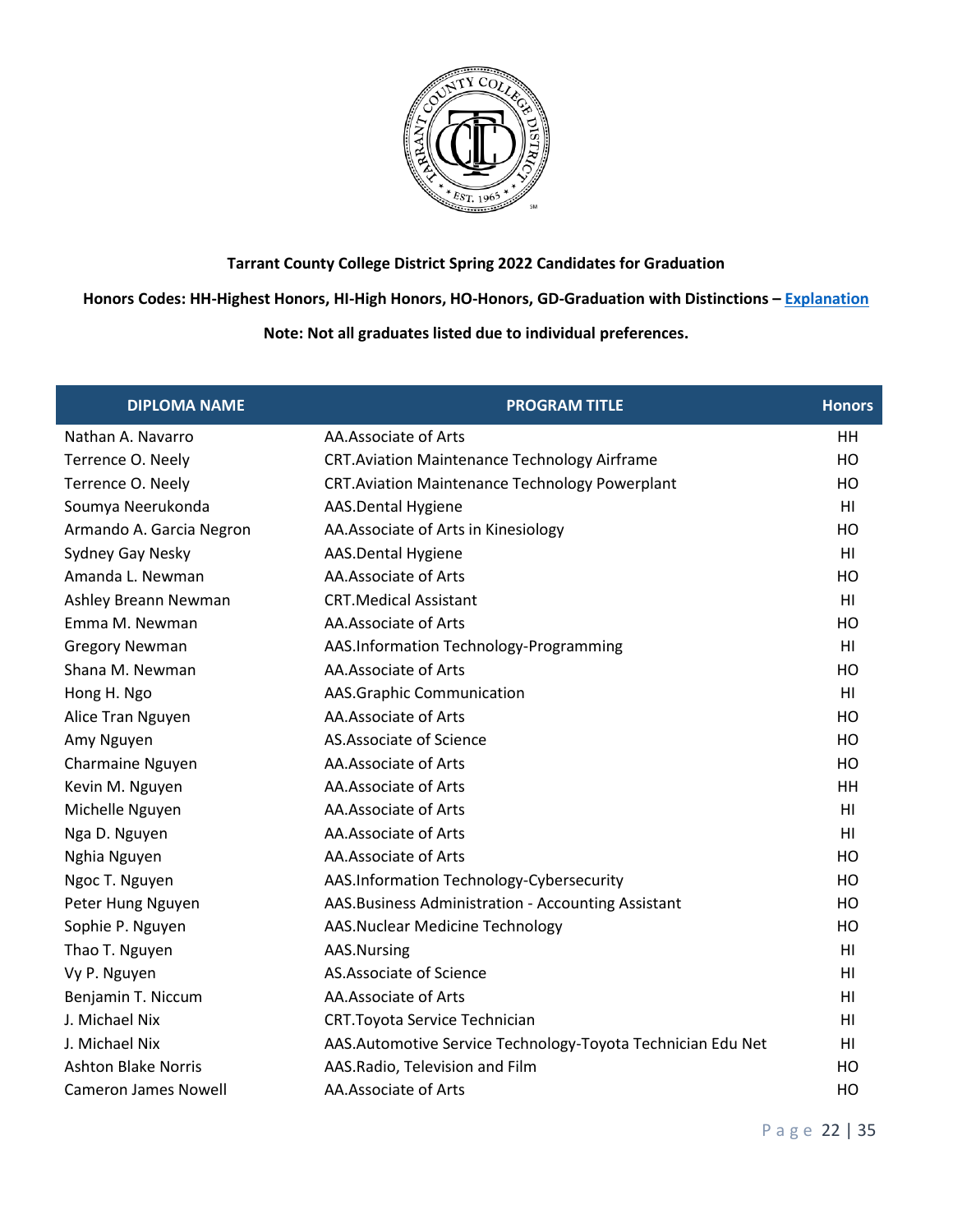

### **Honors Codes: HH-Highest Honors, HI-High Honors, HO-Honors, GD-Graduation with Distinctions – [Explanation](https://www.tccd.edu/academics/graduation/graduates/graduation-honors/)**

| <b>DIPLOMA NAME</b>      | <b>PROGRAM TITLE</b>                                      | <b>Honors</b>  |
|--------------------------|-----------------------------------------------------------|----------------|
| Eucabeth B. Obwogi       | <b>CRT.Central Sterile Processing</b>                     | HO             |
| Ismael Rodriguez Ochoa   | CRT.Marketing I                                           | H <sub>l</sub> |
| Ismael Rodriguez Ochoa   | <b>CRT.Marketing II</b>                                   | H <sub>l</sub> |
| Ismael Rodriguez Ochoa   | AAS. Business Administration - Marketing                  | H <sub>l</sub> |
| Shannon L. Ochs          | AA.Associate of Arts                                      | HI             |
| Sandra Odorizzi          | CRT.Long Term Care Administration                         | HH             |
| India Chidinma Ohasiri   | AA. Associate of Arts in Business                         | H <sub>l</sub> |
| Charles Chukwuma Okafor  | AAS.Information Technology-Cybersecurity                  | HO             |
| Abdullah J. Okpo         | AA.Associate of Arts                                      | HO             |
| Josie Oreoluwa Okunlola  | AS.Associate of Science                                   | HO             |
| Simisolaoluwa O. Olabode | AA.Associate of Arts                                      | HH             |
| Fatima Olalde            | AA.Associate of Arts                                      | HO             |
| <b>Beatrice Oliveros</b> | AA.Associate of Arts                                      | HO             |
| Rawan Oliwi              | AA.Associate of Arts                                      | HO             |
| Oluwaseyi E. Oluwamesi   | AA.Associate of Arts                                      | HO             |
| Francisco J. Olvera      | <b>CRT.Cybersecurity Specialist</b>                       | HO             |
| Razan A. Omer            | AA.Associate of Arts                                      | H <sub>l</sub> |
| Lawrenta Efemena Omogha  | AA.Associate of Arts                                      | HI             |
| <b>Yadirah Ontiveros</b> | AA.Associate of Arts                                      | HI             |
| Kimberly Oropeza         | <b>CRT.Accounting Clerk I</b>                             | HO             |
| Kimberly Oropeza         | <b>CRT.Accounting Clerk II</b>                            | HO             |
| Esther N. Ortega         | AA.Associate of Arts                                      | HO             |
| Saul M. Ortiz            | AA.Associate of Arts                                      | HO             |
| Mary A. Oshoba           | AA.Associate of Arts                                      | HH             |
| Raylonna A. Oswald       | AAT. Associate of Arts in Teaching (E-6)                  | HO             |
| Naya D. Oswalt           | AAT. Associate of Arts in Teaching (8-12 EC-12 Not Sp Ed) | HI             |
| Jacob M. Ovalle          | AA. Associate of Arts in Business                         | HO             |
| Sarai R. Pacheco         | AA.Associate of Arts                                      | HO             |
| Cody Carl Paden          | <b>CRT.Aviation Maintenance Technology Airframe</b>       | H <sub>l</sub> |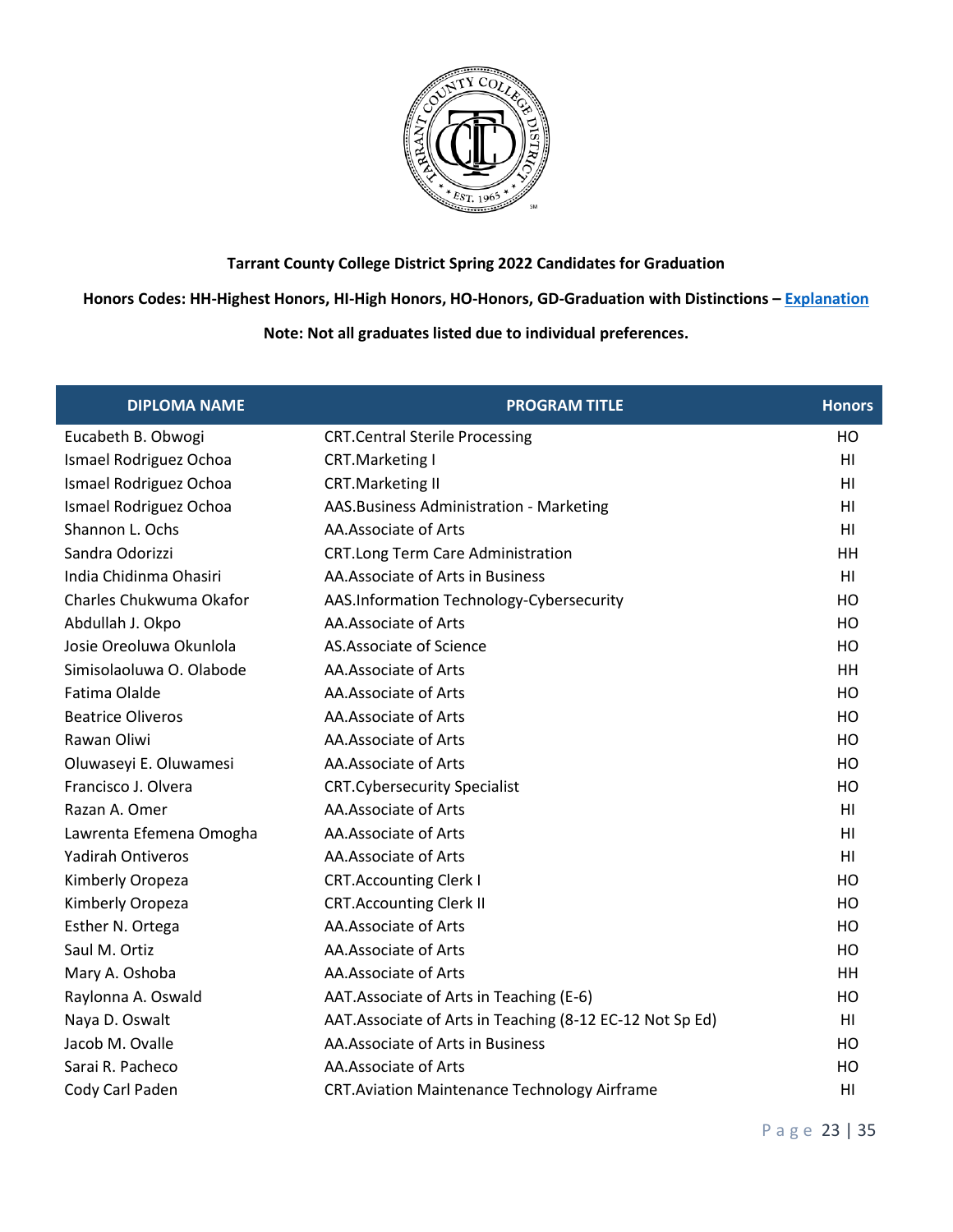

**Honors Codes: HH-Highest Honors, HI-High Honors, HO-Honors, GD-Graduation with Distinctions – [Explanation](https://www.tccd.edu/academics/graduation/graduates/graduation-honors/)**

| <b>DIPLOMA NAME</b>             | <b>PROGRAM TITLE</b>                                | <b>Honors</b>   |
|---------------------------------|-----------------------------------------------------|-----------------|
| Cheryl D. Page                  | <b>CRT.After School Provider</b>                    | HI              |
| Cheryl D. Page                  | AAS.Child Development                               | HI              |
| Cheryl D. Page                  | <b>CRT.Child Care Administration</b>                | HI              |
| Lory A. Palmer                  | AA.Associate of Arts                                | HO              |
| Hyun J. Park                    | AA.Associate of Arts                                | HO              |
| Jarod Reece Parker              | AAS.Commercial HVAC/R Technician                    | HI              |
| Zane T. Parker                  | AA.Associate of Arts - Cornerstone                  | HO              |
| Kya Jade Parsons                | AA.Associate of Arts                                | HO              |
| Kya Jade Parsons                | AA. Associate of Arts in Business                   | HO              |
| Austin L. Parziale              | AA.Associate of Arts                                | HO              |
| Oriana Zoe Pascual              | AAT. Associate of Arts in Teaching (E-6)            | HO              |
| Gia Caryne Patel                | AA.Associate of Arts                                | HO              |
| Cecilia Alyse Patino            | AA.Associate of Arts                                | HO              |
| Jayla R. Patterson              | AA.Associate of Arts                                | HO              |
| Genesis Abrena Pauda            | AA.Associate of Arts                                | HO              |
| Kenneth Payne                   | <b>CRT.Programming I</b>                            | H <sub>II</sub> |
| Lydia A. Payne                  | AAT. Associate of Arts in Teaching (E-6)            | HO              |
| <b>Blair Marie Peacock</b>      | AA.Associate of Arts                                | HO              |
| Noemi Peña                      | AA.Associate of Arts                                | HO              |
| <b>Trinitee Faith Pendleton</b> | AA.Associate of Arts                                | HO              |
| Brayan E. Barbosa-Perez         | AA.Associate of Arts                                | HO              |
| <b>Gisell Perez</b>             | AA.Associate of Arts                                | HO              |
| Sabrina Renee Maria Perez       | AA.Associate of Arts                                | H <sub>l</sub>  |
| Selena Rebecca Suk Perez        | AA.Associate of Arts                                | HO              |
| <b>Heather Perry</b>            | <b>CRT.Accounting Assistant I</b>                   | H <sub>l</sub>  |
| <b>Heather Perry</b>            | <b>CRT.Accounting Assistant III</b>                 | HI              |
| <b>Heather Perry</b>            | AAS. Business Administration - Accounting Assistant | HI              |
| <b>Heather Perry</b>            | <b>CRT.Accounting Assistant II</b>                  | HI              |
| Sara E. Pessin                  | CRT.Sign Language Communicator                      | HH              |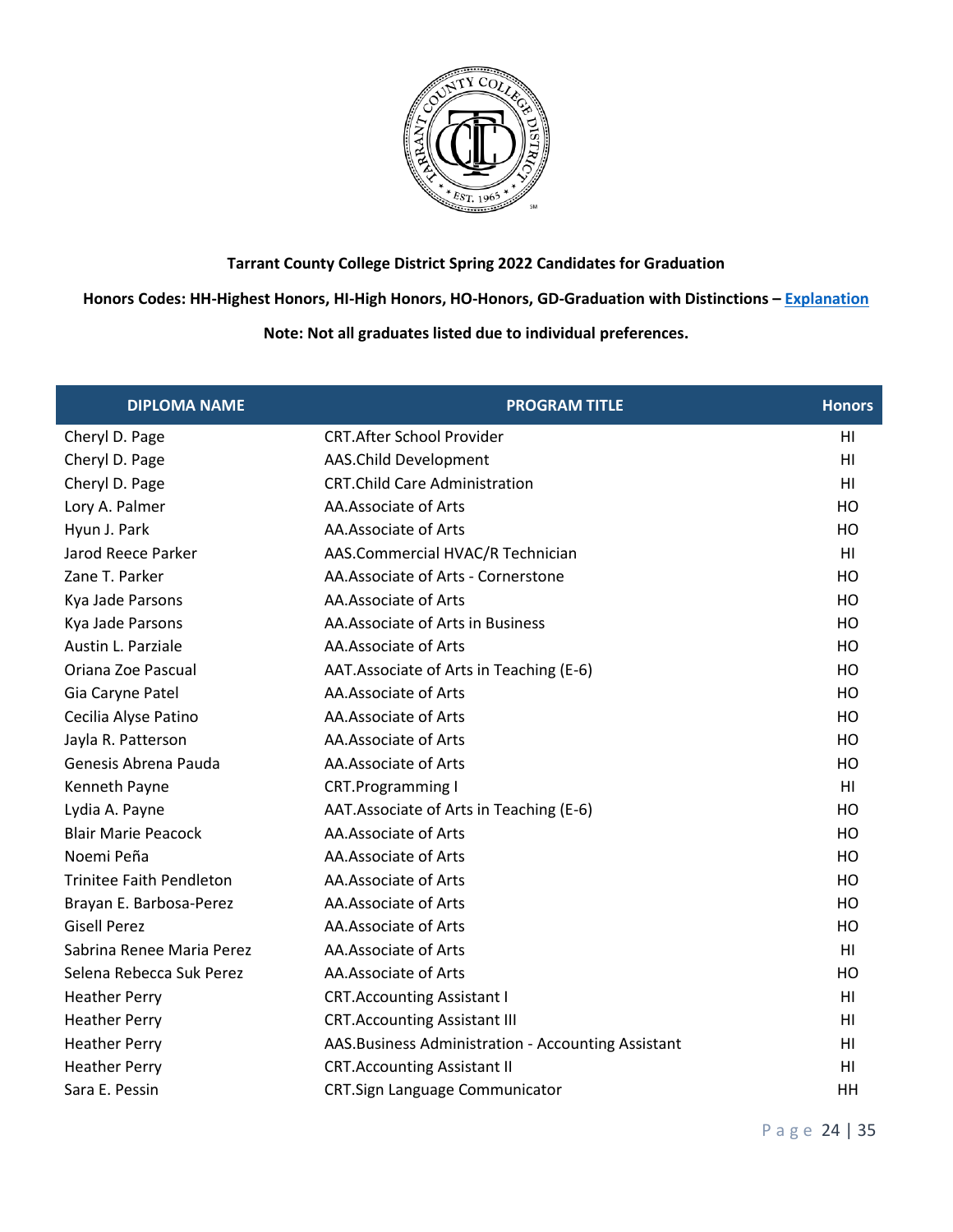

**Honors Codes: HH-Highest Honors, HI-High Honors, HO-Honors, GD-Graduation with Distinctions – [Explanation](https://www.tccd.edu/academics/graduation/graduates/graduation-honors/)**

| <b>DIPLOMA NAME</b>            | <b>PROGRAM TITLE</b>                                  | <b>Honors</b>  |
|--------------------------------|-------------------------------------------------------|----------------|
| <b>Brittany L. Peters</b>      | AAS.Radiologic Technology                             | HI             |
| Colten N. Peterson             | AA.Associate of Arts in Business                      | H <sub>l</sub> |
| Fayth R. Peterson              | AA.Associate of Arts                                  | HO             |
| Rachelle Peterson              | AA.Associate of Arts                                  | HO             |
| Shelby P. Petty                | AA.Associate of Arts                                  | HO             |
| <b>Cattien Pham</b>            | AA.Associate of Arts                                  | HO             |
| Diep N. Pham                   | AA.Associate of Arts                                  | H <sub>l</sub> |
| Duy Q. Pham                    | AA.Associate of Arts                                  | HI             |
| Nhi Y. Pham                    | AAS.Dental Hygiene                                    | HO             |
| Steven An. Pham                | AA.Associate of Arts                                  | HO             |
| Victoria K. Pham               | AA.Associate of Arts                                  | HI             |
| Janelle Aileen Pickett         | AAS.Nursing                                           | HO             |
| <b>Katherine Pierce</b>        | <b>CRT.Plant Health Specialist</b>                    | HI             |
| <b>Katherine Pierce</b>        | <b>CRT.Horticulture</b>                               | HI             |
| Yulisa Pimienta                | AA.Associate of Arts                                  | HH             |
| Jerzie D. Pinote               | AA.Associate of Arts                                  | HO             |
| Danielle E. Plocar             | AA.Associate of Arts                                  | H1             |
| Zachary Alexander Polinick     | AA.Associate of Arts                                  | HI             |
| Madisyn D. Poole               | AA.Associate of Arts                                  | H <sub>l</sub> |
| Alan M. Poon                   | AAS. Business Administration - Accounting Assistant   | HO             |
| Zoey Pope                      | <b>CRT.Commercial Pilot</b>                           | H <sub>l</sub> |
| Imelda Ivette Cabrera Portillo | AAS.Nursing                                           | H1             |
| <b>Robenett Portis</b>         | AAS.Mental Health-Substance Abuse Counseling          | HH             |
| Brylee P. Powell               | AA.Associate of Arts                                  | HO             |
| Avery Grace Presson            | <b>CRT.Marketing I</b>                                | HI             |
| Cori D. Price                  | AA.Associate of Arts                                  | HI             |
| <b>Matthew Addison Priebe</b>  | AAS. Aviation Maintenance Technology Powerplant       | HO             |
| Matthew Addison Priebe         | <b>CRT.Aviation Maintenance Technology Powerplant</b> | HO             |
| <b>Breeanna Prigmore</b>       | AA.Associate of Arts                                  | HO             |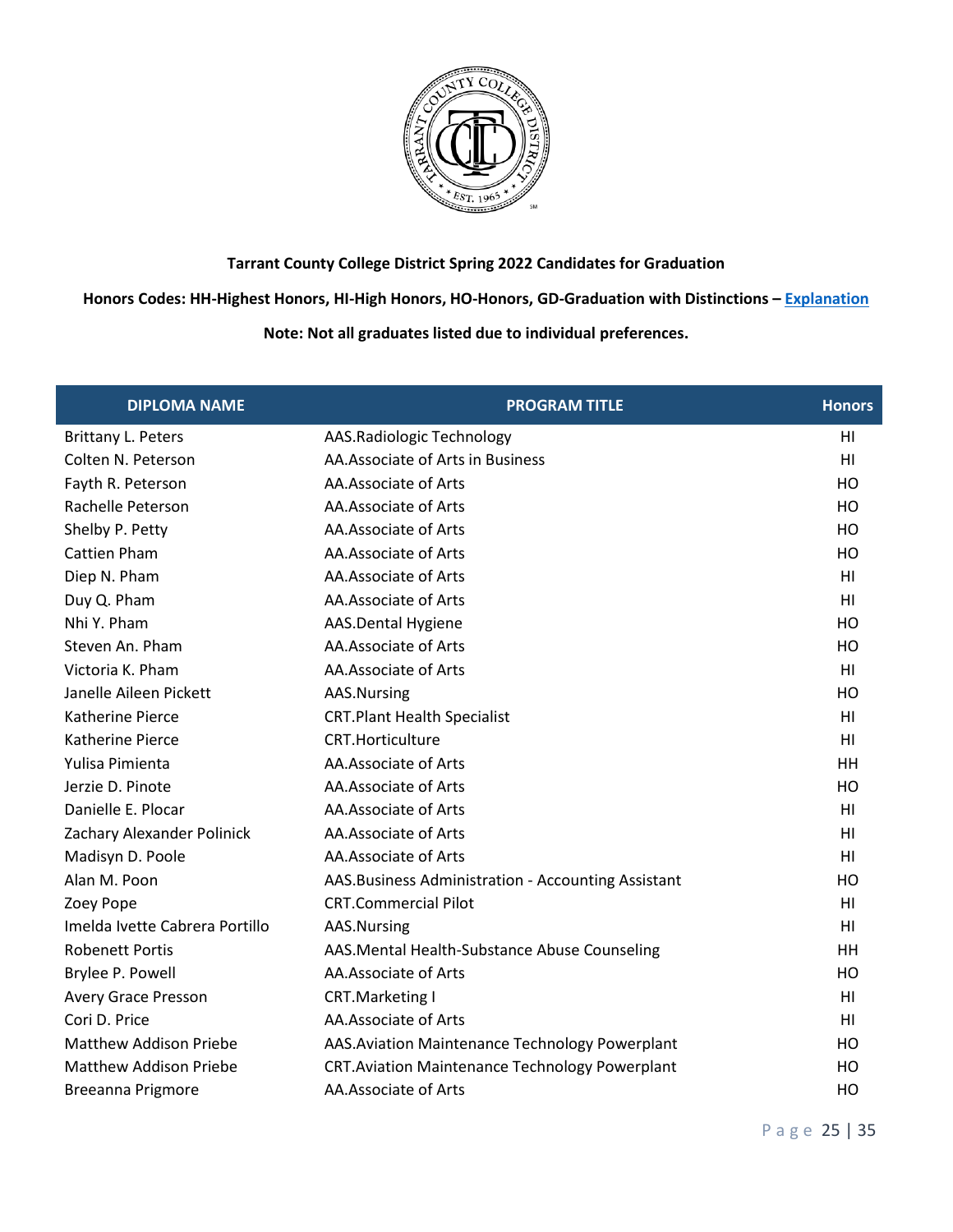

**Honors Codes: HH-Highest Honors, HI-High Honors, HO-Honors, GD-Graduation with Distinctions – [Explanation](https://www.tccd.edu/academics/graduation/graduates/graduation-honors/)**

| <b>DIPLOMA NAME</b>       | <b>PROGRAM TITLE</b>                                   | <b>Honors</b>  |
|---------------------------|--------------------------------------------------------|----------------|
| Joseph Enemencio Pruneda  | AAS.Sign Language Interpreting                         | HO             |
| Amanda C. Ptomey          | AAS.Nuclear Medicine Technology                        | HI             |
| Esaak Pun                 | AAS.Information Technology-Cybersecurity               | H <sub>O</sub> |
| Esaak Pun                 | <b>CRT.Cybersecurity Specialist</b>                    | HO             |
| <b>Esaak Pun</b>          | <b>CRT.Ethical Hacking</b>                             | HO             |
| Jarrett Blake Pyle        | AA.Associate of Arts                                   | HO             |
| Sooa Pyo                  | AA.Associate of Arts                                   | HH             |
| Connor T. Quinlan         | AAS.Information Technology-Cybersecurity               | HH             |
| Christian Quintero        | <b>CRT.Aviation Maintenance Technology Powerplant</b>  | HI             |
| <b>Christian Quintero</b> | AAS. Aviation Maintenance Technology Powerplant        | HI             |
| Bobby W. Rabago           | <b>CRT.Transportation Management</b>                   | HI             |
| Riham A. Ramadan          | AA.Associate of Arts                                   | HO             |
| Marialicia Ramirez        | AA.Associate of Arts                                   | HI             |
| Dorothy J. Ramos          | <b>CRT. Aviation Maintenance Technology Powerplant</b> | HO             |
| Michael R. Ramos          | AS.Associate of Science in Engineering                 | H <sub>l</sub> |
| Bebi Fazeela Ramrup       | AAS.Nursing                                            | HO             |
| Leila P. Rances           | AAS.Information Technology-Network Support             | HO             |
| Leila P. Rances           | <b>CRT.Network Support</b>                             | HO             |
| Leila P. Rances           | <b>CRT.Cisco Support</b>                               | HO             |
| Koen Rankin               | AS.Associate of Science                                | HH             |
| Neda Rasul                | AA.Associate of Arts                                   | H <sub>l</sub> |
| Kyra D. Raven             | AA.Associate of Arts                                   | HO             |
| Corbin Ray                | AA.Associate of Arts                                   | HO             |
| Eric P. Reed              | AA.Associate of Arts                                   | HI             |
| Tyler L. Reed             | AA.Associate of Arts                                   | HO             |
| Emir A. Al-Rekabi         | AA.Associate of Arts                                   | HI             |
| Antonio R. Resto          | AAS.Nursing                                            | HO             |
| Anna Reust                | <b>CRT.Business I</b>                                  | HI             |
| Anna Reust                | AAS. Business Administration - Business                | HI             |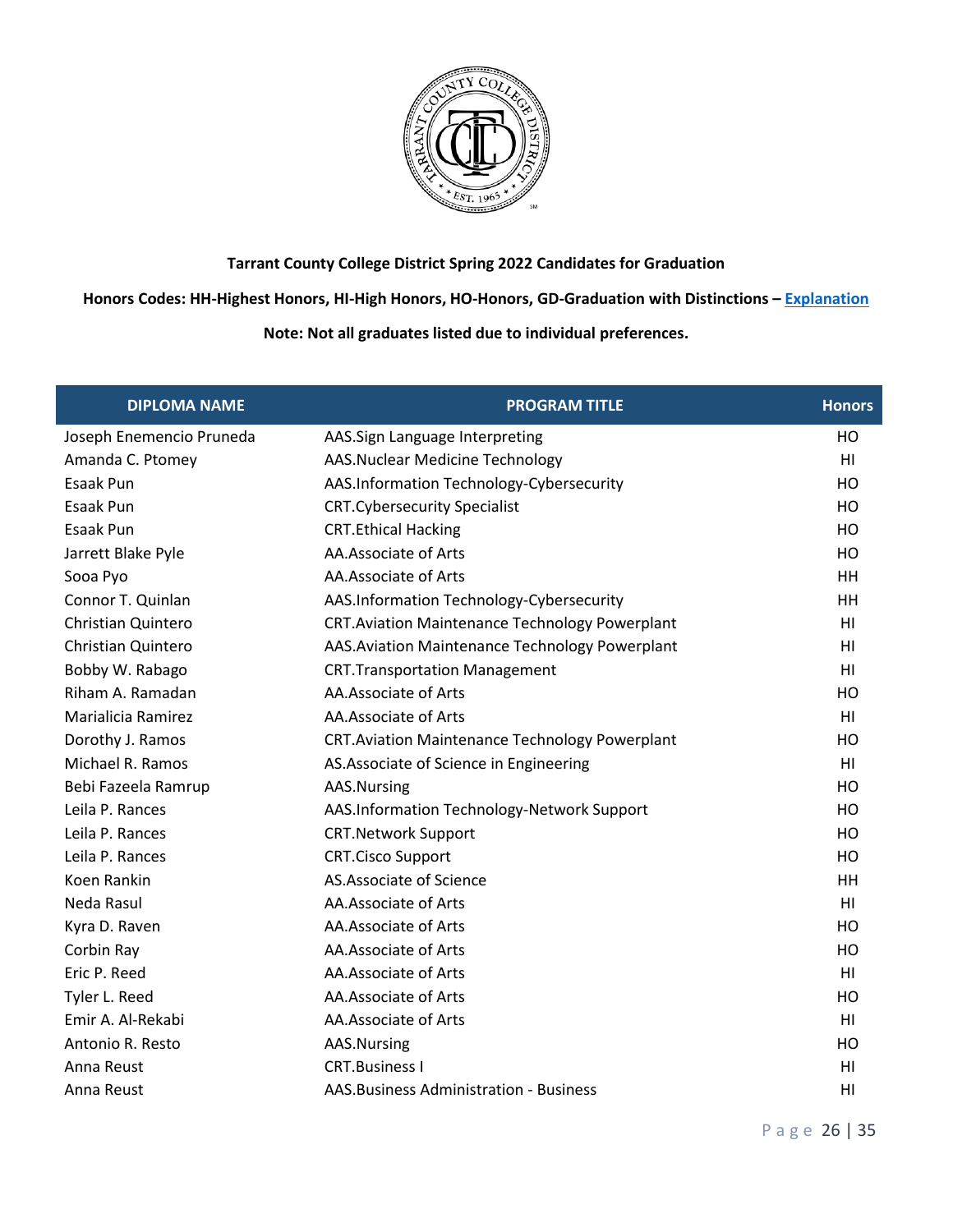

**Honors Codes: HH-Highest Honors, HI-High Honors, HO-Honors, GD-Graduation with Distinctions – [Explanation](https://www.tccd.edu/academics/graduation/graduates/graduation-honors/)**

| <b>DIPLOMA NAME</b>              | <b>PROGRAM TITLE</b>                                      | <b>Honors</b>   |
|----------------------------------|-----------------------------------------------------------|-----------------|
| Ashley G. Reyna                  | AAT. Associate of Arts in Teaching (E-6)                  | HO              |
| Ali Danielle Richard             | AA.Associate of Arts                                      | HO              |
| Kimberly A. Bedford-Richardson   | <b>CRT.Accounting Assistant III</b>                       | HH              |
| Kimberly A. Bedford-Richardson   | <b>CRT.Accounting Assistant II</b>                        | HH              |
| Kimberly A. Bedford-Richardson   | AAS. Business Administration - Accounting Assistant       | HH              |
| Kimberly A. Bedford-Richardson   | <b>CRT.Accounting Assistant I</b>                         | HH              |
| Jennifer Diane Riley             | <b>CRT.Administrative Specialist</b>                      | H <sub>l</sub>  |
| Angela Rios                      | AA.Associate of Arts                                      | HH              |
| Dianna Aydee Rios                | AA.Associate of Arts in Music                             | HO              |
| Bianca M. Rivera                 | AA.Associate of Arts                                      | H <sub>O</sub>  |
| Xiomara Claribel Rivera          | AA. Associate of Arts in Business                         | HO              |
| Chandler M. Roane                | AA.Associate of Arts                                      | HO              |
| <b>Claire Roberts</b>            | AA.Associate of Arts                                      | HI              |
| Jemel M. Roberts                 | AA.Associate of Arts                                      | HI              |
| Joshua Warren Roberts            | AAS.Information Technology-Cybersecurity                  | HO              |
| Michael J. Roberts               | AAS.Information Technology-Network Support                | HH              |
| Patricia A. Roberts              | CRT.Sign Language Communicator                            | HH              |
| William T. Roberts               | AA.Associate of Arts                                      | HO              |
| Angela Faye Robinson             | AA.Associate of Arts                                      | H <sub>l</sub>  |
| Danyelle Victoria Akins-Robinson | AS.Associate of Science                                   | HO              |
| Angeli P. Rodriguez              | AAS.Dietetic Technician                                   | HO              |
| Ashley M. Barraza Rodriguez      | AA.Associate of Arts                                      | HO              |
| Cecilia R. Rodriguez             | AA.Associate of Arts                                      | HH              |
| <b>Cristal Rodriguez</b>         | AA.Associate of Arts                                      | HO              |
| Daniel O. Rodriguez              | <b>CRT.Information Technology Support</b>                 | H <sub>II</sub> |
| Esteban D. Rodriguez             | AAS. Business Administration - Business                   | HO              |
| Griselda Rodriguez               | <b>CRT.Registered Dental Assistant</b>                    | HO              |
| Karylliam Quintana Rodriguez     | AAT. Associate of Arts in Teaching (8-12 EC-12 Not Sp Ed) | HO              |
| Luis Angel Rodriguez             | AS. Associate of Science in Engineering                   | HO              |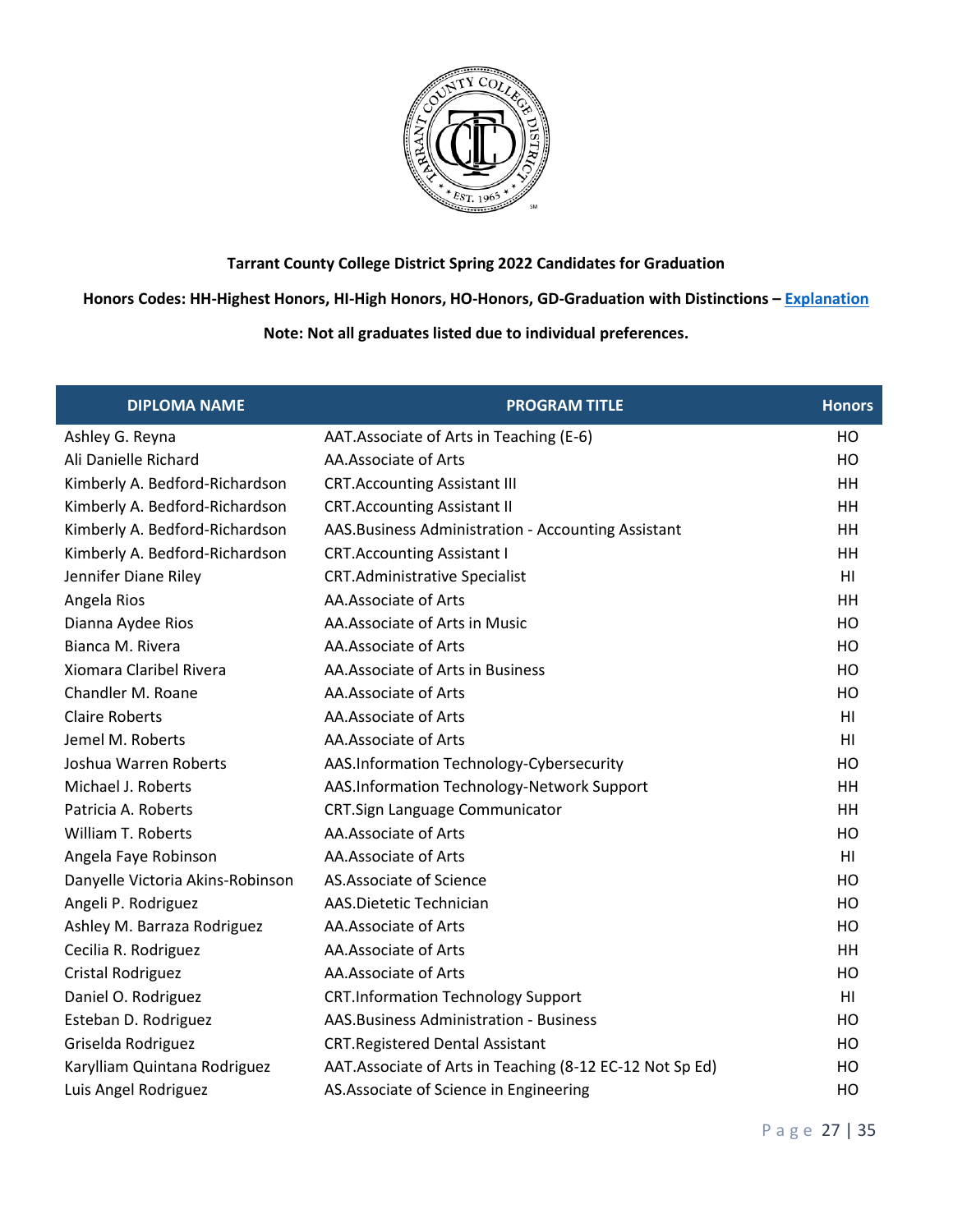

**Honors Codes: HH-Highest Honors, HI-High Honors, HO-Honors, GD-Graduation with Distinctions – [Explanation](https://www.tccd.edu/academics/graduation/graduates/graduation-honors/)**

| <b>DIPLOMA NAME</b>        | <b>PROGRAM TITLE</b>                                    | <b>Honors</b>  |
|----------------------------|---------------------------------------------------------|----------------|
| Mara K. Espinoza Rodriguez | AA.Associate of Arts                                    | H <sub>l</sub> |
| Maria F. Orozco Rodriguez  | AA.Associate of Arts                                    | HH             |
| Josceline M. Roeper        | AA.Associate of Arts                                    | H <sub>l</sub> |
| <b>Vivian Rogers</b>       | <b>CRT.Real Estate</b>                                  | HO             |
| Marcela Rojo               | AA.Associate of Arts                                    | H <sub>l</sub> |
| Jacob S. Roman             | AA.Associate of Arts                                    | HH             |
| José Balvino Romero        | AA.Associate of Arts                                    | HO             |
| Maria E. Rosado            | AA. Associate of Arts in Business                       | <b>HH</b>      |
| David A. Rousch            | CRT.Sign Language Communicator                          | HO             |
| Madeline B. Routt          | AA.Associate of Arts                                    | H <sub>l</sub> |
| Diana Ruiz                 | AS.Associate of Science                                 | <b>HH</b>      |
| Evelyn C Ruiz              | AA.Associate of Arts                                    | HO             |
| Jennifer Marie Russell     | AA.Associate of Arts                                    | HO             |
| Ronald R. Ryason           | CRT. Welding - Basic                                    | HO             |
| Nathaniel D. Saathoff      | AAS.Construction Management Technology                  | <b>HH</b>      |
| Joceline Pinales-Saavedra  | AA.Associate of Arts                                    | H <sub>l</sub> |
| Paden W. Sabine            | AAS.Information Technology-Web Applications Programming | HO             |
| Tawfiq Isam Sadi           | AA.Associate of Arts                                    | HO             |
| <b>Taylor Sage</b>         | AA.Associate of Arts                                    | <b>HH</b>      |
| Siti Mohamed Said          | AA.Associate of Arts                                    | HO             |
| Dylan E. Salas             | AA.Associate of Arts                                    | HO             |
| Keyla V. Salas             | AA.Associate of Arts                                    | HO             |
| Dylan Michael Salazar      | AA.Associate of Arts                                    | HO             |
| Lindsey Melanie Salgado    | AA.Associate of Arts                                    | H <sub>l</sub> |
| Roy A. Salgado             | <b>CRT.Emergency Medical Technician</b>                 | HO             |
| Rayan A. Salih             | AA.Associate of Arts                                    | HO             |
| Amanda Salinas             | AA.Associate of Arts                                    | HO             |
| Nicole Samano              | AA.Associate of Arts                                    | HO             |
| Alejandro Sanchez          | AA.Associate of Arts                                    | HO             |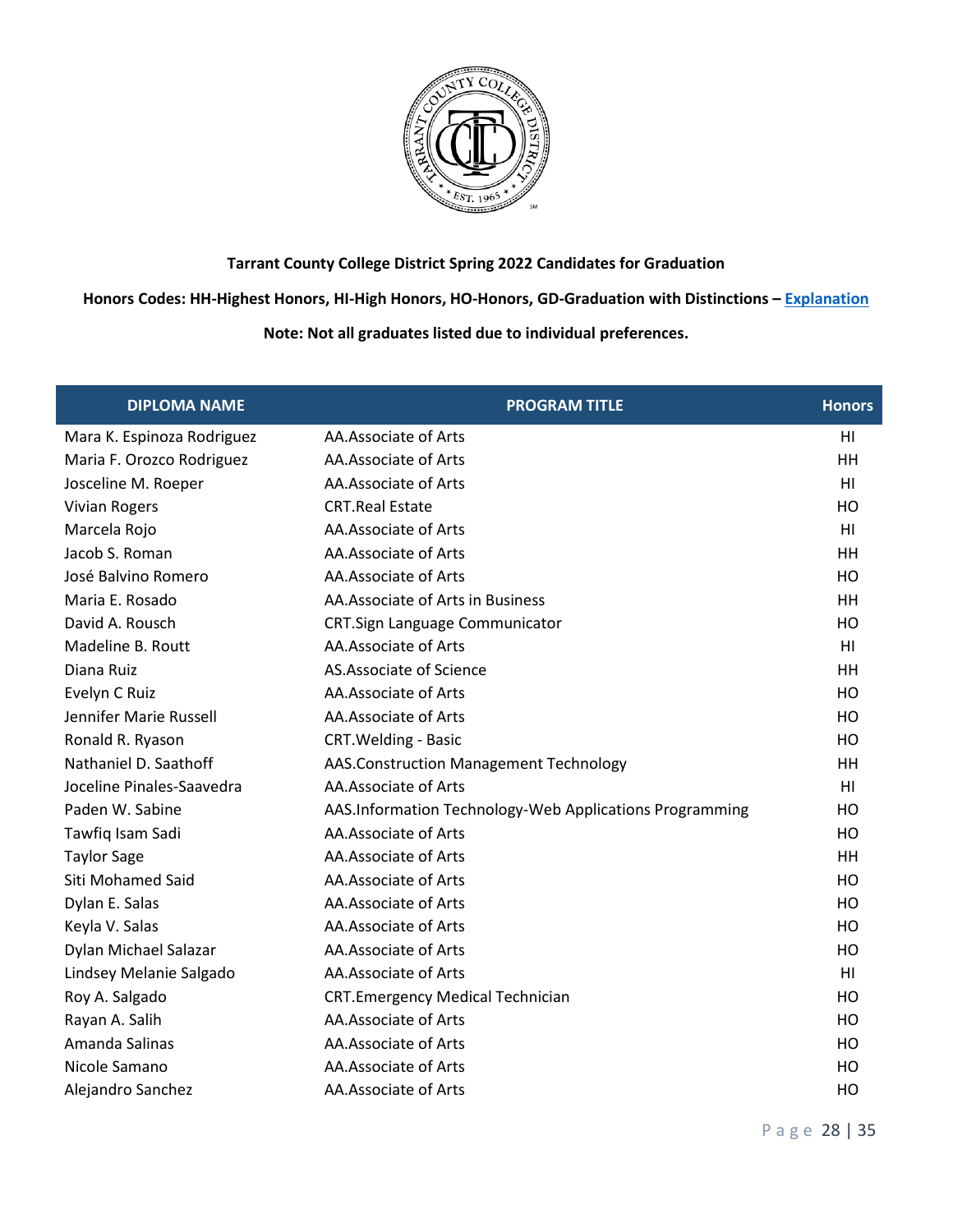

**Honors Codes: HH-Highest Honors, HI-High Honors, HO-Honors, GD-Graduation with Distinctions – [Explanation](https://www.tccd.edu/academics/graduation/graduates/graduation-honors/)**

# **Note: Not all graduates listed due to individual preferences.**

| <b>DIPLOMA NAME</b>         | <b>PROGRAM TITLE</b>                      | <b>Honors</b>   |
|-----------------------------|-------------------------------------------|-----------------|
| Antonio M. Sanchez          | <b>CRT.Cisco Support</b>                  | HO              |
| <b>Britzey Sanchez</b>      | AA.Associate of Arts                      | HO              |
| Daniel Philip Sanchez       | <b>CRT.Social Work</b>                    | HO              |
| <b>Eric Sanchez</b>         | AA.Associate of Arts                      | HO              |
| Maria Eugenia Sanchez       | AAS. Business Administration - Business   | H <sub>II</sub> |
| Mitse Sandoval              | AA.Associate of Arts                      | HO              |
| <b>Esther Santana</b>       | AA.Associate of Arts                      | HO              |
| Jasmine G. Santillan        | AA.Associate of Arts                      | H <sub>l</sub>  |
| Anayansi Fuentes Santos     | <b>CRT.After School Provider</b>          | HO              |
| Anayansi Fuentes Santos     | <b>CRT.Preschool Child Care Provider</b>  | HO              |
| Anayansi Fuentes Santos     | AAS.Child Development                     | HO              |
| Samantha G. Sarkodie        | AA.Associate of Arts                      | HO              |
| Victoria M. Saysanasongkham | AA.Associate of Arts                      | H <sub>l</sub>  |
| Anna Schmidt                | AA.Associate of Arts                      | HH              |
| Gillian Kathleen Schneider  | AA. Associate of Arts in Kinesiology      | HO              |
| Joseph G. Schuler           | AA. Associate of Arts in Visual Arts      | HI              |
| Sharon J. Schwalm           | AAS. Business Administration - Management | HI              |
| <b>Timothy Schwarz</b>      | AA.Associate of Arts                      | H1              |
| Jackson W. Schwedler        | AS.Associate of Science                   | HH              |
| Malcolm Xavier Seay         | <b>AAS.Respiratory Care</b>               | HH              |
| Jessica L. Sechrist         | AA.Associate of Arts                      | HH              |
| Abigail E. Serna            | AA.Associate of Arts                      | HO              |
| Mayra Isabel Serna          | AA.Associate of Arts                      | H <sub>O</sub>  |
| <b>Brian Eliud Serrano</b>  | AA.Associate of Arts                      | HO              |
| Daniella A. Shadow          | AA.Associate of Arts                      | HO              |
| Catherine E. Shaffer        | AA.Associate of Arts                      | HH              |
| Chelsie K. Sharrone         | <b>AAS.Surgical Technology</b>            | HH              |
| Pasang Putee Sherpa         | AA.Associate of Arts                      | HO              |
| Jessie L. Sherrod           | AAS.Dental Hygiene                        | HI              |

P a g e 29 | 35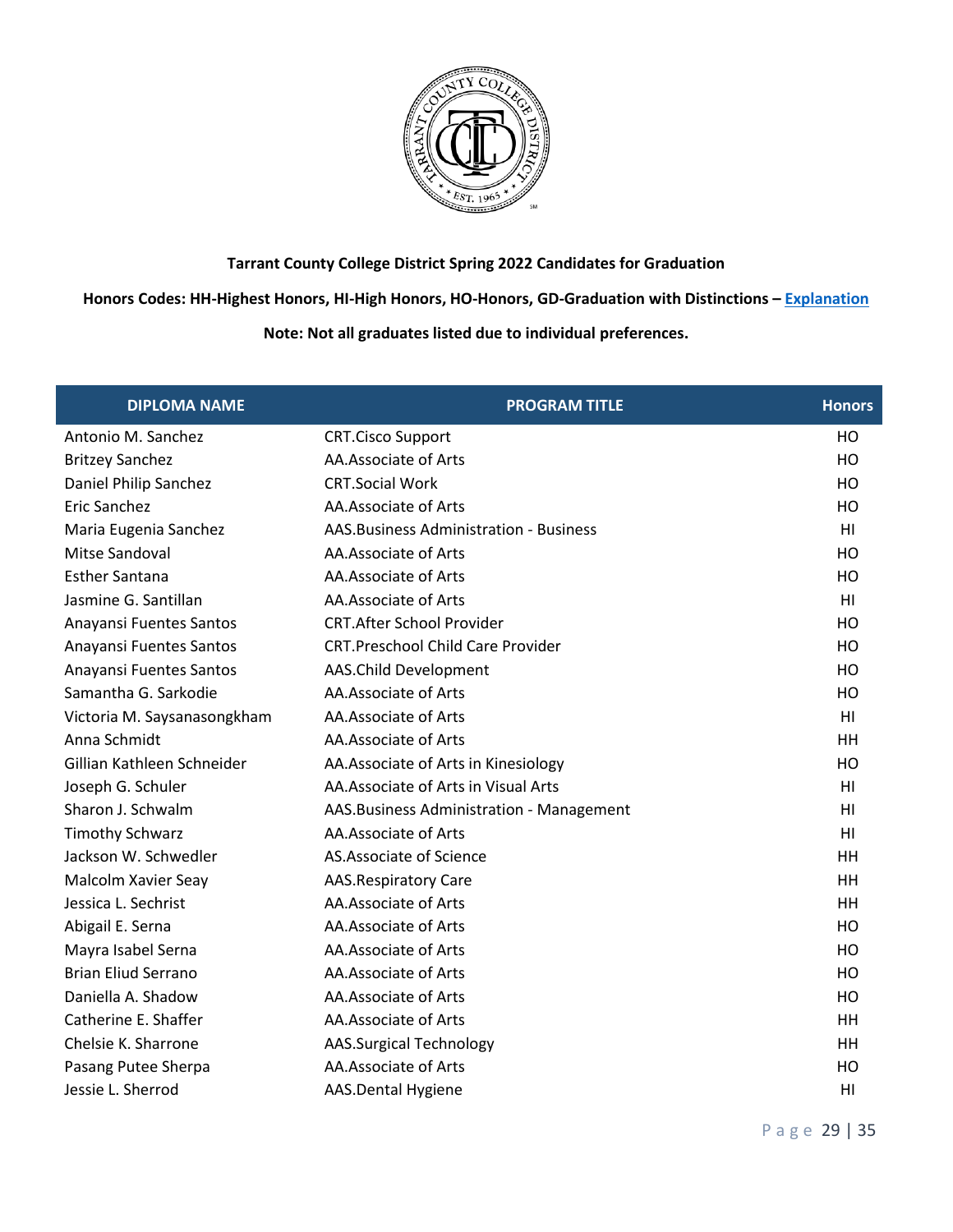

**Honors Codes: HH-Highest Honors, HI-High Honors, HO-Honors, GD-Graduation with Distinctions – [Explanation](https://www.tccd.edu/academics/graduation/graduates/graduation-honors/)**

# **Note: Not all graduates listed due to individual preferences.**

| <b>DIPLOMA NAME</b>         | <b>PROGRAM TITLE</b>                     | <b>Honors</b>  |
|-----------------------------|------------------------------------------|----------------|
| Adisyon C. Shields          | <b>CRT.Culinary Arts I</b>               | HO             |
| Adisyon C. Shields          | AA.Associate of Arts                     | HO             |
| Jon M. Shoemaker            | AA.Associate of Arts                     | HH             |
| Jack M. Shoenfeld           | <b>AAS.Paralegal Studies</b>             | HO             |
| Khusbu Shrestha             | AA.Associate of Arts                     | HH             |
| Christelle M. Siazo         | AA.Associate of Arts in Business         | H1             |
| Luna Fey Simmons            | AAS.Information Technology-Programming   | H <sub>l</sub> |
| Hannah Marie Simpson        | AA.Associate of Arts                     | HO             |
| Kya Michelle Simpson        | AA.Associate of Arts                     | H1             |
| <b>Kelsey Sims</b>          | <b>AAS.Surgical Technology</b>           | HO             |
| Clarissa Siqueiros          | AA.Associate of Arts                     | HO             |
| Noah D. Sirratt             | AA.Associate of Arts                     | HO             |
| Tesa M. Sivernell           | AAS. Business Administration - Business  | HO             |
| Faroug O. Siwoku            | AS.Associate of Science                  | HO             |
| Amber N. Smith              | <b>AAS.Surgical Technology</b>           | HI             |
| Hailey N. Smith             | AA.Associate of Arts                     | HO             |
| Jett J. Smith               | AAS.Information Technology-Programming   | HO             |
| Miracle Renee Smith         | <b>CRT.Preschool Child Care Provider</b> | H <sub>l</sub> |
| Miracle Renee Smith         | AAS.Child Development                    | HI             |
| Miracle Renee Smith         | <b>CRT.After School Provider</b>         | H1             |
| Daisy Solano                | AAT. Associate of Arts in Teaching (E-6) | HO             |
| Timothy Kahle Solorio       | <b>AAS.Paralegal Studies</b>             | HO             |
| Timothy Kahle Solorio       | AA.Associate of Arts                     | HO             |
| Clara M. Solorzano          | AAS.Dental Hygiene                       | HO             |
| April Nicole Soto           | <b>AAS.Surgical Technology</b>           | HI             |
| Dylan W. Southard           | AS.Associate of Science                  | HO             |
| Laurence Victor N. Soyangco | AS.Associate of Science                  | HH             |
| Tyler K. Sparkman           | <b>CRT.Electronics Technology</b>        | HO             |
| Terry Christopher Spradlin  | <b>AAS.Culinary Arts</b>                 | H <sub>l</sub> |

P a g e 30 | 35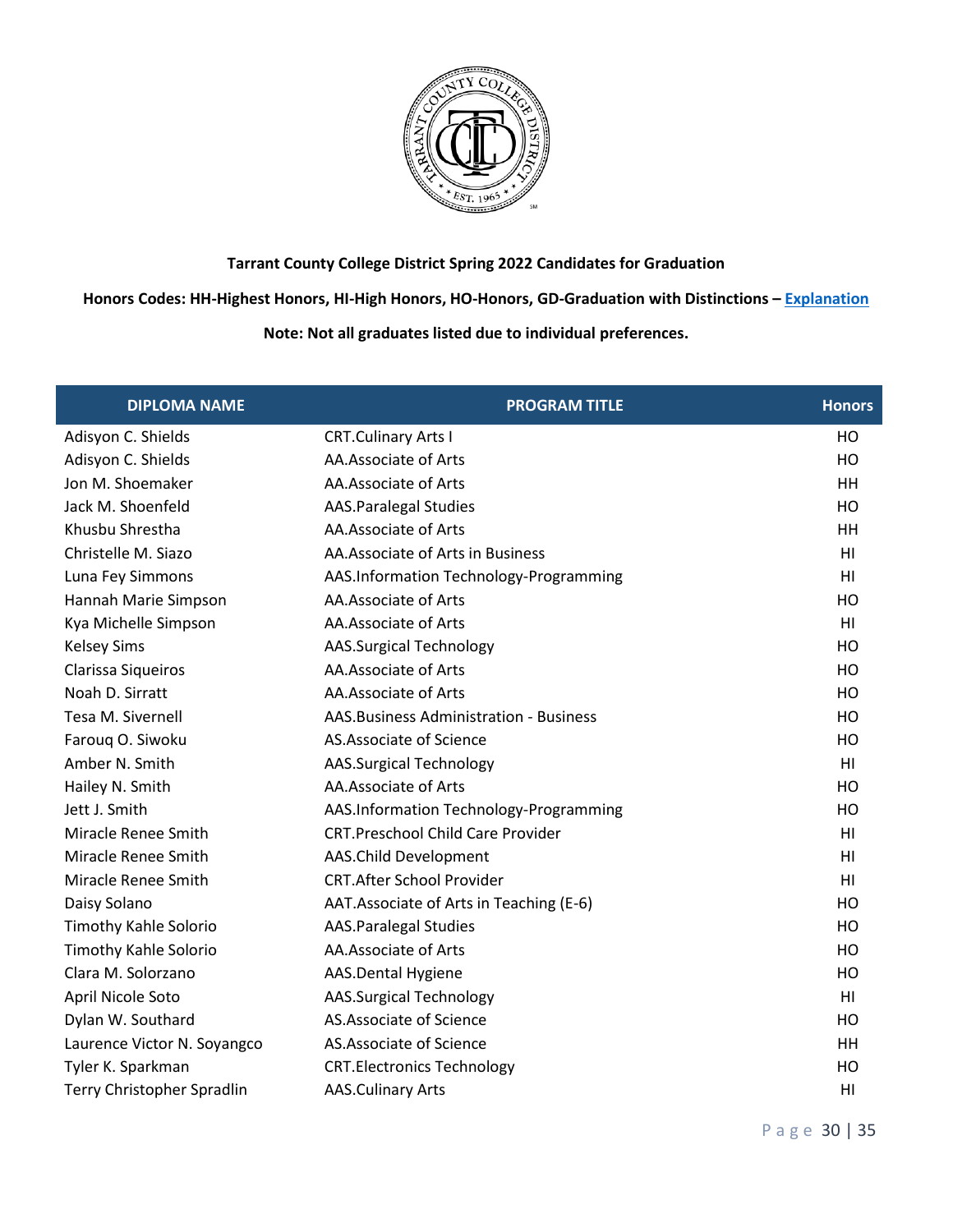

### **Honors Codes: HH-Highest Honors, HI-High Honors, HO-Honors, GD-Graduation with Distinctions – [Explanation](https://www.tccd.edu/academics/graduation/graduates/graduation-honors/)**

| <b>DIPLOMA NAME</b>         | <b>PROGRAM TITLE</b>                                | <b>Honors</b>  |
|-----------------------------|-----------------------------------------------------|----------------|
| Terry Christopher Spradlin  | <b>CRT.Catering/Private Chef</b>                    | HI             |
| James R. Winkley, Sr        | <b>CRT.Aviation Maintenance Technology Airframe</b> | HH             |
| Rocio Carrillo, Sr          | AA.Associate of Arts                                | H <sub>l</sub> |
| Kathryn Elizabeth Stackpole | AA.Associate of Arts                                | HI             |
| Ivy A. Stanley              | AA.Associate of Arts                                | H1             |
| Shaquela L. Stanley         | <b>CRT.Accounting Clerk III</b>                     | HO             |
| Nancy Faye Stephenson       | AAS. Business Administration - Business             | HO             |
| Nancy Faye Stephenson       | <b>CRT.Business II</b>                              | HO             |
| Alena Maria Stepp           | AA.Associate of Arts                                | HO             |
| Noah J. Stevens             | <b>CRT.Animation for Game and Simulation</b>        | HI             |
| <b>Elliot Stewart</b>       | CRT. Welding - Advanced                             | HI             |
| <b>Elliot Stewart</b>       | AAS. Welding Technology                             | H <sub>l</sub> |
| Paige Stice                 | AA.Associate of Arts                                | HO             |
| Kathryn E. Stillwell        | <b>AAS.Surgical Technology</b>                      | HO             |
| Logan D. Stollfus           | AA.Associate of Arts                                | HO             |
| Clara Maria Johnson Stone   | <b>CRT.Ethical Hacking</b>                          | H <sub>l</sub> |
| Clara Maria Johnson Stone   | <b>CRT.Cybersecurity Specialist</b>                 | H1             |
| Colette G. Strawbridge      | AA.Associate of Arts                                | H <sub>l</sub> |
| Julie R. Strinko            | AAS.Diagnostic Medical Sonography                   | HO             |
| Tonya J. Strong             | <b>CRT.Accounting Assistant III</b>                 | HO             |
| Doris Leilani Suarez        | AA.Associate of Arts                                | HO             |
| Maria I. Suarez             | AAS.Dietetic Technician                             | HO             |
| Diana L. Suleiman           | <b>AAS.Respiratory Care</b>                         | HO             |
| Ameer Nicholas Sulieman     | <b>AAS.Criminal Justice</b>                         | HO             |
| Kaila A. Swanson            | AA.Associate of Arts                                | HO             |
| Mary K. Sweeney             | <b>CRT.Library Technician</b>                       | HO             |
| Mary K. Sweeney             | <b>CRT.Applications Specialist</b>                  | HO             |
| Mary K. Sweeney             | AAS.Library Technician                              | HO             |
| Elizabeth G. Sylvester      | AA.Associate of Arts                                | HO             |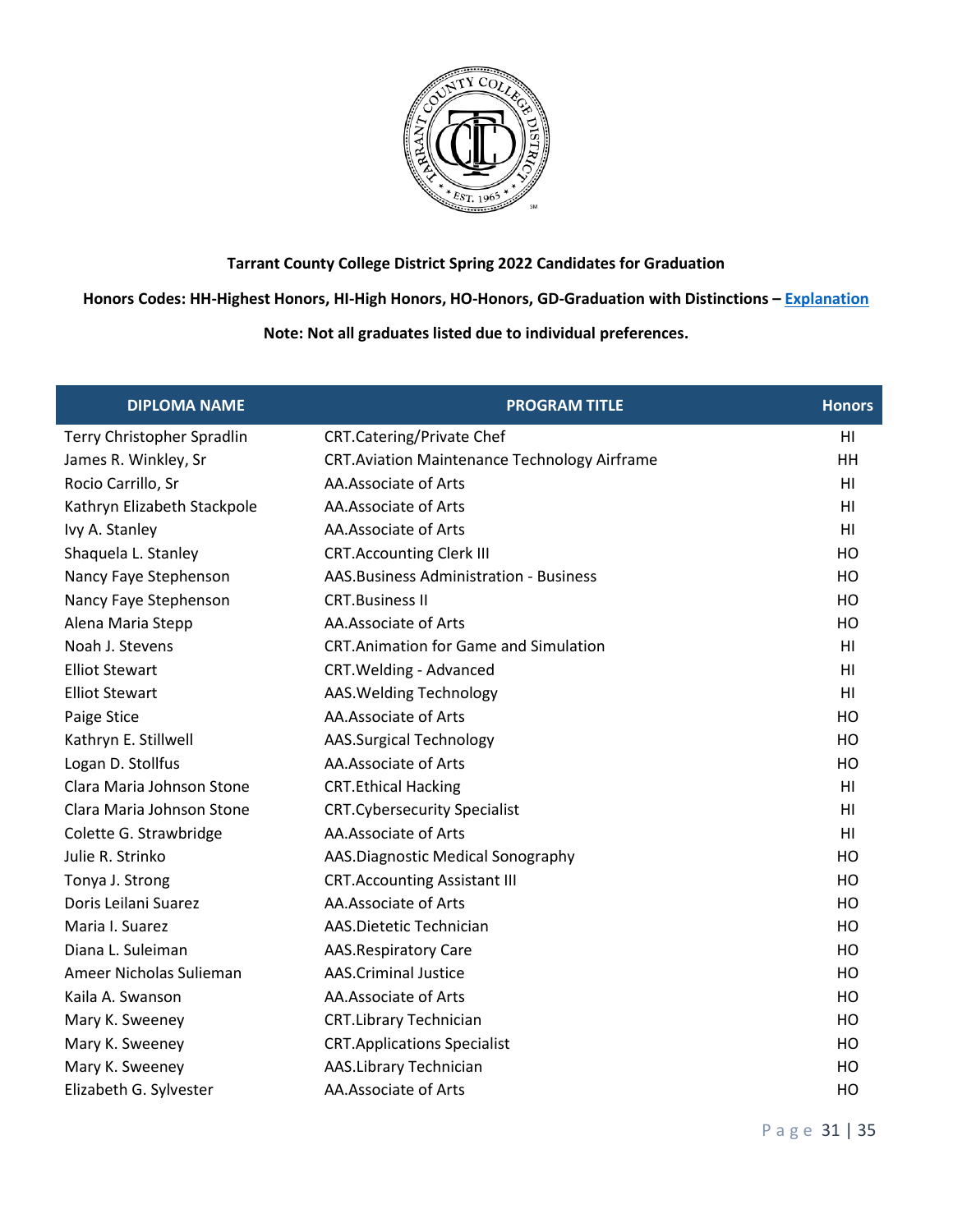

**Honors Codes: HH-Highest Honors, HI-High Honors, HO-Honors, GD-Graduation with Distinctions – [Explanation](https://www.tccd.edu/academics/graduation/graduates/graduation-honors/)**

| <b>DIPLOMA NAME</b>      | <b>PROGRAM TITLE</b>                          | <b>Honors</b>  |
|--------------------------|-----------------------------------------------|----------------|
| Bryna R. Szutkowski      | AA.Associate of Arts                          | HH             |
| Sargiz Talia             | <b>CRT.Ethical Hacking</b>                    | H <sub>l</sub> |
| Sargiz Talia             | AAS.Information Technology-Cybersecurity      | H <sub>l</sub> |
| Narendar Singh Tanwar    | AAS.Residential HVAC/R Technician             | HO             |
| Jennifer Tavera          | AA.Associate of Arts                          | HO             |
| Payton M. Teeples        | AA.Associate of Arts                          | HO             |
| Salihah Shehzad Tejani   | AAS.Professional Pilot                        | H <sub>l</sub> |
| <b>Alexis Terrazas</b>   | AA.Associate of Arts                          | H <sub>l</sub> |
| Arden Terry              | <b>CAT.Paralegal Studies</b>                  | H <sub>l</sub> |
| Emma A. Tessier          | AA. Associate of Arts in Kinesiology          | HO             |
| Benjamin Michael Thacker | AAS.Construction Management Technology        | HO             |
| Benjamin Michael Thacker | <b>CRT.Construction Management Technology</b> | HO             |
| Alijah Monét Thomas      | AA.Associate of Arts                          | HO             |
| Johnnie Thomas           | <b>CRT.Business I</b>                         | HO             |
| Kamil S. Thomas          | <b>CRT.Culinary Arts I</b>                    | HO             |
| Kamil S. Thomas          | <b>CRT.Foodservice Operations</b>             | HO             |
| Sarah B. Thomas          | AA.Associate of Arts                          | HO             |
| Summer B. Thomas         | <b>CRT.Culinary Arts I</b>                    | HO             |
| Cecilia Thompson         | AAS.Office Technology Professional            | HO             |
| Amanda Christine Threet  | AA.Associate of Arts                          | HO             |
| Amy Dalee Thurman        | AA.Associate of Arts                          | HO             |
| Destiny M. Tijerina      | AA.Associate of Arts                          | HO             |
| Moraima Tijerina         | AA.Associate of Arts                          | HO             |
| Ekaterina I. Tikhonova   | AA.Associate of Arts                          | HH             |
| Vanessa Tinajero         | AA.Associate of Arts                          | <b>HH</b>      |
| Ari J. Tolbert           | AA.Associate of Arts                          | HO             |
| Alan Tong                | <b>CRT.Ethical Hacking</b>                    | <b>HH</b>      |
| Alan Tong                | AAS.Information Technology-Cybersecurity      | HH             |
| Ngoc Mai Lam Tong        | AS.Associate of Science                       | H <sub>l</sub> |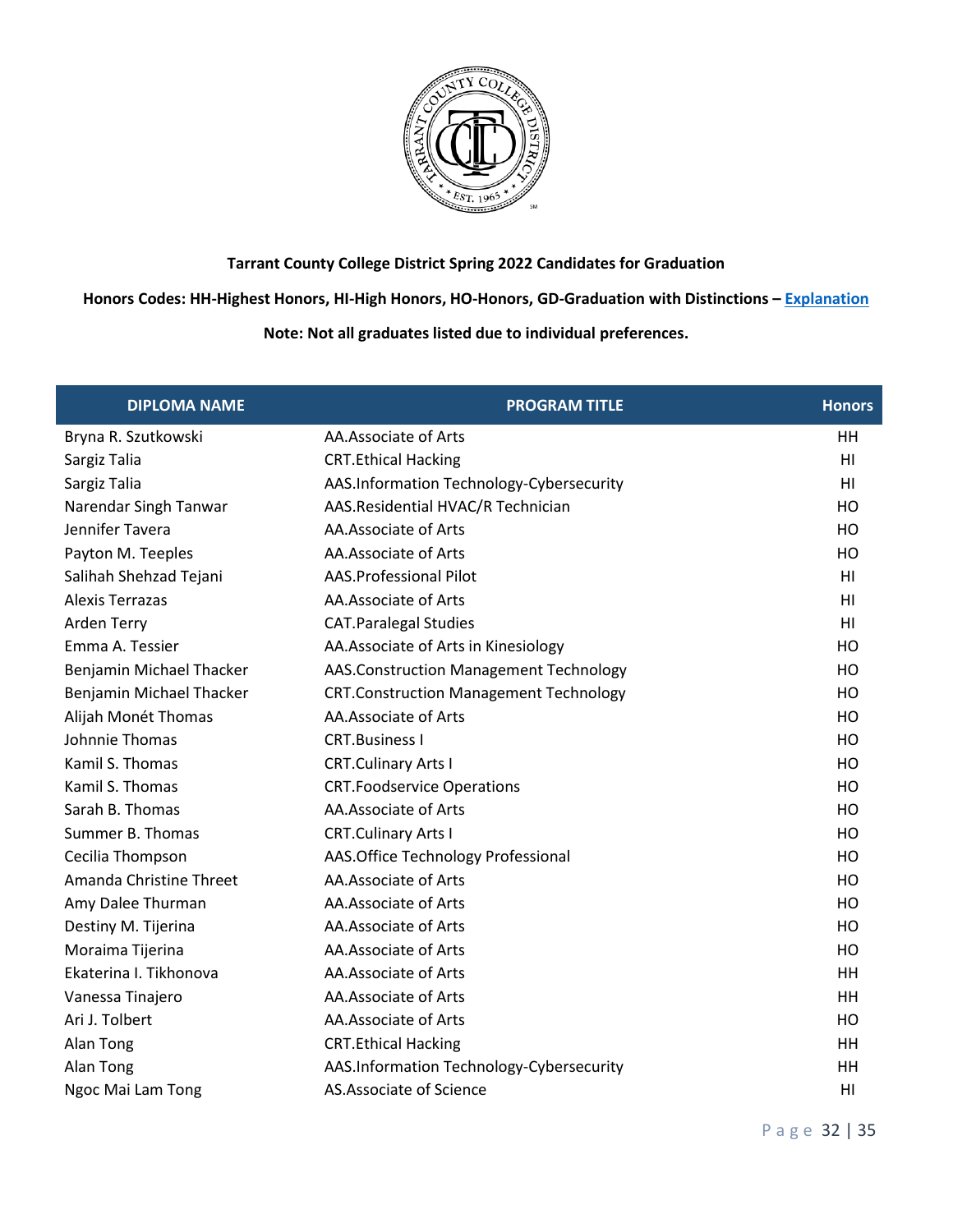

**Honors Codes: HH-Highest Honors, HI-High Honors, HO-Honors, GD-Graduation with Distinctions – [Explanation](https://www.tccd.edu/academics/graduation/graduates/graduation-honors/)**

| <b>DIPLOMA NAME</b>           | <b>PROGRAM TITLE</b>                                | <b>Honors</b>  |
|-------------------------------|-----------------------------------------------------|----------------|
| Ngoc Mai Nguyen Tong          | AS.Associate of Science                             | HH             |
| Karina X. Torres              | AA.Associate of Arts                                | H <sub>l</sub> |
| Valeria L. Torres             | AA.Associate of Arts                                | HI             |
| America Y. Tovar              | AA.Associate of Arts                                | HO             |
| <b>Briana Paige Trail</b>     | <b>AAS. Business Administration - Business</b>      | HI             |
| Hoa T. Tran                   | AA.Associate of Arts                                | HI             |
| Julia T. Tran                 | AS.Associate of Science                             | HI             |
| Ngoc Huy Tran                 | AAS. Aviation Maintenance Technology Airframe       | HO             |
| Ngoc Huy Tran                 | <b>CRT.Aviation Maintenance Technology Airframe</b> | HO             |
| Ngoc Huy Tran                 | AAS. Aviation Maintenance Technology Powerplant     | H <sub>O</sub> |
| Nguyen Cam Tu Tran            | <b>CRT.Information Technology Support</b>           | HO             |
| Thanh K. Tran                 | AA.Associate of Arts                                | HI             |
| Uyen H. Tran                  | AA.Associate of Arts                                | HI             |
| Ingrid N. Trejo               | AA.Associate of Arts                                | HO             |
| Angel Ricardo Trevino         | AA.Associate of Arts                                | HH             |
| Nely Trevino                  | AA.Associate of Arts                                | HO             |
| Natale Marie Trimmer          | AA.Associate of Arts in Music                       | HO             |
| Phuoc Khoa Truong             | AA.Associate of Arts                                | H <sub>l</sub> |
| Madeline A. Trussell          | AA.Associate of Arts                                | HO             |
| Mariyam P. Tsegay             | AA.Associate of Arts                                | H <sub>l</sub> |
| <b>Dennise Alexia Turcios</b> | <b>AAS.Paralegal Studies</b>                        | HO             |
| Mary-Anne O. Uke              | AA.Associate of Arts                                | HO             |
| Heidy A. Umanzor              | AA.Associate of Arts                                | HO             |
| Sabrina Alejandra Uria        | AA. Associate of Arts in Business                   | HO             |
| Nkechi Uchechukwu Uroko       | AAS.Nursing                                         | HO             |
| Mia Annalisa Valadez          | AA.Associate of Arts                                | HO             |
| Jose L. Valdespino            | <b>CRT.HVAC Residential Technician II</b>           | H1             |
| Sallie Vallejo                | <b>AAS.Culinary Arts</b>                            | HI             |
| Sallie Vallejo                | <b>CRT.Catering/Private Chef</b>                    | HI             |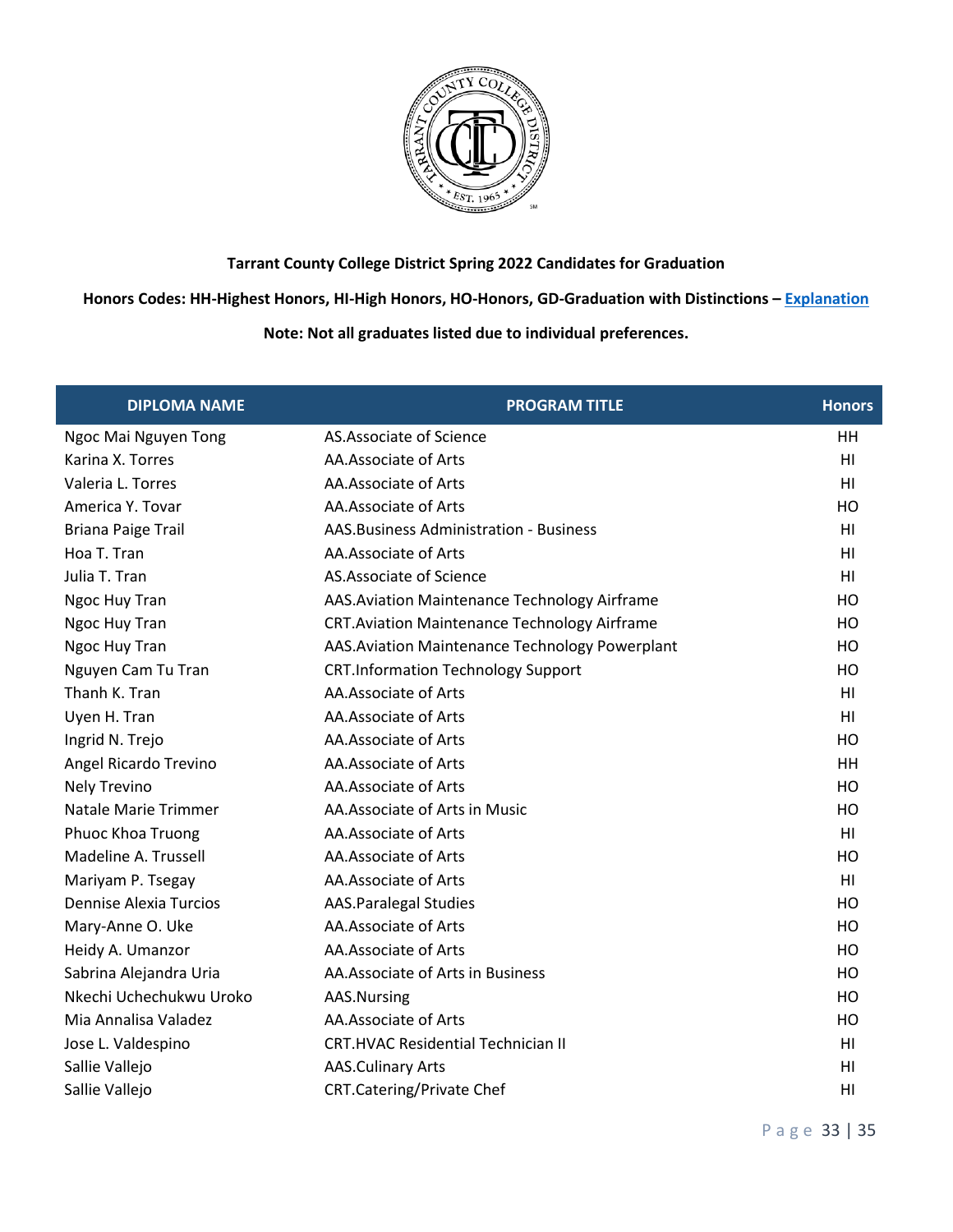

**Honors Codes: HH-Highest Honors, HI-High Honors, HO-Honors, GD-Graduation with Distinctions – [Explanation](https://www.tccd.edu/academics/graduation/graduates/graduation-honors/)**

| <b>DIPLOMA NAME</b>            | <b>PROGRAM TITLE</b>                                      | <b>Honors</b>  |
|--------------------------------|-----------------------------------------------------------|----------------|
| <b>Ashton Vasquez</b>          | <b>AAS.Respiratory Care</b>                               | HH             |
| Sydney B. Vaughn               | AA.Associate of Arts                                      | HO             |
| Alfredo Velazquez Vazquez      | AS.Associate of Science                                   | HH             |
| Ana Maria Chavez Vazquez       | <b>AAS.Surgical Technology</b>                            | HO             |
| Abigail Vega                   | AAS.Nursing                                               | HO             |
| Leslie A. Vela                 | AA.Associate of Arts                                      | HH             |
| Joshua P.D. Velasquez          | AS.Associate of Science                                   | <b>HH</b>      |
| Jimena Velazquez               | AA.Associate of Arts                                      | HO             |
| Nicholas R. Villacci           | AA.Associate of Arts                                      | HH             |
| Angelina Krystal Villatoro     | AA. Associate of Arts in Visual Arts                      | H <sub>O</sub> |
| Diyar Vlasov                   | AA.Associate of Arts                                      | HO             |
| Joseph T. Vo                   | AS.Associate of Science                                   | H <sub>l</sub> |
| Kiet P. Vo                     | AA.Associate of Arts                                      | HI             |
| Hannah H. Vu                   | AS.Associate of Science                                   | HO             |
| <b>Claire Elizabeth Walker</b> | AA.Associate of Arts                                      | HH             |
| Destiny Renee Washington       | AA.Associate of Arts                                      | HO             |
| Iyana Leilani Washington       | AA.Associate of Arts                                      | HO             |
| Imani M. Wasonga               | AA.Associate of Arts                                      | HH             |
| Micah Rene' Watts              | AS.Associate of Science                                   | HH             |
| Veronica Weber                 | AAT.Associate of Arts in Teaching (8-12 EC-12 Not Sp Ed)  | HO             |
| <b>Vickie Lee Weiss</b>        | <b>CRT.Accounting Clerk II</b>                            | HO             |
| <b>Vickie Lee Weiss</b>        | <b>CRT.Accounting Clerk I</b>                             | HO             |
| Jaden Cale Welch               | AA.Associate of Arts                                      | HO             |
| Alaina Nell Wells              | AAS.Radiologic Technology                                 | HH             |
| Lindsay K. Whistman            | AAT. Associate of Arts in Teaching (4-8 EC-12 Special Ed) | HO             |
| Savannah Whitaker              | <b>AAS.Paralegal Studies</b>                              | HH             |
| Ashlyn Veronica White          | AAS.Radiologic Technology                                 | HI             |
| Ciara M. White                 | AAS.Diagnostic Medical Sonography                         | HI             |
| Conan White                    | AS. Associate of Science in Chemistry                     | HI             |